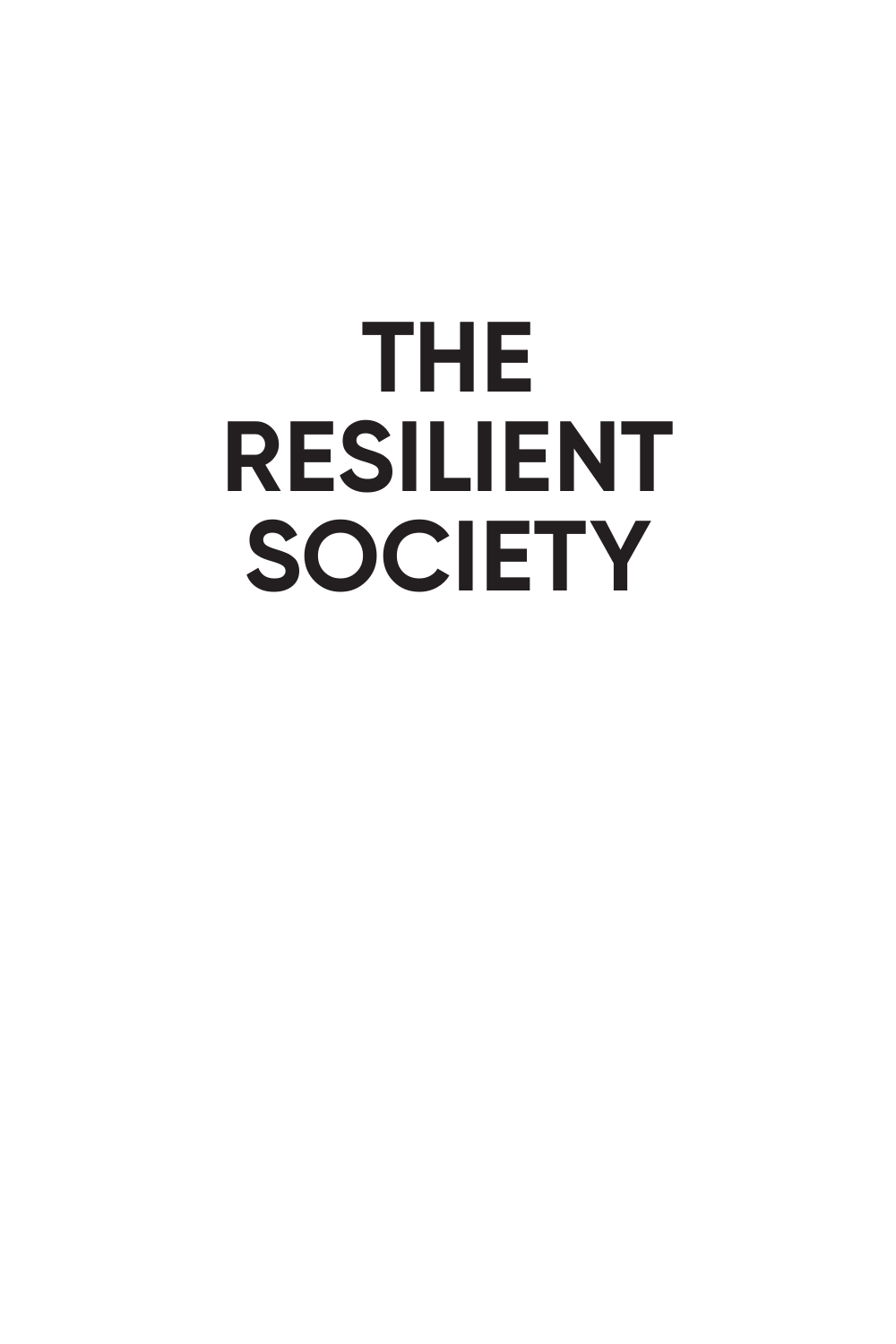*The Resilient Society* Copyright © 2021 by Markus K. Brunnermeier

All rights reserved. Printed in the United States of America. No part of this book may be used or reproduced in any manner whatsoever without written permission except in the case of brief quotations embodied in articles and reviews. For information, contact the publisher.

Published by Endeavor Literary Press P.O. Box 49272 Colorado Springs, CO 80949 www.endeavorliterary.com

ISBN Print Version: 978-1-7374036-0-9 ISBN Ebook: 978-1-7374036-1-6

Cover Design: James Clarke (jclarke.net)

Published with support from the Peterson Institute of International Economics. www.piie.com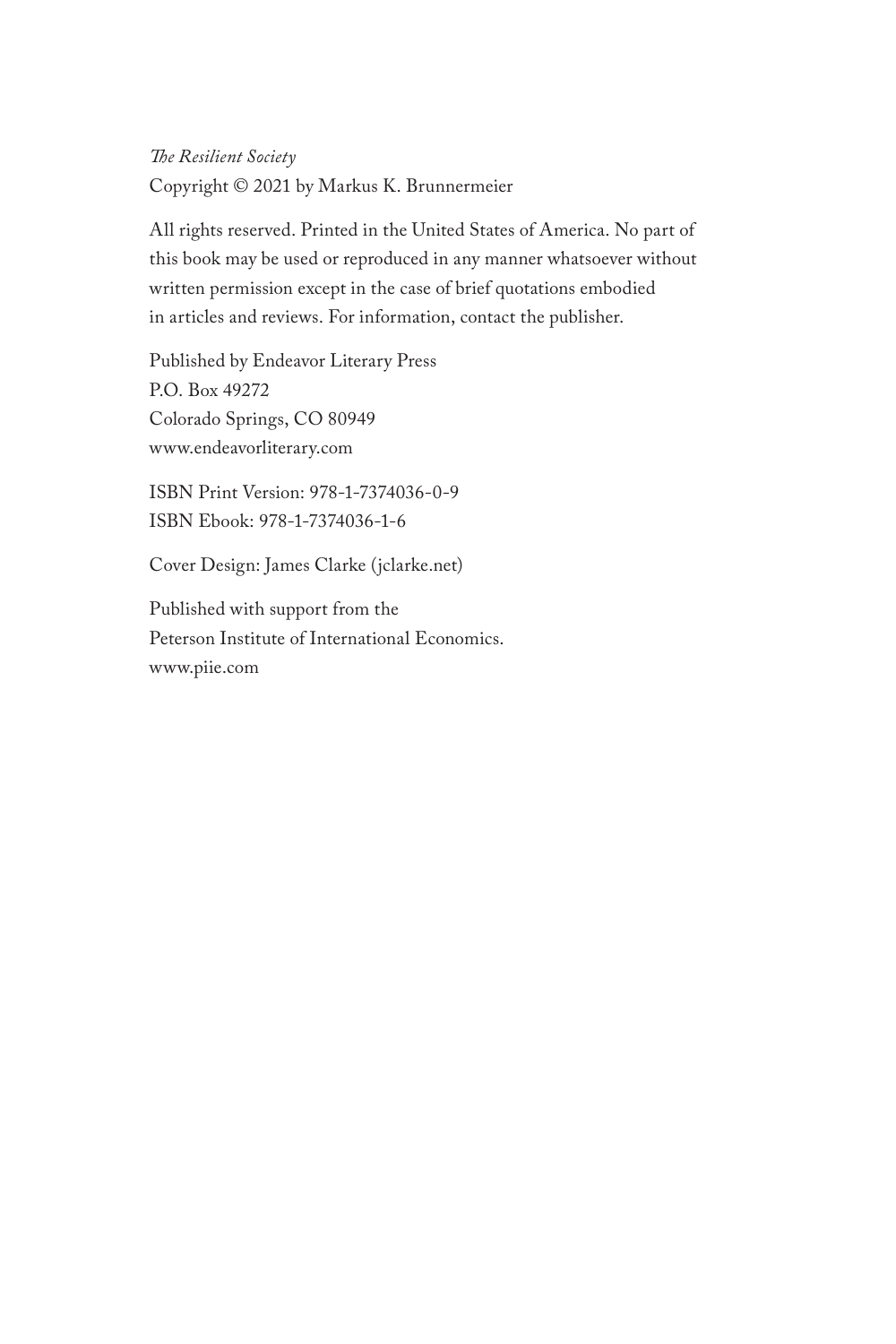# **THE RESILIENT SOCIETY**

MARKUS K. BRUNNERMEIER

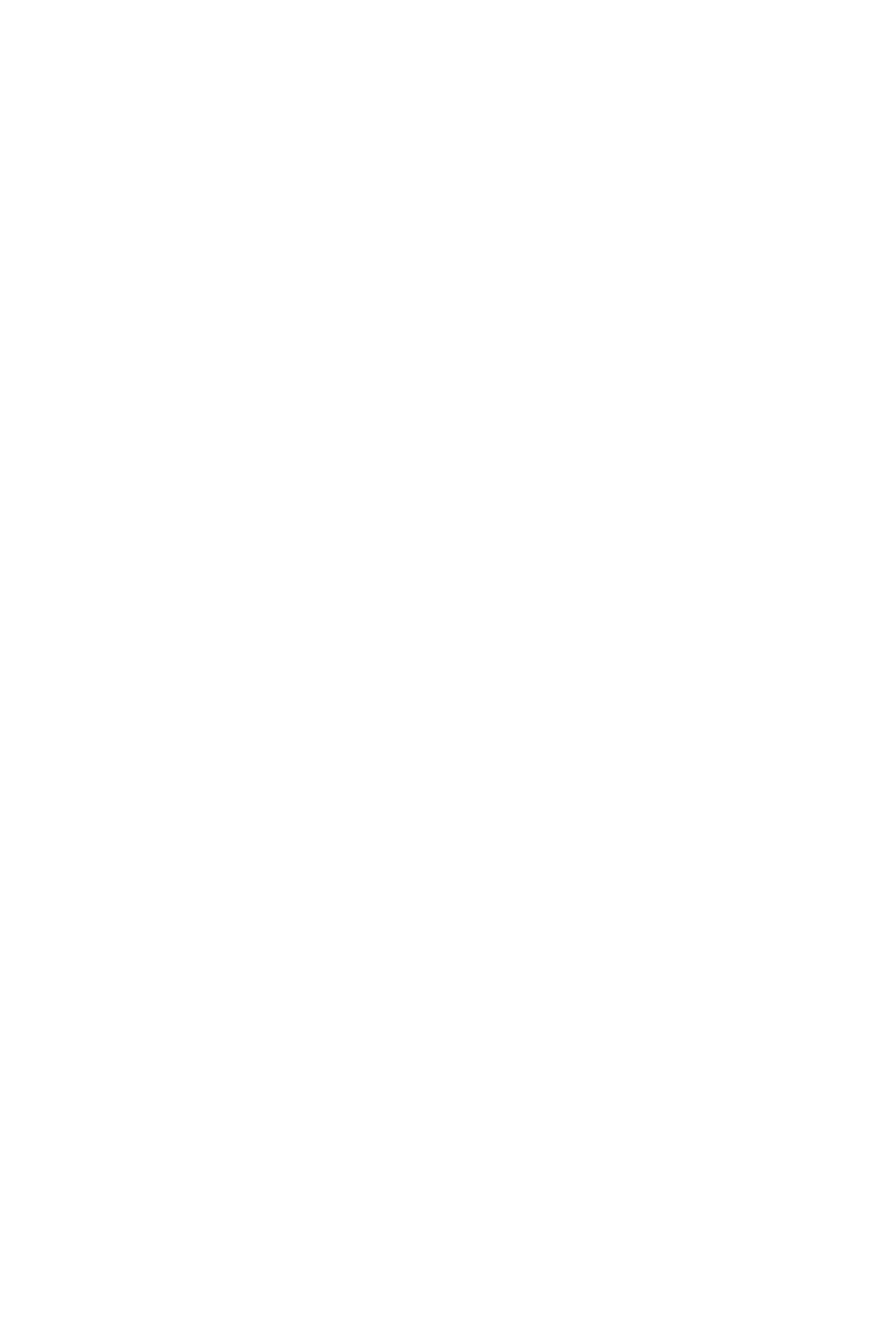# **Contents**

| Foreword |                                                     |    |  |
|----------|-----------------------------------------------------|----|--|
|          | Acknowledgements                                    |    |  |
|          | Introduction                                        |    |  |
|          | <b>Implementing a Social Contract</b>               | 4  |  |
|          | Long-Run Forces and Tensions                        | 6  |  |
|          | Global Resilience                                   | 8  |  |
|          | Part I: Resilience and Society                      | 11 |  |
| 1.       | Resilience and Its Cousins                          | 13 |  |
|          | A Definition of Resilience                          | 13 |  |
|          | Robustness and Redundancies                         | 18 |  |
|          | Resilience and Sustainability                       | 19 |  |
|          | Growth with Resilience                              | 20 |  |
| 2.       | Resilience and the Social Contract                  | 29 |  |
|          | <b>Externalities and the Social Contract</b>        | 31 |  |
|          | Insurance and the Social Contract                   | 38 |  |
|          | Approaches to Implementing a Social Contract        | 42 |  |
|          | Implementation through Social Norms and Conventions | 44 |  |
|          |                                                     |    |  |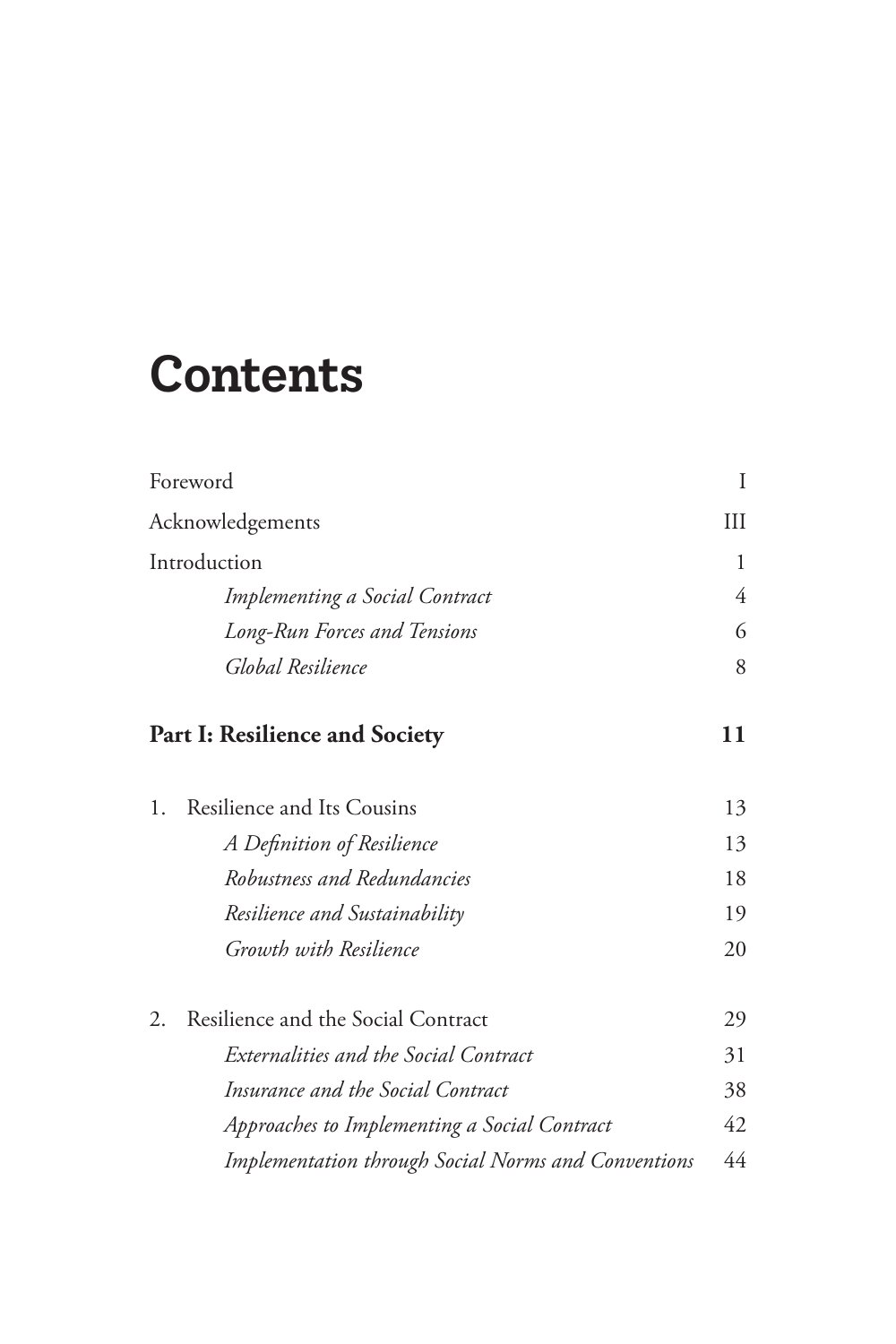| Implementation through the Government       | 48 |
|---------------------------------------------|----|
| <b>Implementation through Markets</b>       | 53 |
| A Responsive Social Contract for Resilience | 55 |

## **Part II: Containing the Shock: The Case of Covid-19 59**

| 3. | Behavioral Responses to Waves and Resilience Illusions  | 63 |
|----|---------------------------------------------------------|----|
|    | SIR Models with Behavioral Response                     | 64 |
|    | Tale 1: Covid-19 Fear                                   | 66 |
|    | Tale 2: Covid Fatigue and the Resilience Illusion       | 70 |
|    | Tale 3: The Last Covid-19 Mile                          | 72 |
|    | Regional Differences                                    | 73 |
| 4. | Information, Testing, and Tracing                       | 75 |
|    | General Lockdowns versus Targeted Lockdowns             | 76 |
|    | Types of Information for Targeted Lockdowns             | 79 |
|    | Tracing, Efficient Testing, and Targeted Enforcement    | 81 |
|    | Privacy and Stigma                                      | 83 |
| 5. | Communication: Managing People's Worries                | 85 |
|    | Fostering a Sense of Community                          | 86 |
|    | The Role of Credibility in Communication                | 87 |
|    | Gaining Credibility by Offering the Counterfactual      | 90 |
|    | Vision and Narratives                                   | 93 |
| 6. | The Role of Vaccines in Designing a New Normal          | 95 |
|    | The Cost-Benefit of Vaccines                            | 97 |
|    | Vaccine Development: Redundancies, Diversification, and |    |
|    | Resilience                                              | 98 |
|    |                                                         |    |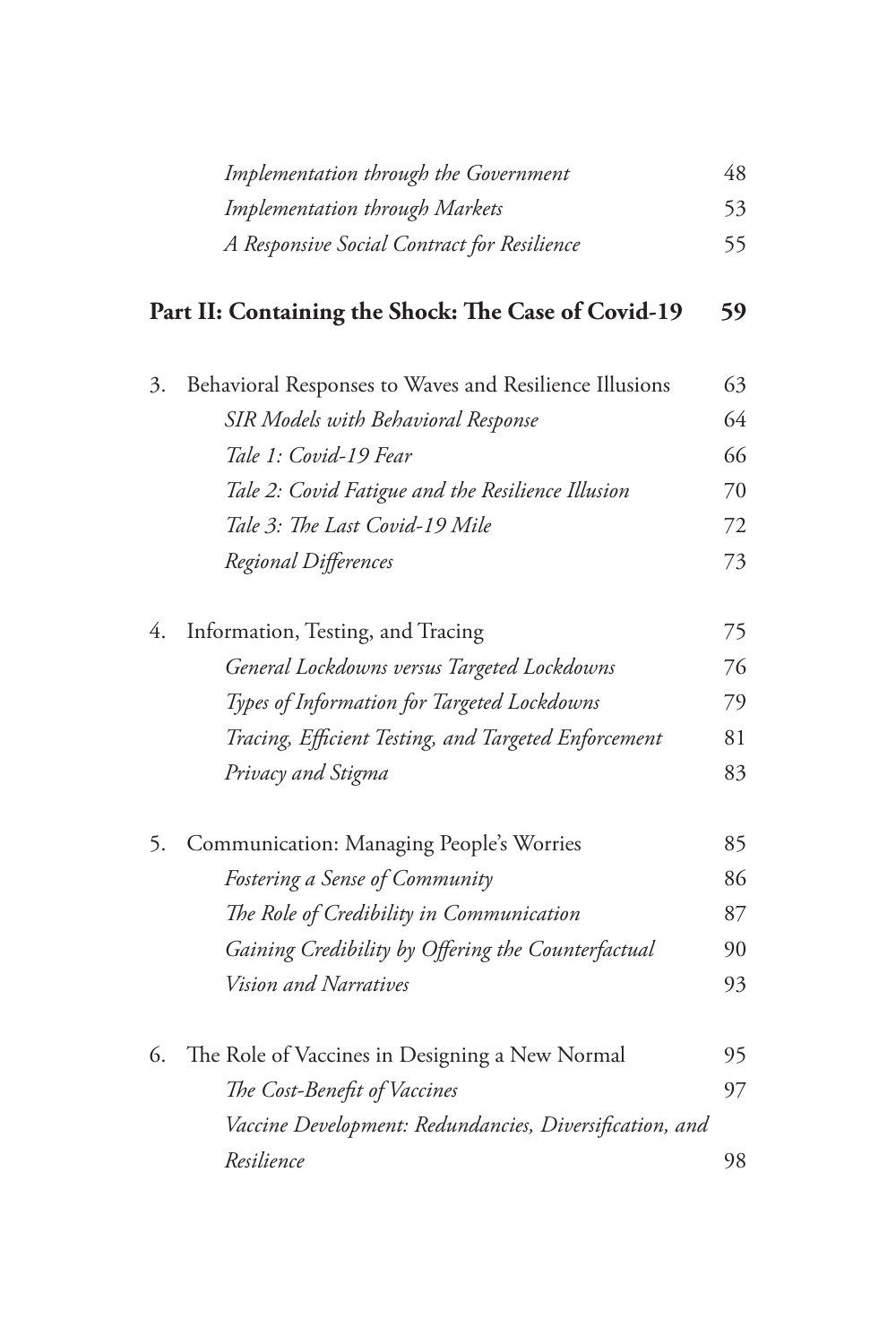| Part III: Macroeconomic Resilience |                                                      | 109 |
|------------------------------------|------------------------------------------------------|-----|
| 7.                                 | Innovation Boosts Long-Lasting Growth                | 117 |
|                                    | Speeding Up Preexisting Trends                       | 119 |
|                                    | Principles of Innovation: Cannibalization and QWERTY | 120 |
|                                    | Shaking Off Regulatory Shackles                      | 123 |
|                                    | Examples of Innovation                               | 123 |
| 8.                                 | Scarring                                             | 139 |
|                                    | Shifts in Optimism, Preferences, and Risk Attitude   | 140 |
|                                    | Labor Scarring                                       | 143 |
|                                    | Firm Scarring                                        | 147 |
| 9.                                 | The Financial Market Whipsaw: Central Banks as       |     |
|                                    | Guardians of Financial Resilience                    | 157 |
|                                    | The Stock Market and Large Firms: K-Recession        | 158 |
|                                    | Debt Markets                                         | 164 |
|                                    | 10. High Government Debt and Low Interest Rates      | 179 |
|                                    | Enhancing Resilience with Fiscal Stimulus            | 179 |
|                                    | High Public Debt                                     | 181 |
|                                    | Why Are Interest Rates So Low?                       | 182 |
|                                    | Safe Asset Status of Government Bonds                | 185 |
|                                    | High Debt and Vulnerability to Interest Rate Spikes  | 187 |
|                                    | Additional Implicit Government Debt                  | 189 |
|                                    | 11. The "Inflation Whipsaw"                          | 191 |
|                                    | The Inflation Whipsaw: A Dynamic Perspective         | 192 |
|                                    | Short-Term Effects                                   | 198 |
|                                    | Central Banks and Unconventional Monetary Policy     | 201 |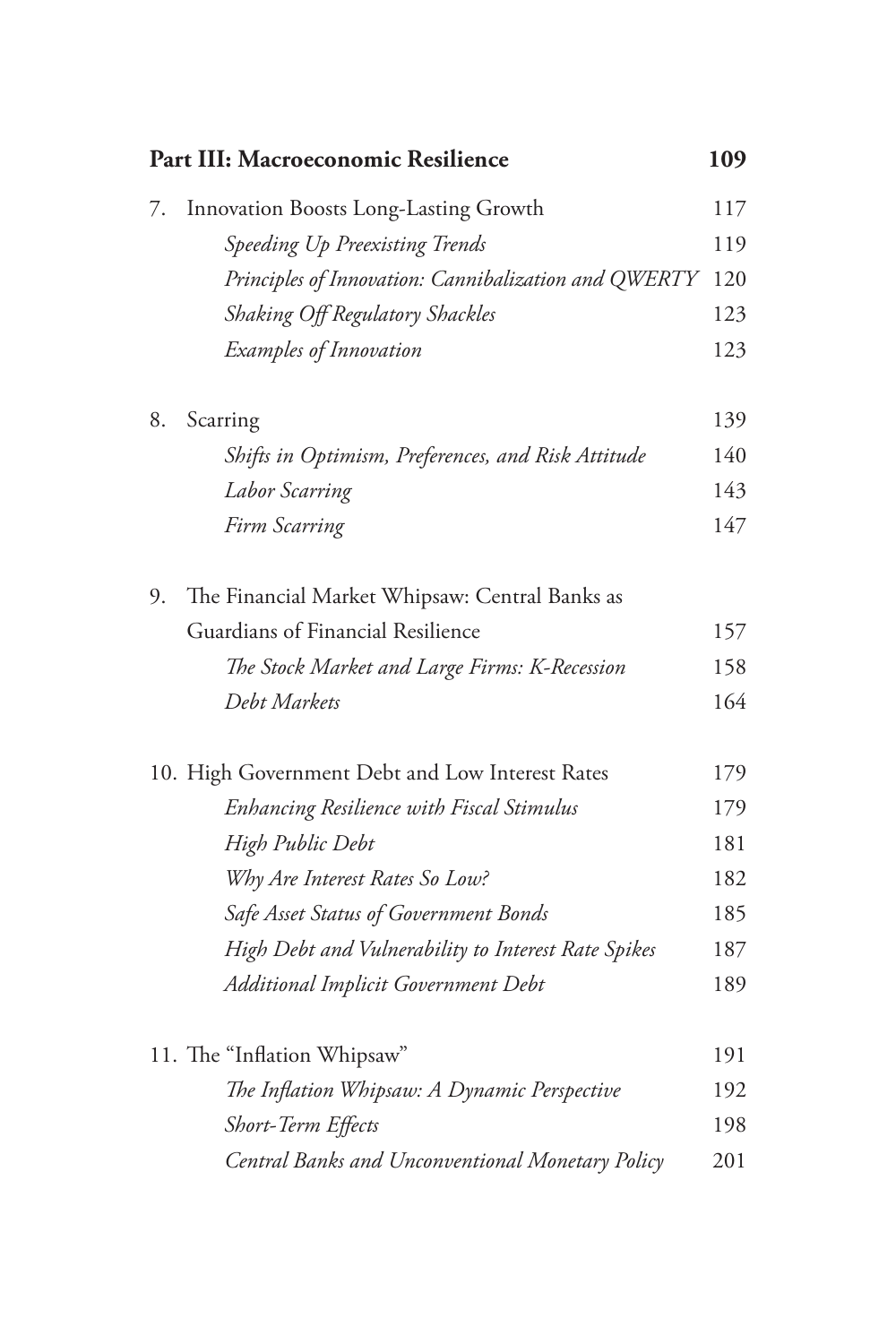| Long-Term Effects                                          | 209 |
|------------------------------------------------------------|-----|
| Monetary, Fiscal, and Financial Dominance                  | 214 |
| Redistributive Monetary Policy                             | 223 |
| 12. Inequality                                             | 225 |
| Inequality in Individual Resilience                        | 226 |
| Different Forms of Inequality                              | 227 |
| Inequality and the Resilience of the Social Contract       | 236 |
| Outlook and Lessons from History                           | 241 |
| <b>Part IV: Global Resilience</b>                          | 243 |
| 13. Resilience Challenges of Emerging Economies            |     |
| How Poverty and Middle-Income Traps Inhibit Resilience 246 |     |
| <b>Health Resilience</b>                                   | 250 |
| Resilience through Fiscal Policy Space                     | 253 |
| Policy Space and the IMF's Special Drawing Rights          | 259 |
| Debt Restructuring                                         | 261 |
| 14. New Global World Order                                 | 269 |
| Geopolitics and Global Order                               | 270 |
| Global Finance                                             | 279 |
| Global Trade                                               | 291 |
| 15. Climate Change and Resilience                          | 303 |
| Less Consumption versus More Innovation                    | 304 |
| Resilience and Proximity to Tipping Points                 | 309 |
| Ex-ante and Ex-post Resilience: Planning Security versus   |     |
| Flexibility                                                | 312 |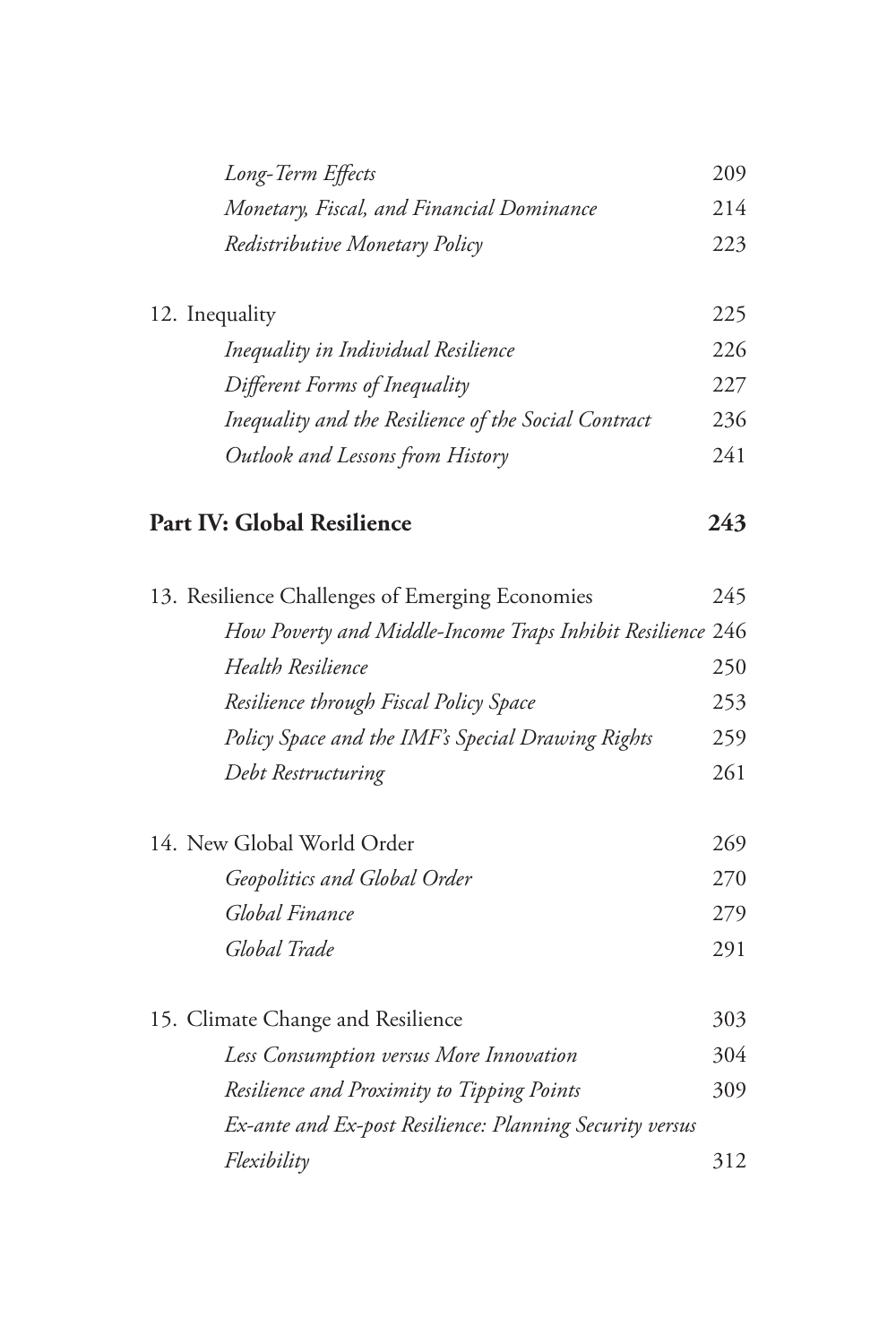| Conclusion and Outlook | 315 |
|------------------------|-----|
| Endnotes               | 321 |
| Bibliography           | 361 |
| Index                  | 393 |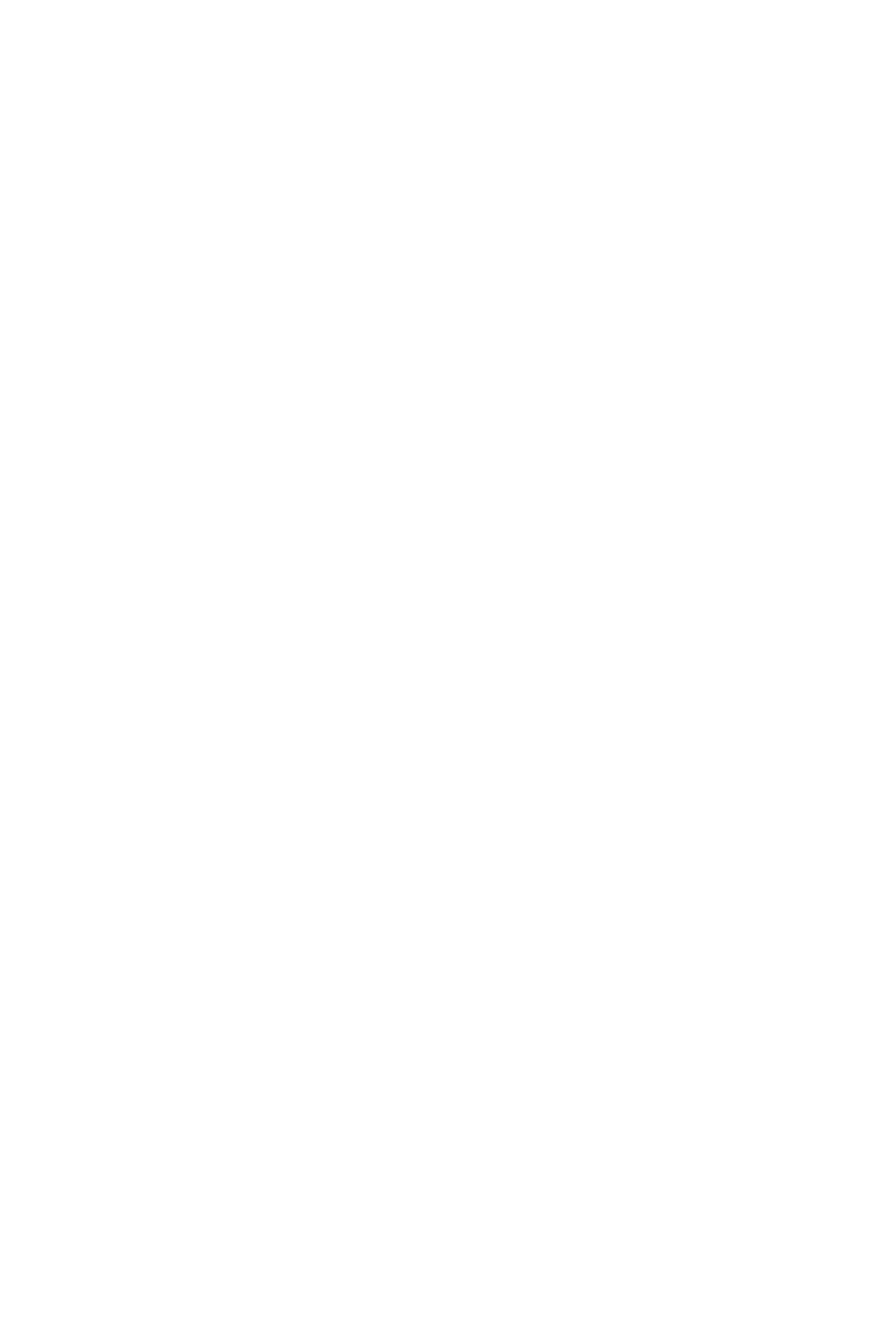## **Foreword**

s a result of the Covid-19 crisis, the world must address<br>a critical question: How can societies be reshaped so that<br>we can face inevitable, severe shocks with resilience? To<br>answer that question, this book proposes a shif a critical question: How can societies be reshaped so that we can face inevitable, severe shocks with resilience? To answer that question, this book proposes a shift in our mindset and our social interactions. Rather than lethargically avoiding risks, we should proactively develop societies that are resilient to adverse shocks.

The Covid-19 pandemic has provided us with an opportunity to learn how to be better prepared for future crises, on a national and international scale. This book is my take on those lessons, specifically related to the economic challenges that societies around the globe now face and how we can prepare for the next shock. It presents an analysis of the immediate and long-term pandemic impacts on societies.

The aim of the book is to present the concept and principles of resilience in a structured way, and to make them available to a broader public. However, the book makes no attempt to be all inclusive, comprehensive, or fully rigorous. Rather it raises intriguing perspectives designed to encourage readers to think. Hopefully, the book will stimulate discussions among politically interested citizens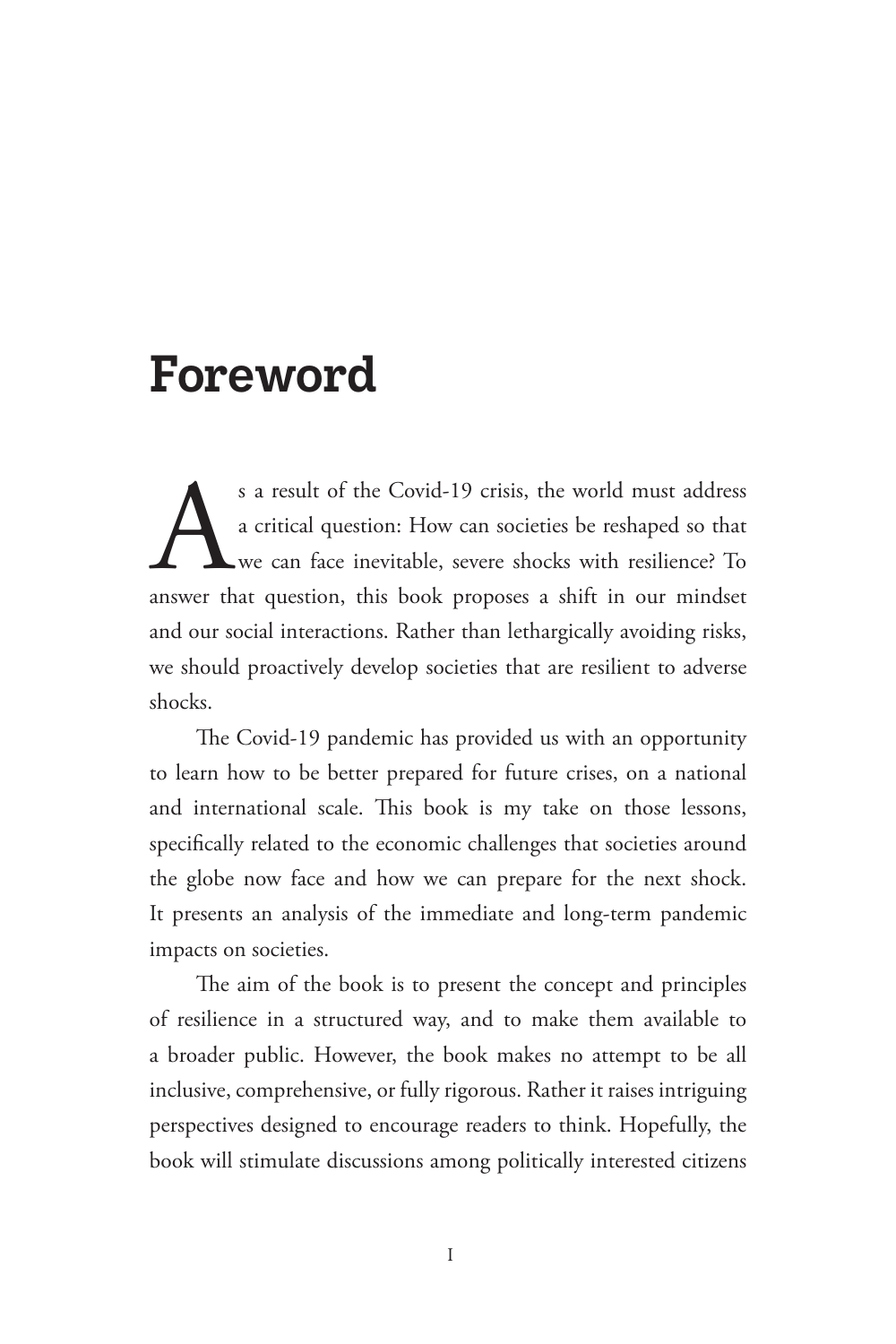who are keen to build a more resilient society.

Part I of the book outlines the concept of resilience and how our social contracts could be redesigned to make societies more resilient to unexpected shocks. Part II outlines four core elements of resilience management using the Covid-19 pandemic as the primary example. Part III addresses future macroeconomic challenges, such as scarring effects, high debt levels, and inflation. Part IV emphasizes global challenges. Each chapter stands on its own and can be read without reading the earlier chapters.

I draw from the insights of others, but the book presents my own analytical summary of the main tradeoffs and should not implicate others. In fact, this is a work in progress. Events are still unfolding. Hence, the book should be read as an interim synthesis.

Markus Brunnermeier Princeton, June 2021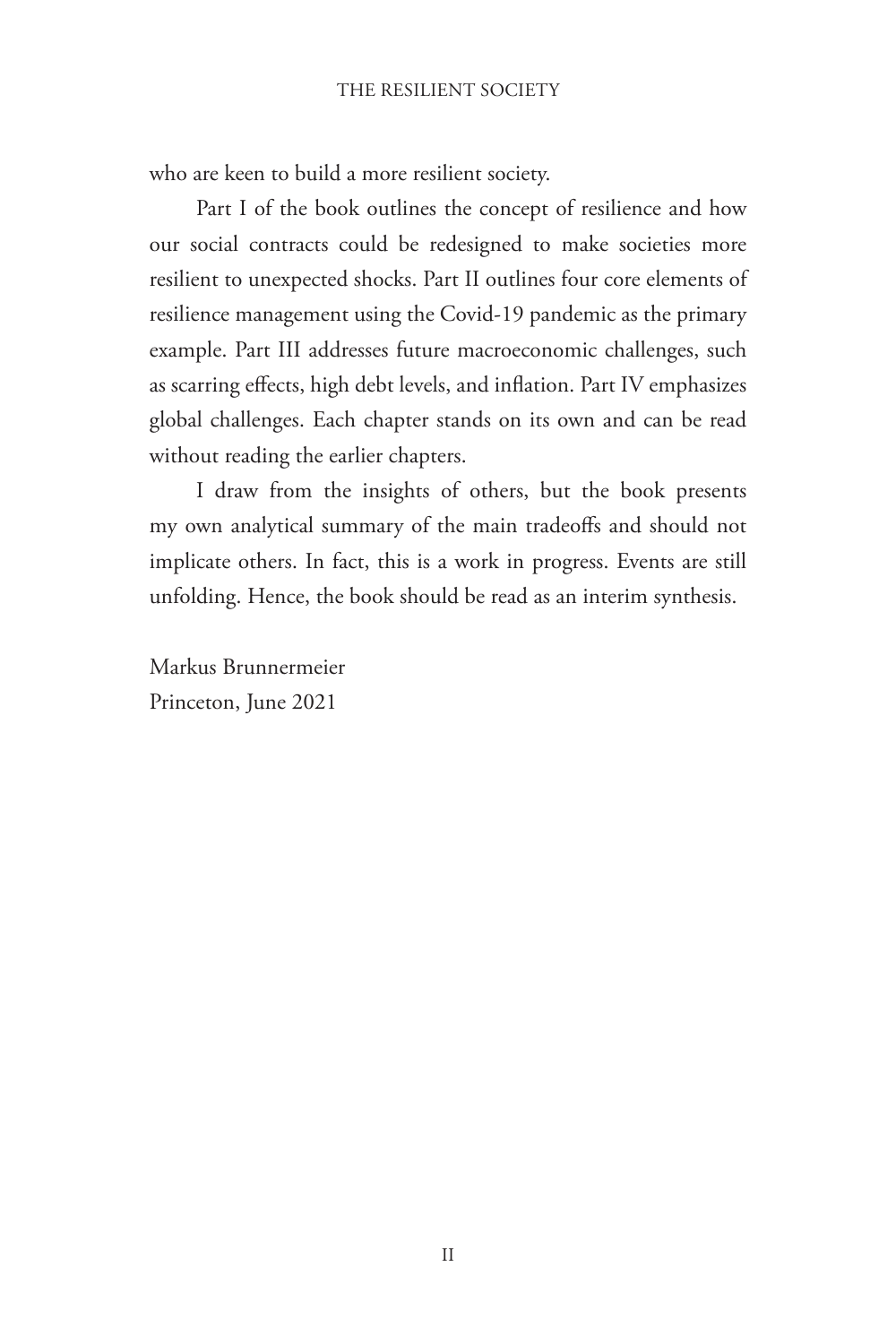## **Acknowledgements**

S pecial thanks go to Thomas Krön. Without his help and dedication, this book would have never found its light. His help was essential.

I have gained many insights from the top scientists and economists who presented at the Princeton webinar series "Markus' Academy" that I started in March 2020. Special thanks go to more than a dozen Nobel Prize laureates including, Paul Romer, Angus Deaton, Joe Stiglitz, Michael Kremer, Paul Krugman, Michael Spence, Bob Shiller, Jean Tirole, Chris Sims, Bengt Holmström, Bill Nordhaus, and Esther Duflo. I also wish to thank epidemiologist Ramanan Laxminarayan and historian Harold James. I'm grateful for the following top economists: Torsten Slok, Nellie Liang, Olivier Blanchard, Tyler Cowen, Joshua Gans, Penelopi Goldberg, Hyun Song Shin, Dani Rodrik, Daron Acemoglu, Jeremy Stein, John Cochrane, Larry Summers, Gita Gopinath, Darrell Duffie, Lisa Cook, Ken Rogoff, Raj Chetty, Veronica Guerrieri, Erik Hurst, Arvind Krishnamurthy, Richard Zeckhauser, Esteban Rossi-Hansberg, Luigi Zingales, Robert Hall, Emily Oster, Stephen Redding, Jason Furman, Nick Bloom, Adam Posen, Charles Goodhart, James Stock, Andy Lo, Lasse Pedersen, Monica de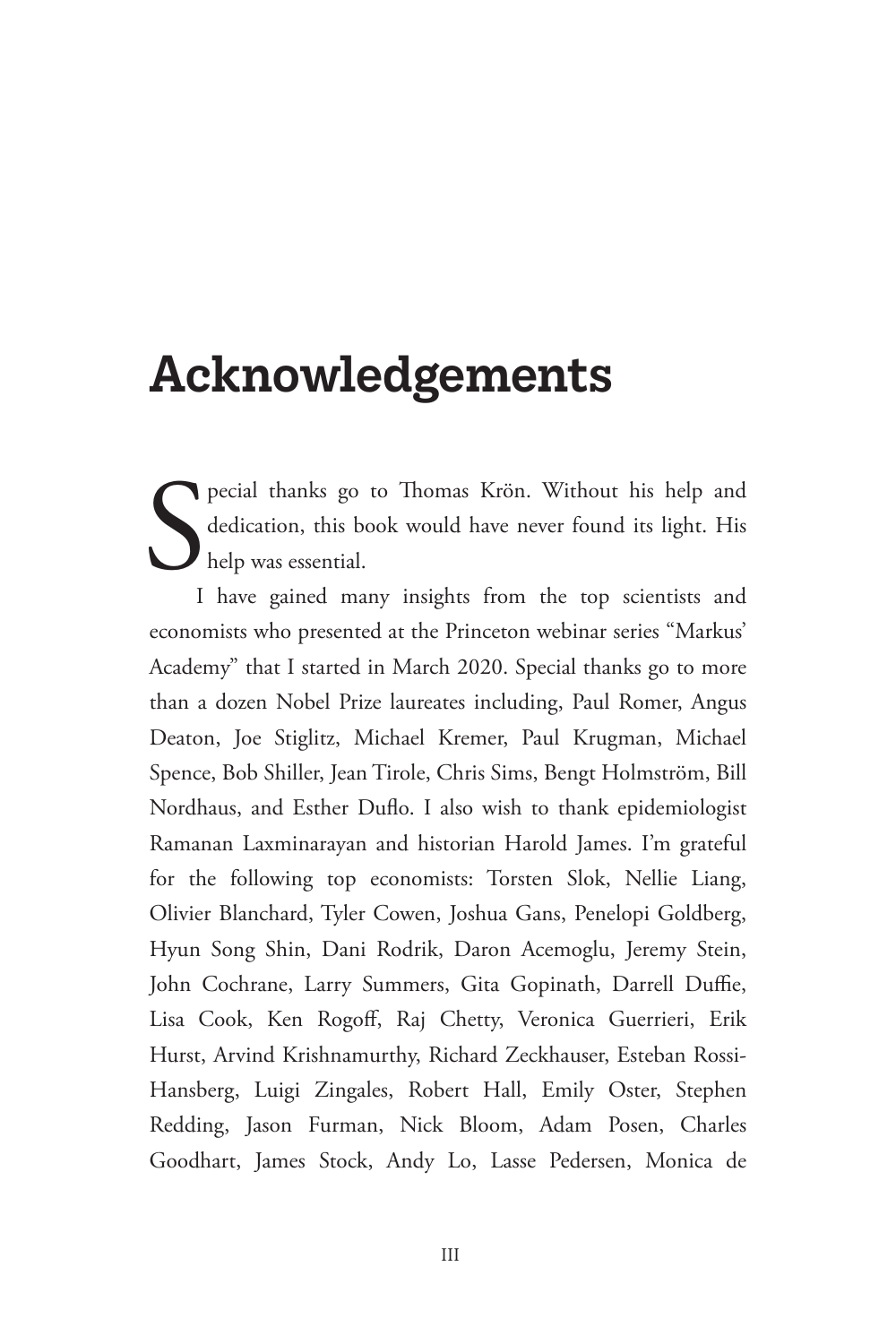Bolle, Iván Werning, Amit Seru, Alan Auerbach, Robin Brooks, Gary Gorton, Emi Nakamura, Antoinette Schoar, Alberto Cavallo, Philippe Aghion, Edmar Bacha, and Viral Acharya. My writing greatly benefitted from several current or former central bankers, including Bill Dudley, Philip Lane, Arminio Fraga, Raghuram Rajan, Jerome Powell, and Agustin Carstens. My gratitude also goes to Eurogroup President Paschal Donohoe and finance experts Barry Ritholtz and Liz Myers. I'm grateful for tech experts like Eric Schmidt. Special mention goes to Delaney Parrish and Kelsey Richardson who helped me establish the Princeton webinar series during challenging times.

Jean-Pierre Landau deserves special mention for his detailed, constructive feedback. I received helpful feedback from Joseph Abadi, Kartik Anand, Sylvain Chassang, Martin Mühleisen, Dirk Niepelt, Pietro Ortoleva, Jean Pisani-Ferry, Rohit Lamba, Ricardo Reis, Yannick Timmer, Sigurd Wagner, Jeromin Zettelmeyer, Hans-Helmut Kotz, and a reading group at the Bundesbank, as well as from four anonymous referees at the Peterson Institute for International Economics.

I also want to express my deep gratitude to Christina Xu and Mohan Setty Charity who diligently went through each chapter to improve early drafts. Don Noh deserves credit for collecting the data and creating the graphs in the book. I wish to thank my editor, Glenn McMahan, and to James Clarke for his cover design and typesetting.

Finally, I would like to thank my wife, Smita, and my two daughters, Anjali and Priya, for their support during the Covid-19 period.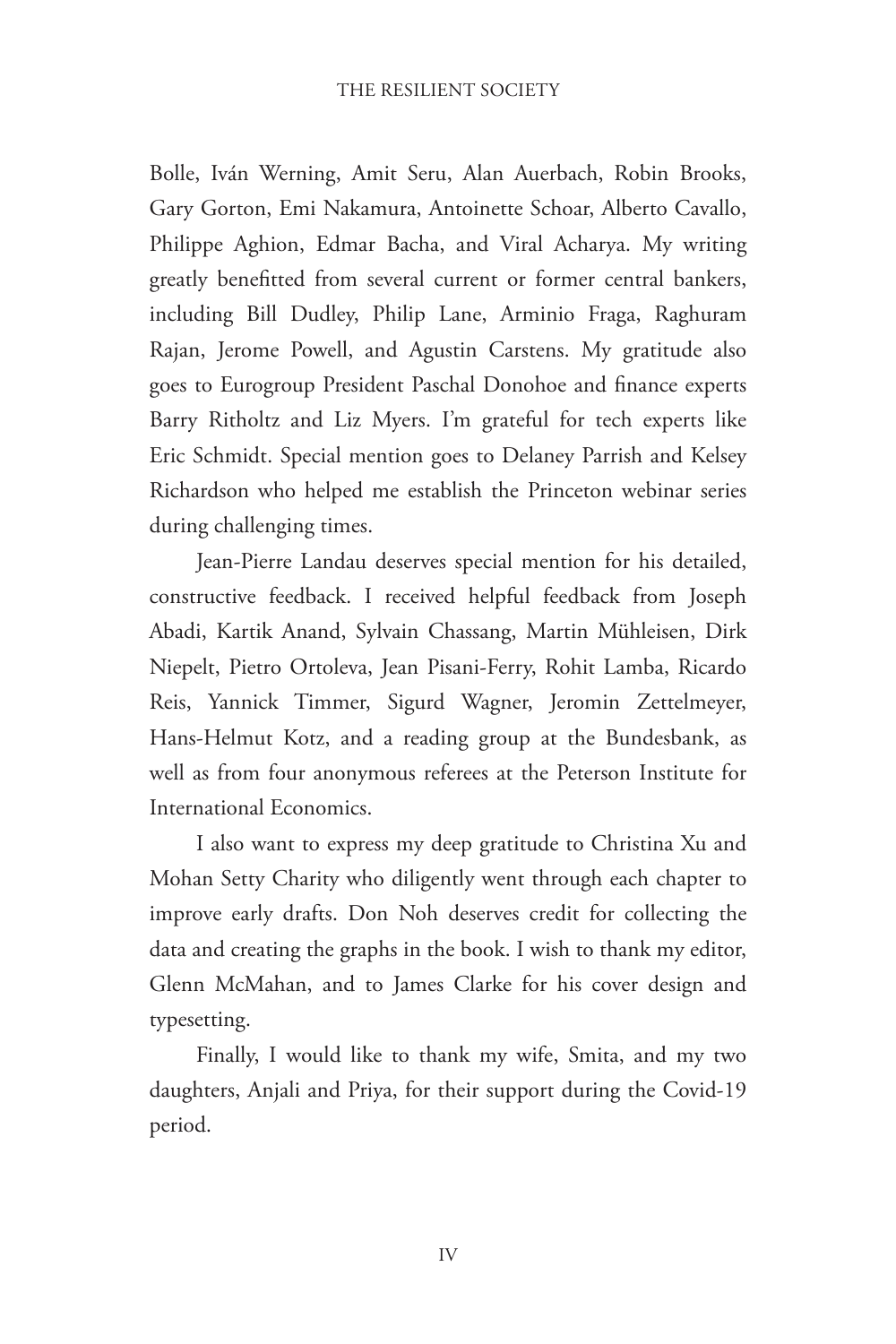## **Introduction**

The Covid-19 pandemic has made us feel fragile. As individuals, we discovered that we could suddenly be hit by a rapidly spreading, unknown disease. It upended our perception that medical progress would prevent such events. Societies around the world faced disruptions on an unprecedented scale. The pandemic paralyzed recreational activities, stretched public services to the limit, left the poorest and most vulnerable unattended, turned our homes into workplaces, stopped our kids from going to school, disrupted our family lives, and forced us to connect with friends through screens. And we lost many lives.

The pandemic has also given us reason to be confident in the power of medicine and technology. Indeed, we can only marvel at the speed and efficiency of vaccine discovery, which occurred less than a year after the virus was identified. But what about social fragility and vulnerabilities? Will our societies quickly recover, or will they bear permanent scars? Most importantly, will they be able to overcome similar shocks in the future? This book seeks to address that question.

The key concept in this book is **resilience**. The term refers to an *ability to rebound,* which is different than the idea of **robustness**,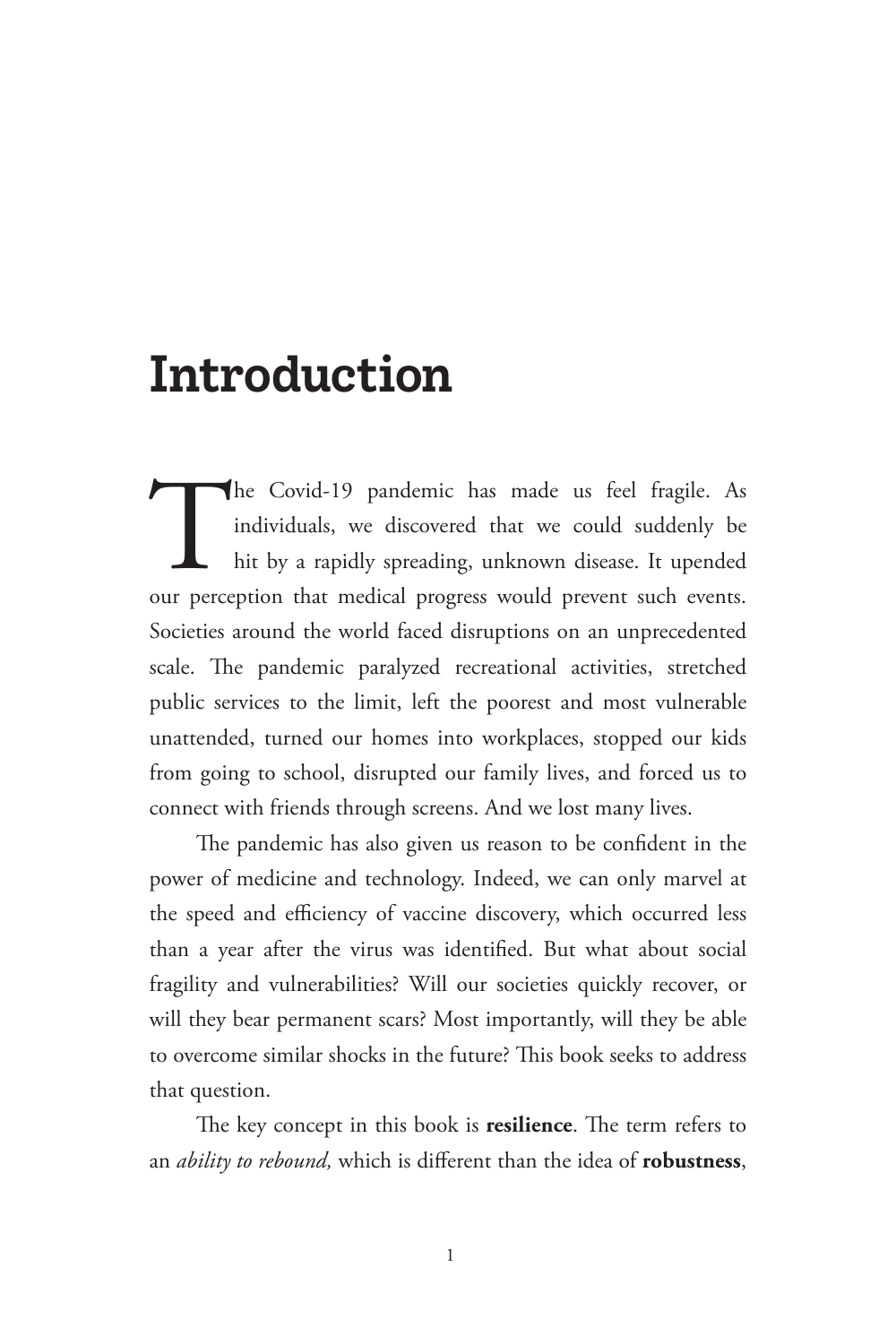#### The Resilient Society

which is an ability to resist. Sometimes robustness is not the best way forward. Resilience is about being able to weather a storm and recover, as described in the famous poem by Jean de La Fontaine titled *The Oak and the Reed.*"1 The oak is robust. It is mighty and looks indestructible in the face of normal winds. By contrast, the reed is resilient. Even light breezes bend the reed. But when a strong storm erupts, the reed declares: "I bend but do not break."

That phrase incorporates the essence of resilience. The reed bounces back when the storm is over. It fully recovers. The robust oak can withstand strong winds, but it breaks when the storm becomes too severe. Once it has fallen, no recovery is possible. Its lack of resilience prevents restoration. The reed, always in motion, might look vulnerable, but it is much more resilient than the oak.

This is a nice metaphor from nature, but it does not fully describe the challenges we face. There are, of course, purely "physical" pillars of resilience. For instance, in daily life we depend on the proper functioning of numerous networks and infrastructures. Just imagine life without telecoms, the internet, and roads. So, if we want those elements of our physical infrastructure to rebound after a shock, we might need to build them with redundancies, buffer stocks, duplications of structures, and added capacities. Doing so implies a possible need to sacrifice efficiency in exchange for greater resilience.

So far, societies have sought to manage production systems according to a "just in time" principle; that is, to maximize flows and minimize stocks, which is the objective of global value chains. By contrast, the concept of resilience leads us to emphasize a "just in case" approach, which would give us the ability to recover speedily after a shock. For that to occur, we must give priority to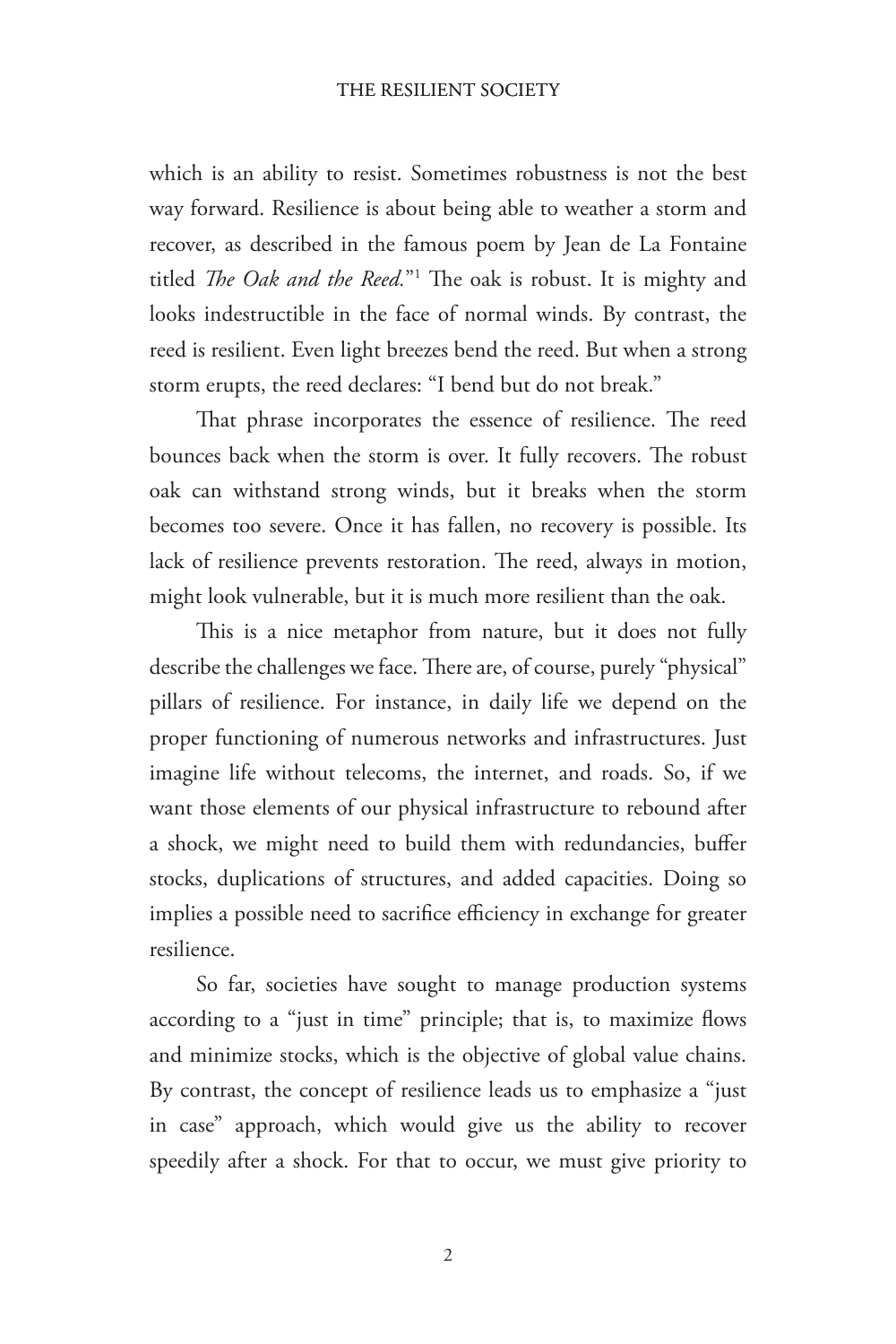resilience, which turns redundancies into a virtue rather than a vice. Safety buffers are useful because they allow us to absorb shocks. A mindset of resilience provides a new way of looking at cost-benefit calculations.

Another way to understand the difference between resilience and robustness is to consider an electric circuit with numerous light bulbs. The most cost-efficient way to set this up would be a series circuit like those used in old-style Christmas tree lights. In this case, if one light bulb failed, the entire Christmas tree would turn dark. A more resilient alternative is a parallel circuit. In this case, each light bulb is connected to a main circuit, which is the norm for lighting a staircase. If the second-floor light bulb fails, the lights on the first and third floors stay on. The total cost of the wiring is higher because more wire is needed, but the parallel circuit is more resilient.

Resilience is also different than **risk**, which refers to the frequency and size of shocks. Resilience is about the *ability to react* after a shock hits—the ability to bounce back or, in formal terms, to "mean-revert." This ability to rebound implies the need to facilitate adaptation. If we are able to adapt and change, we will strengthen our resilience. With improved resilience, we will be able to take more chances and embrace more opportunities—because the shocks will be less detrimental.

Resilience is also an essential component of **sustainability**. In the absence of resilience, a society can become unsustainable. Severe shocks might push society over the cliff, leading to detrimental adverse feedback loops.

The Covid-19 pandemic has taught us that resilience requires more than individualistic thinking. A society relies on healthy collective functions, which are created (or not) by the quality of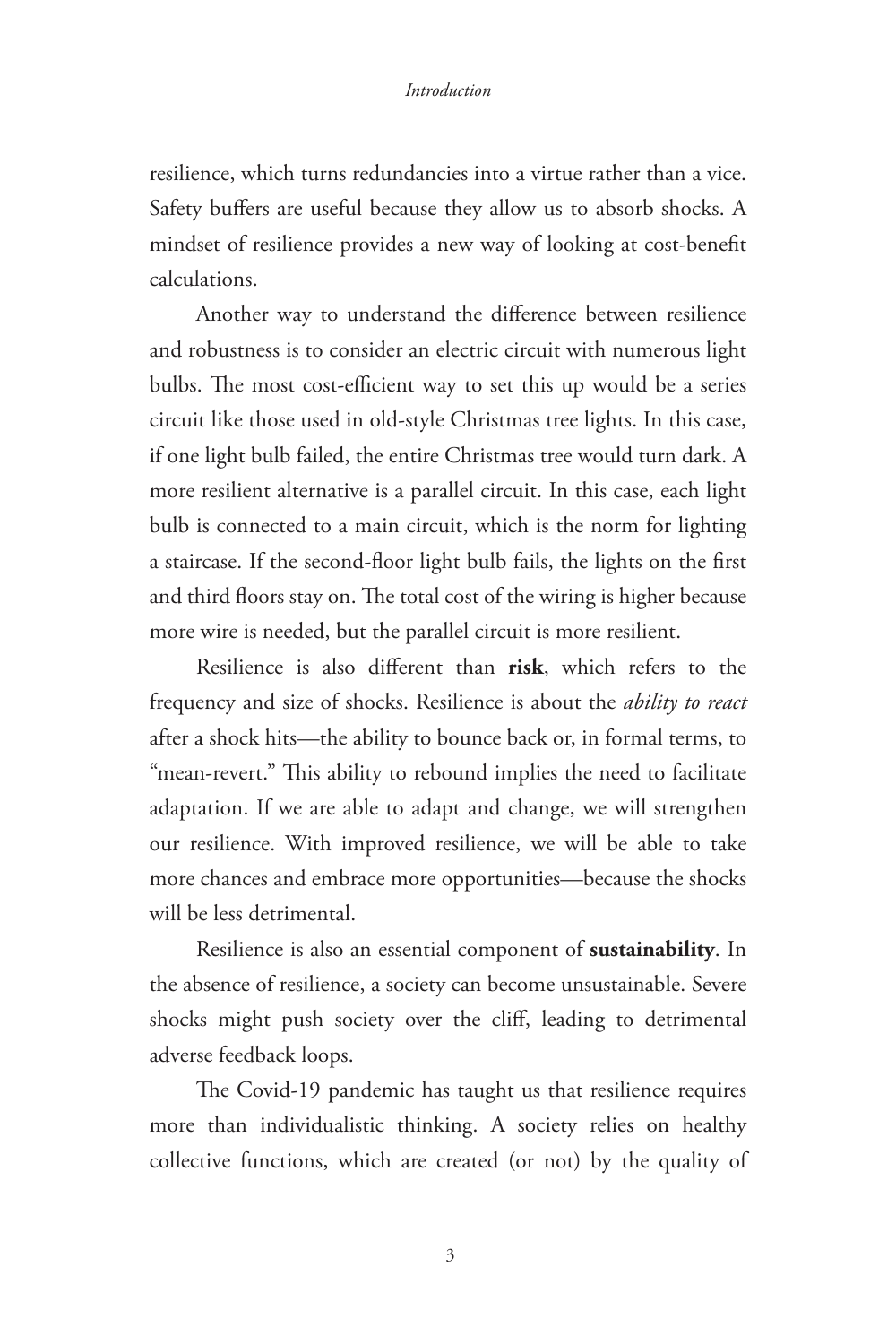#### The Resilient Society

our **social contract**. This contract emerges from the recognition that our individual conduct will impact others. Economists call these impacts "externalities." Without a social contract, people often impose negative externalities on each other. As a result, some citizens become trapped or pushed close to tipping points. Taken as a whole, negative externalities increase social fragility and undermine resilience, particularly when a shock like the recent pandemic hits.

In this book, I argue that resilience can serve as the guiding North Star for designing a post-Covid-19 society.<sup>2</sup> This overarching principle can help us think about how to prepare society and foster cohesion that enables us to better react to future shocks. Throughout, I apply an economist's perspective on health and the social contract.

Granting to people the personal freedom they need to dream, experiment, strategize, plan, and possibly fail is essential for societal progress. It is my view that that this freedom is also essential for human dignity. However, people should not be trapped or fall into poverty. They should have the ability to rebound and try again after they have learned from their failures. Personal bankruptcy protection serves precisely that purpose. Hence, rather than shielding people from possible failure, society should encourage experimentation and curiosity while also making individuals resilient.

#### **Implementing a Social Contract**

This book addresses how a resilient social contract can be implemented, either by governments or via social norms. Authoritarian **governments** use outright force to limit externalities.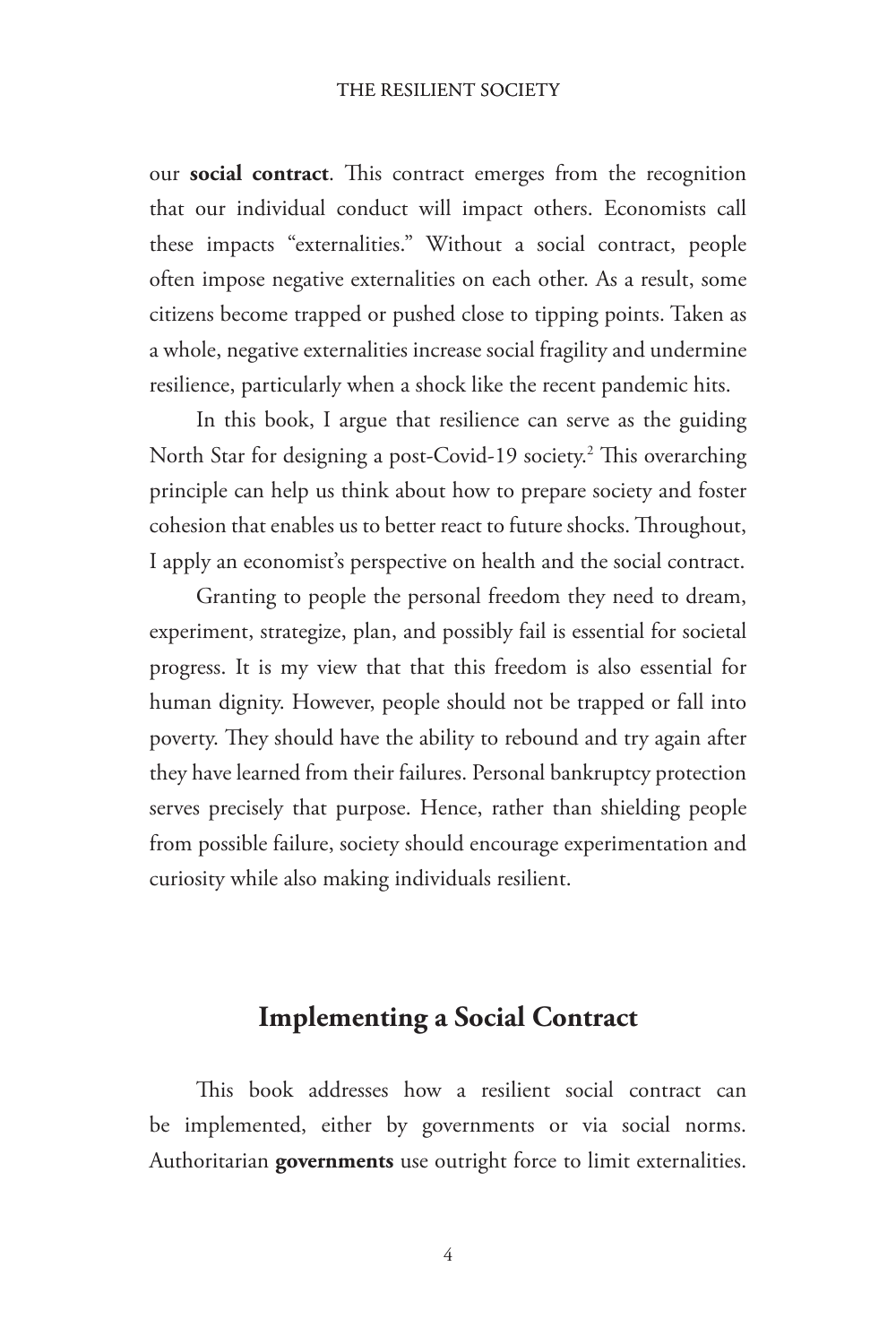In open societies, governments have to rely more on the power of persuasion. Due to the Covid-19 pandemic, the pendulum might swing toward increased government intervention that could limit individual freedom. **Social norms** are another way to enforce the social contract and to internalize externalities. An example can be seen in Japan where, without government pressure, citizens have generally adhered to mask-wearing guidelines and social distancing recommendations because they fear social stigma.

**Markets** can also play an important role in aggregating the information that is dispersed in a society. If many people like a product, they will demand more of it and thereby push up its price, which signals firms to supply more.

All of these factors—social norms, government mandates, and the market—can play a role in implementing a social contract. That said, it is important to recognize that a society and its social contract will be more resilient if the contract's implementation can *flexibly respond* to shocks. Depending on the nature of the crisis, implementing the mix of social norms, government mandates, and the market will need to be adjusted. Making these adjustments will require careful discernment. Too much flexibility can be detrimental. People need to rely on a clear, consistent social framework in order to make predictions and plans with at least a modicum of certainty.

Therefore, it is paramount for us to understand how human behaviors change when shocks occur in waves, as has occurred during this pandemic. Managing a crisis requires information. To understand new situations, we need experimentation. Accurate communication is also essential, in part because it has such a powerful influence on human behavior. However, conveying factual information about public health guidelines during a pandemic,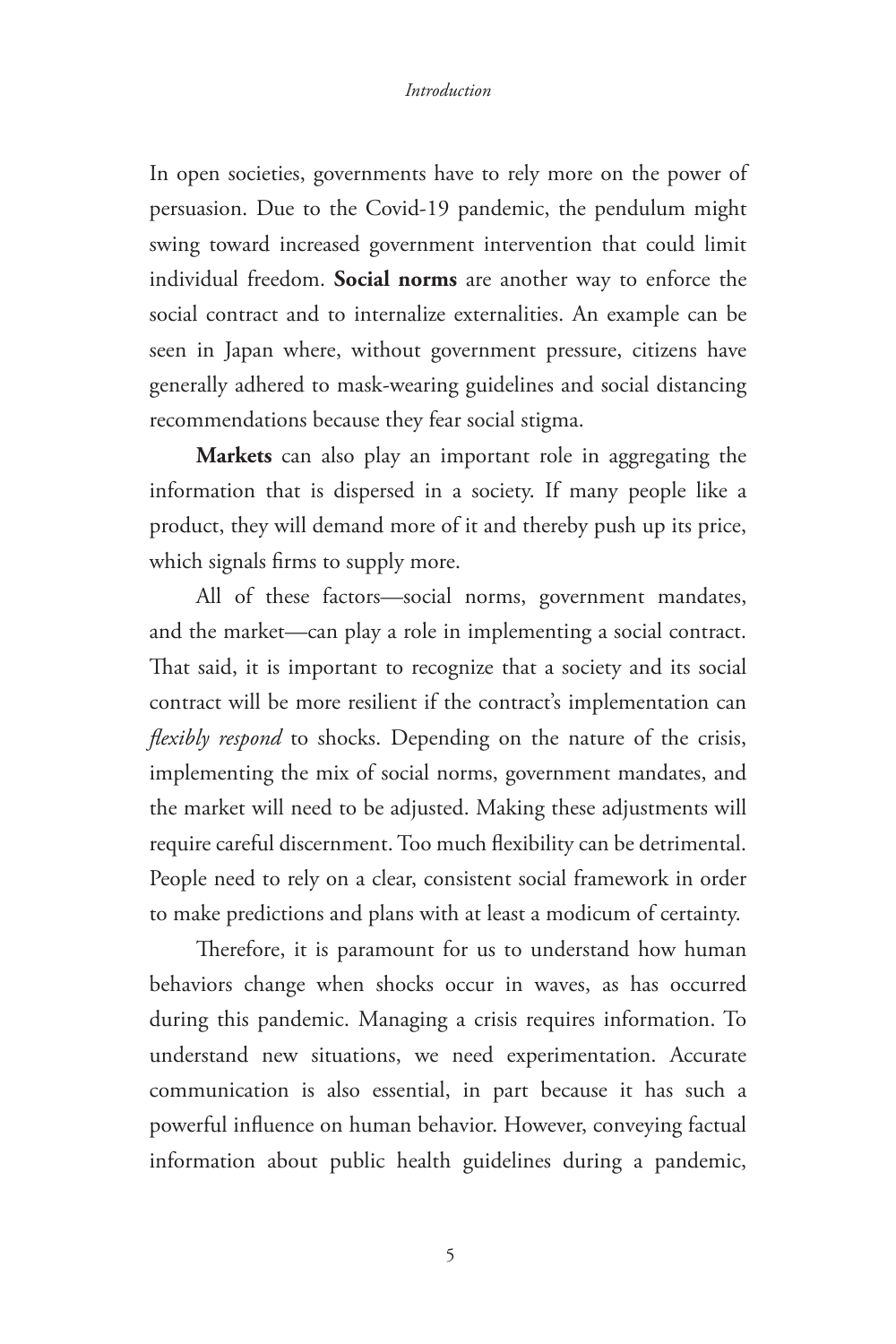#### The Resilient Society

for example, is challenging. People struggle to grasp unobserved counterfactuals, such as the estimated number of Covid-19 deaths in the absence of certain public health measures.

Finally, any resilient response to a crisis needs to include a vision for the new normal. The book is designed to help readers think about the future. What will society look like at the end of a crisis? Where will we go next?

#### **Long-Run Forces and Tensions**

From a macroeconomic and financial perspective, we should recognize the reality of volatility while also developing the capacity to rebound (resilience). In other words, for us to attain long-run growth we will need to flexibly adapt and embrace disruptive technologies. Paradoxically, this resilient approach to shocks will be *less risky* than maintaining the status quo, which can lead to longterm stagnation.

Shocks like the recent pandemic can trigger two long-run forces during the post-shock recovery phase. On the one hand, the Covid-19 pandemic has induced technological progress and **innovations** in several areas of life. These new technologies might foster resilience and therefore provide additional capacity to adjust to future shocks.

On the other hand, there is a risk of long-term **scarring** that could undermine resilience. Workers who lost jobs might lose skills and struggle to return to the labor market. Disruptions within education systems might lead to human capital scarring. And finally,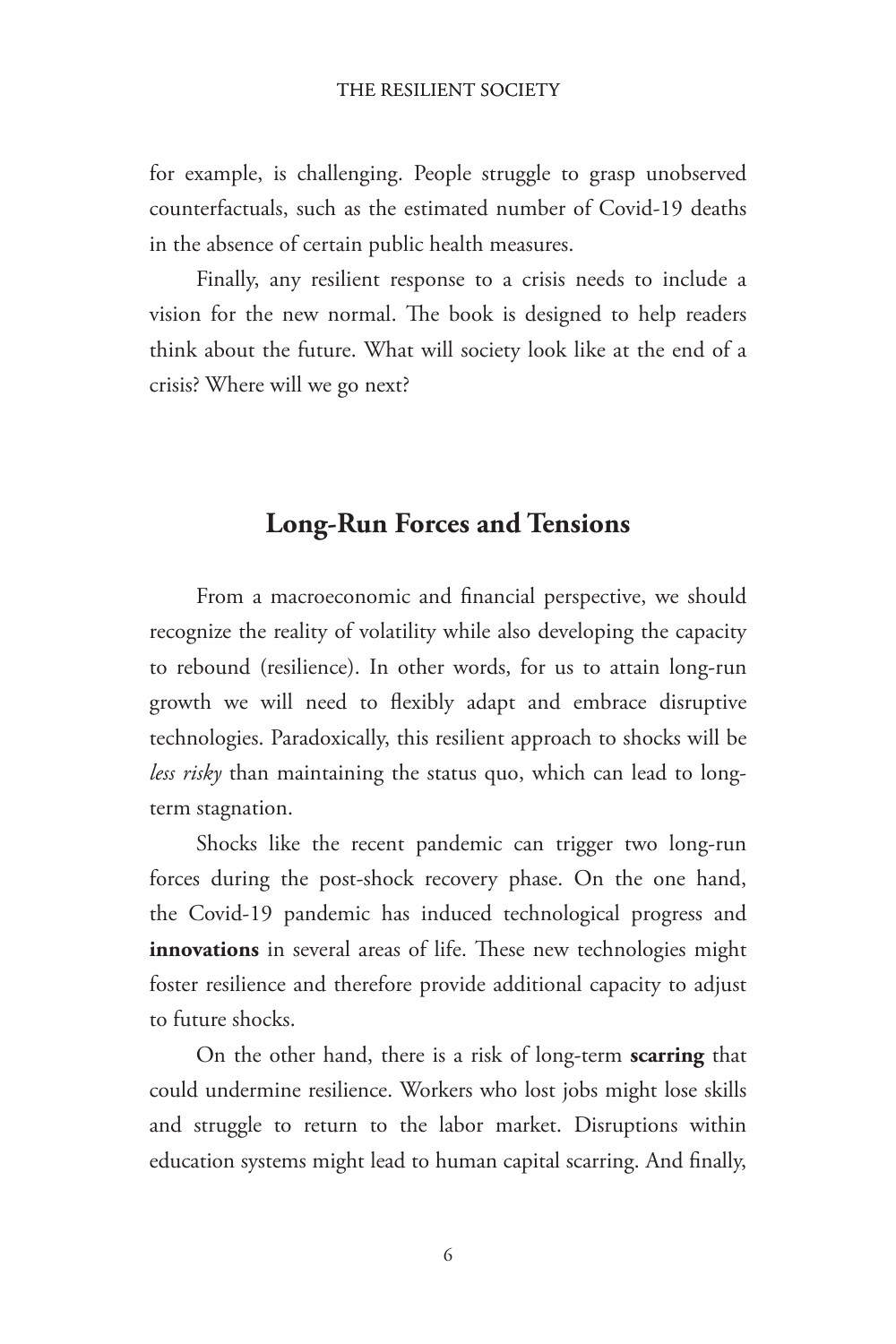firms might suffer from debt overhang. If large debt burdens hold firms back from investing, the economy might suffer in the long run.

To remain resilient, we must avoid **financial market** havoc. Financial markets remained resilient in 2020 and early 2021. After an initial shiver in March 2020, central bank interventions rapidly removed the tail risk in markets and stabilized asset prices, resulting in a drop-and-rebound pattern similar to a whipsaw. As central banks contained the risk of widespread negative outcomes, firms benefited from lower interest rates as they raised much needed liquidity. In the future, this type of scenario might make the economy more resilient, but it might also lead to financial instability in the medium term.

**Public debt** typically soars in times of crisis, just as it has during the Covid-19 pandemic. The large fiscal stimulus programs have so far averted an outcome like the Great Recession, even though the pandemic has caused a much larger fundamental shock than what we experienced in 2008. Nonetheless, there are worries about debt sustainability and the long-term economic outlook. A society is only resilient if government debt is sustainable over the long run. Otherwise, the society will face a sizable risk of inflation and also a risk of deflation due to debt overhang. Until now, the US government debt burden has been bearable because of low interest rates and the safe asset status of government bonds. However, governments that are vulnerable to interest rate hikes might experience skyrocketing interest burdens. Remaining vigilant to these potential adverse jumps in debt markets is critical.

There is also a risk that **inflation** will display whipsaw dynamics over the medium term. In 2020, depressed demand lowered inflation rates; however, inflationary forces could be unleashed in the future. To foster resilience, central banks must remain alert to the danger of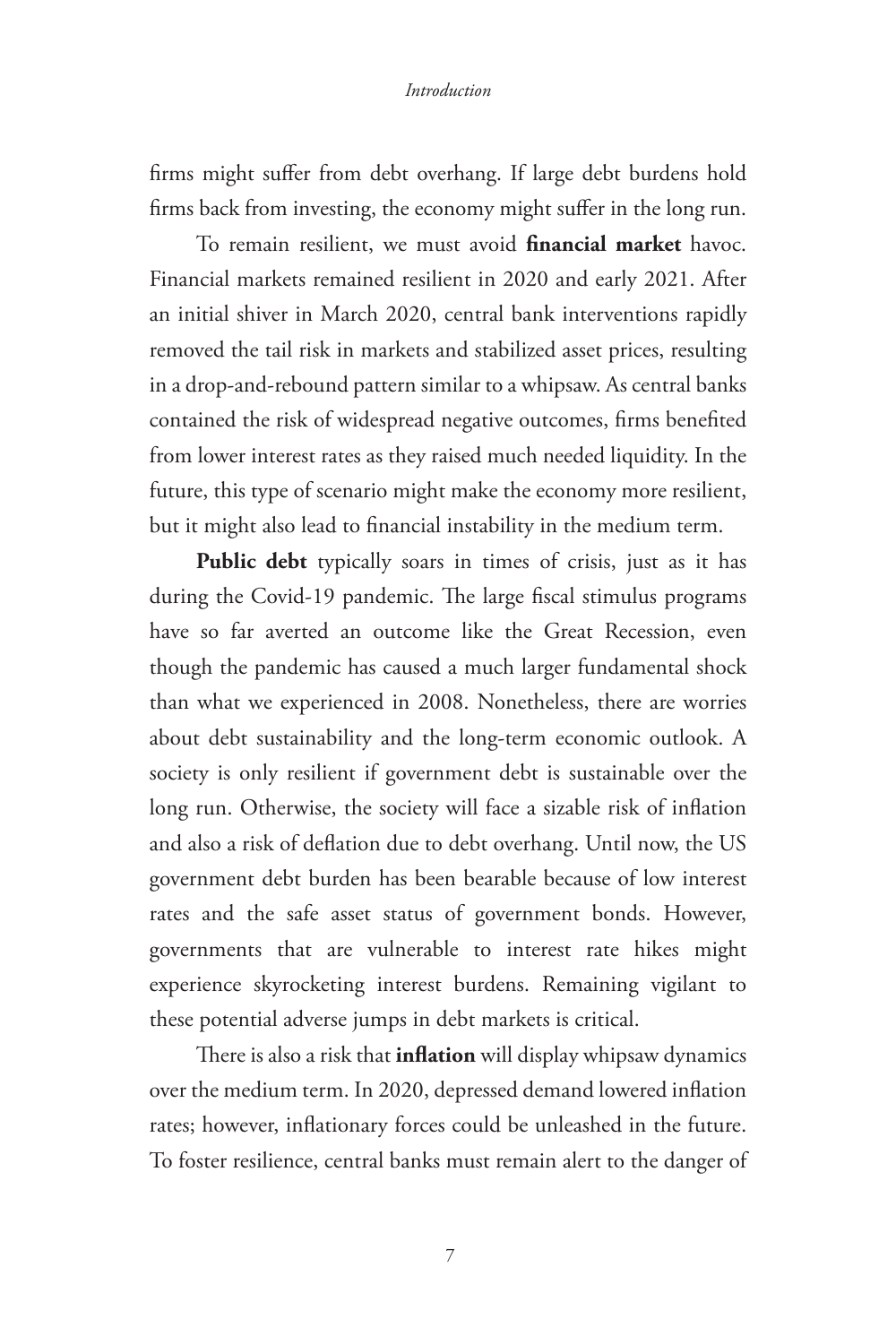#### The Resilient Society

deflation traps and inflation traps. Like a high-speed race car with strong brakes, an independent central bank can boost the economic recovery while the economy remains in recession, or it can step on the brakes and tighten policy in times of rapid economic growth. However, at any time, a conflict of interest between the central bank and the government might emerge if tighter monetary policy increases the government's debt servicing costs.

A social contract is only resilient if society is fair and if **inequalities** are kept in check. In the case of the United States (at least), the Covid-19 pandemic has revealed the ways that inequality impacts all parts of society. Racial inequalities have become more apparent. We have seen the problem of unequal healthcare access and how that problem has heterogeneously affected different communities. The Covid-19 pandemic has worked like an X-ray machine, revealing the hidden challenges under the surface of many societies.

#### **Global Resilience**

Finally, this book will discuss how the world as a whole can enhance resilience. The Covid-19 pandemic has reminded us that we live in a global society and that we need global resilience. We have seen again how a contagious disease can rapidly spread throughout the world. Perhaps surprisingly, it is common for viruses to transmit from animals to humans. This happens on a weekly basis. But human-to-human transmission is much rarer for zoonotic viruses. Hence, banning wet markets, establishing early warning systems,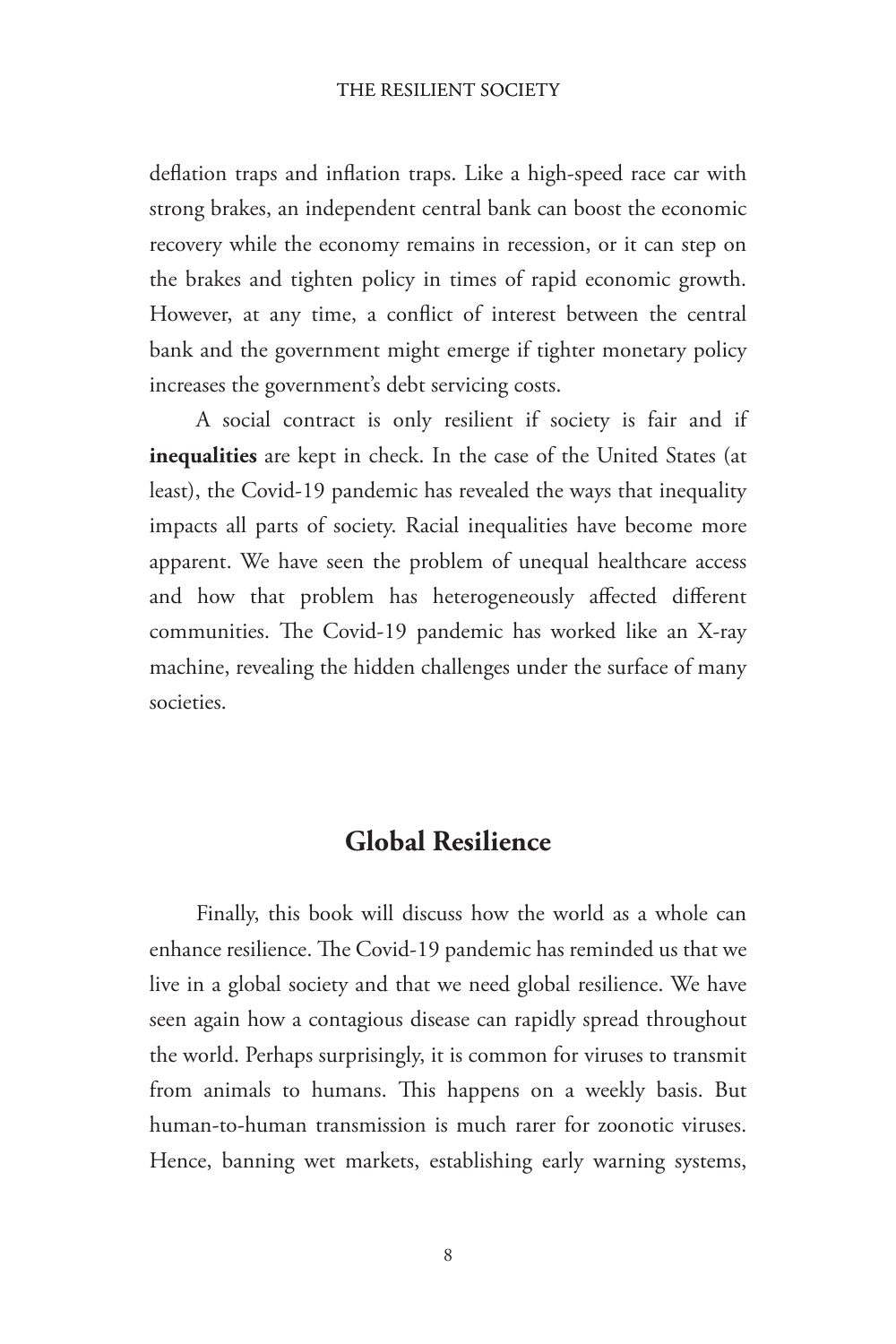and promoting early responses to outbreaks are critical to improve global resilience.3 Such interventions might also be useful to detect mutations of SARS-CoV-2, such as the ones discovered in Southeast England and in South Africa in late 2020, or the Delta variant in India in the spring of 2021.

This need raises broader questions about the **international order**. As in previous health crises, or in the battle against climate change, all humans have recently faced one common enemy: Covid-19. However, international coordination has been a low priority since the early days of the pandemic. At the time of this writing, many countries are still working unilaterally to secure vaccine commitments.

Emerging and **developing countries** face particular challenges in retaining resilience while escaping poverty and middle-income traps. *Policy space* to respond to shocks is more limited in developing nations. For instance, lockdown measures during the Covid-19 crisis triggered starvation and other invisible deaths from missed immunizations for other diseases. Moreover, developing nations have limited *fiscal space* and that restricts their ability to foster resilience. Strained public finances leave little room for further stimulus should another crisis appear.

Looking ahead, international relations will play a crucial role in shaping the post-Covid-19 world. The latent power struggle between the US and China is likely to drag on in several areas, including digitization, cybersecurity, spheres of influence, and trade. At the same time, Europe will have to decide whether to align more closely with the US or play a more independent role relative to both China and the US. The pandemic has also highlighted the vulnerability of deeply integrated global value chains. In the future, supply chains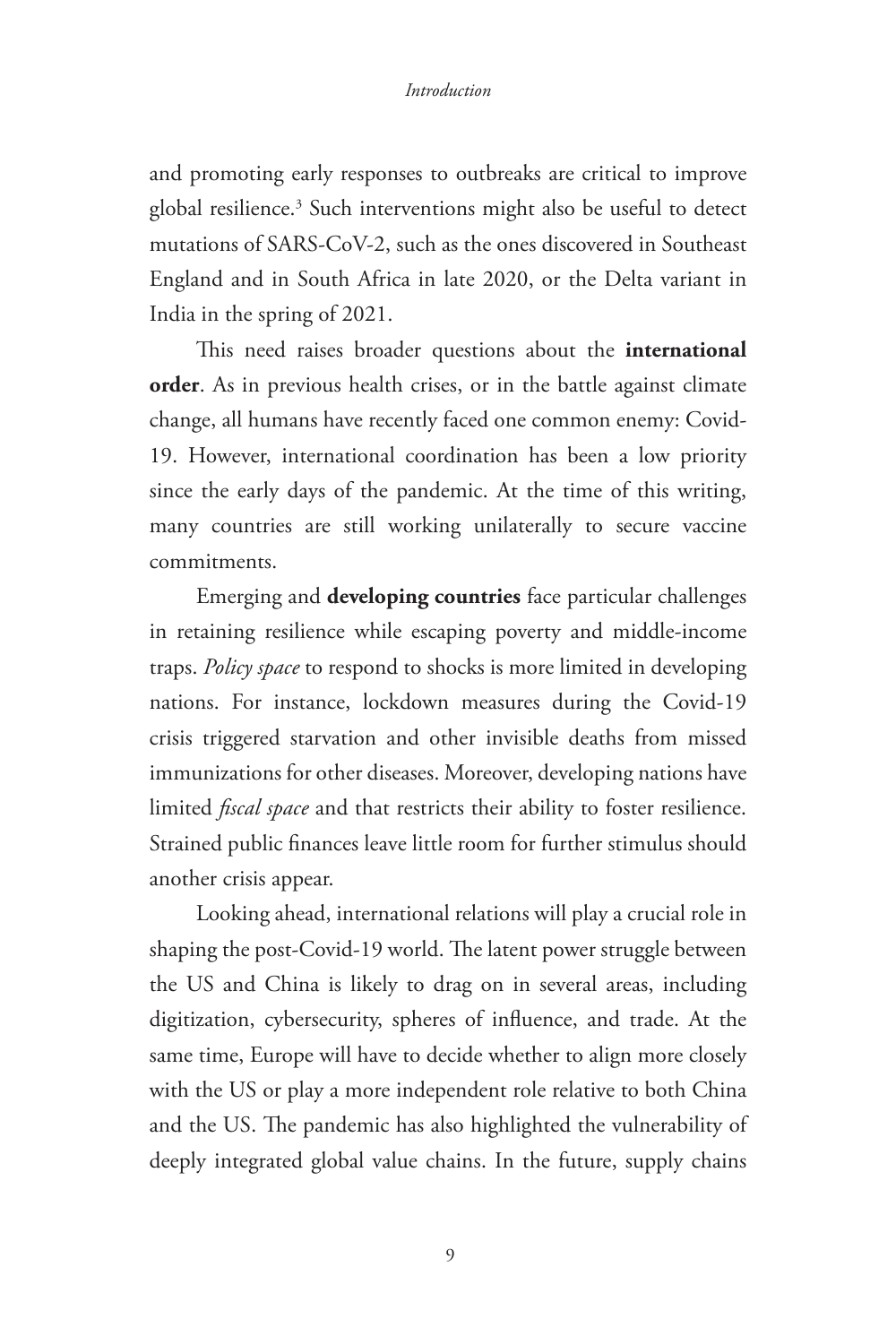#### The Resilient Society

might need to be more diversified to improve resilience despite slightly higher costs.

Last but not least, the principle of resilience is important in the context of climate change and environmental sustainability. We will face shocks and setbacks, but we need innovation to reduce emissions. Without that, society will be propelled toward irreversible, dangerous tipping points that make us more vulnerable. A single shock or unexpected event could push society over the edge to a point of no return, or into a state of ongoing deterioration.

Shocks can be caused by many factors, of which pandemics are just one. The Covid-19 crisis has clearly revealed that a failure to prepare for risks can have a devastating global impact, especially in societies that lack the resilience needed to face unforeseen circumstances. This highlights the necessity to consider the main theme of this book. When the next unforeseen crisis strikes—a largescale internet failure, a cyberattack, a bioengineering experiment failure, a superbug, a catastrophic climate event—all of humanity will benefit if the social contract is designed to enable us to bounce back after we have been knocked off our feet.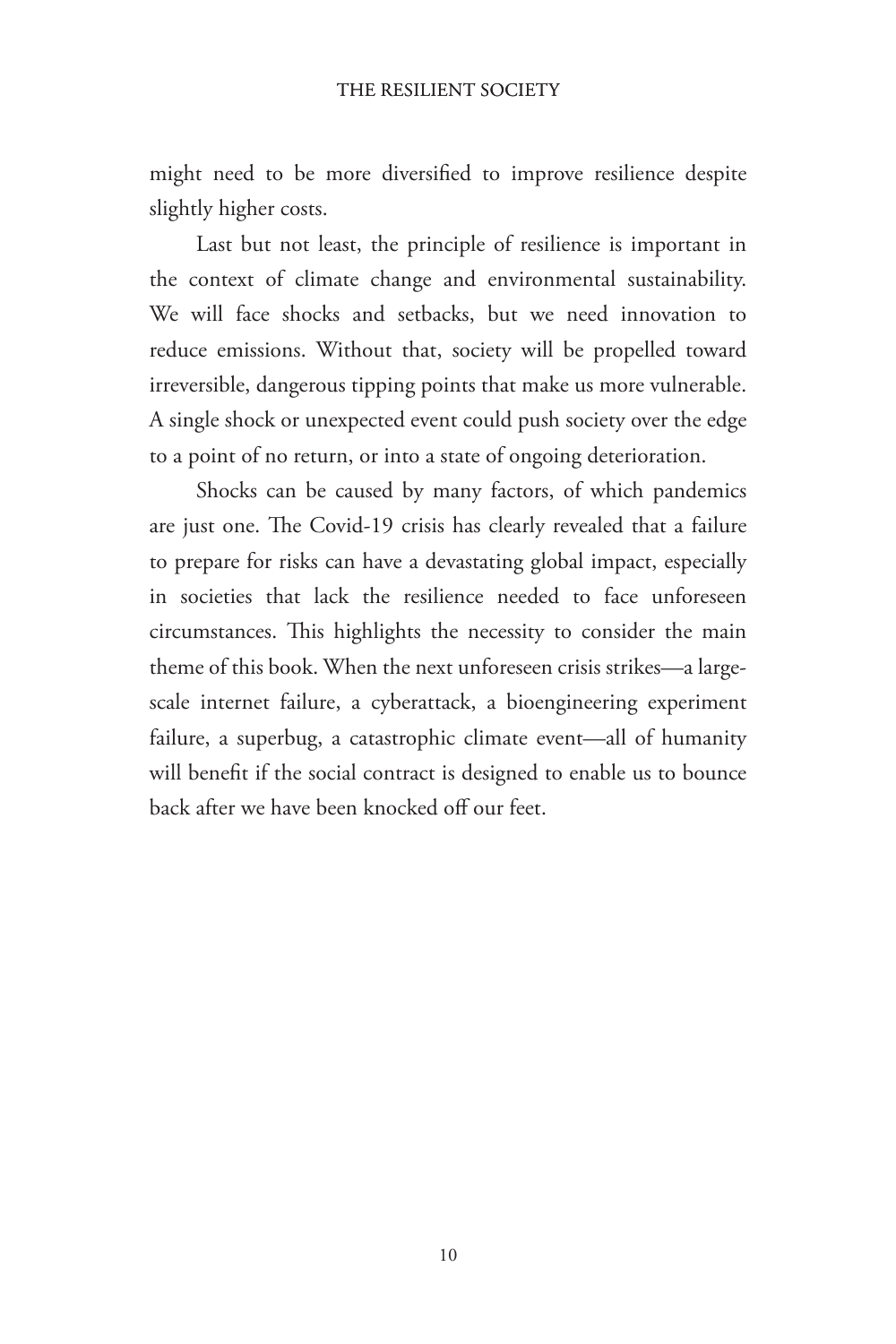# PART I

# RESILIENCE AND **SOCIETY**

societies and the way we live together? We will dive into<br>the details of that question in this section. Chapter 1<br>defines the concept of resilience and compares it with the related societies and the way we live together? We will dive into the details of that question in this section. Chapter 1 defines the concept of resilience and compares it with the related concepts of robustness, sustainability, and risk. Next, chapter 2 explores the implications of resilience for the social contract, especially how it can enable us to live together as a peaceful society, and how to make the social contract itself more resilient.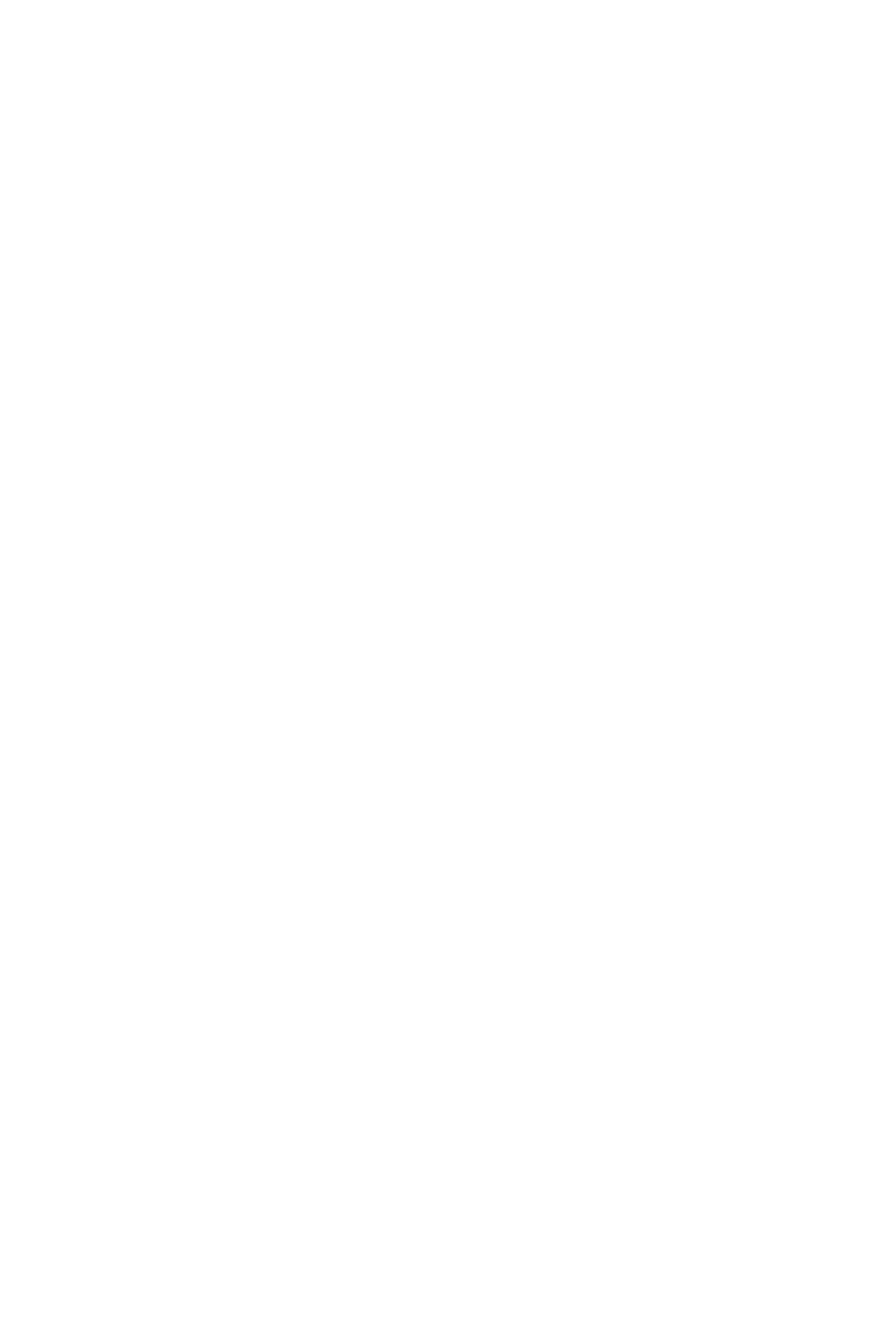# CHAPTER 1 **Resilience and Its Cousins**

resilient society is able to react to and respond after a shock.<br>Resilience even opens new doors to enhanced growth and<br>sustainability. Resilience even opens new doors to enhanced growth and sustainability.

## **A Definition of Resilience**

A society can drift and change, but it will usually follow a trend—a smooth procession over time. Occasionally a society faces shocks that lead to deviations from the normal trend and expected outcomes. A shock can trigger abrupt changes in, for example, stock prices or the wellbeing of individuals.

Prior to a shock, we are typically aware that something could suddenly change, and we foresee possible future paths. Of course, the ex-ante view is blind to whether the shock will materialize.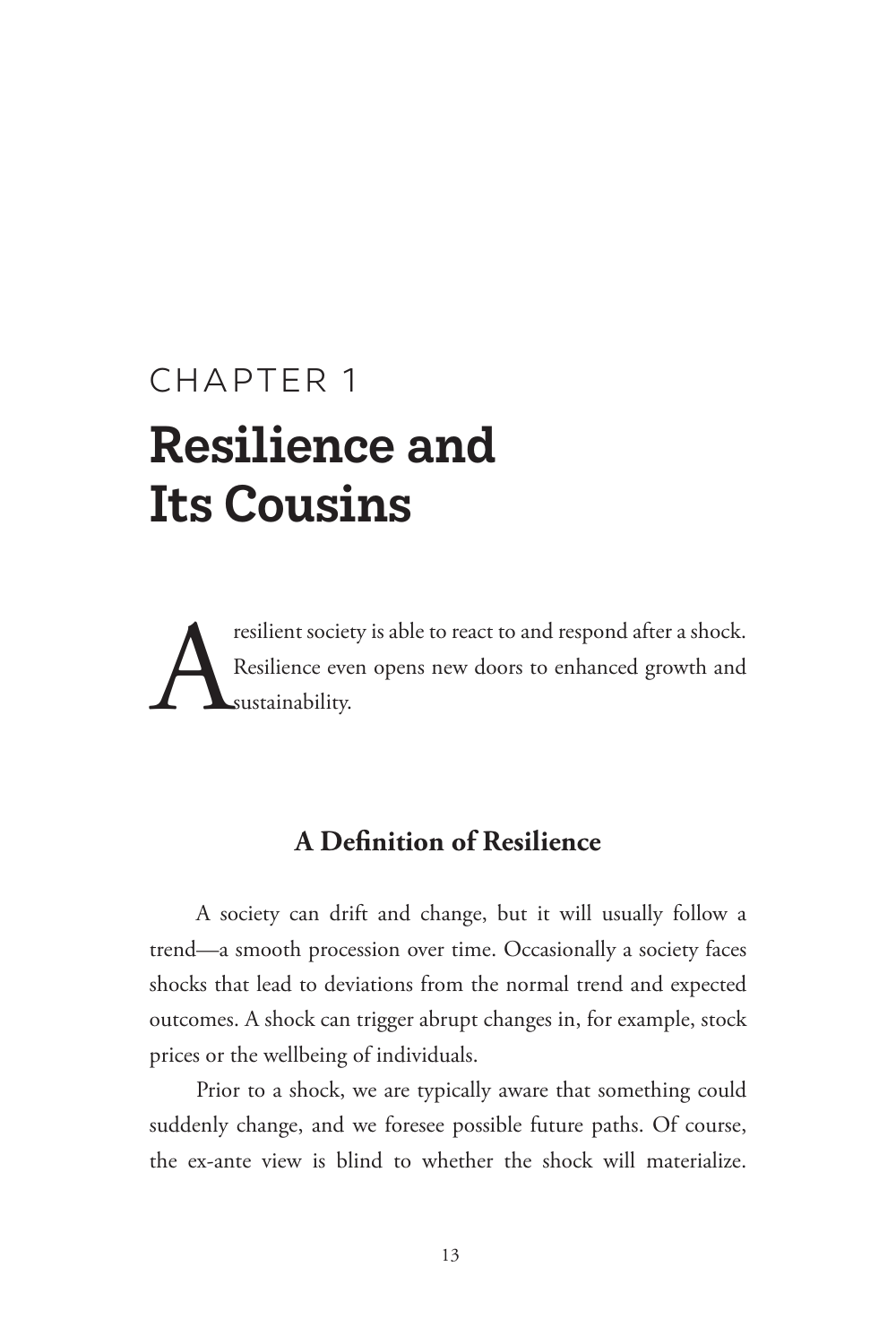We can only assign a probability to that event. Some shocks are extremely rare and improbable. Others are more likely. Some shocks are good and others are bad. Some future scenarios are dangerous, as we have seen during the Covid-19 shock. Others are completely unforeseen, or even unimaginable.

Shocks have two important features: amplitude and frequency. An ample shock causes more damage than a small one. The difference is shown in figure 1-1, where the shock is amplified in the right-hand panel.



*Figure 1-1: Each panel depicts the impact of a negative shock. The impact of the shock on the left-hand panel is smaller than the impact of the shock on the righthand panel.* 

Resilience pertains to what happens after a shock has occurred. A long-lasting impact is known as a persistent shock, as shown in the left panel of figure 1-2. In contrast, a resilient process occurs when a society bounces back like a trampoline, as depicted at the right panel of figure 1-2. Resilience is, in formal mathematical language, a reversion back to the mean, back to the original conditions. In fact, the concept of resilience originated in the field of materials science. For example, a metal is resilient if, after it deforms under stress (the shock), it returns to its original state.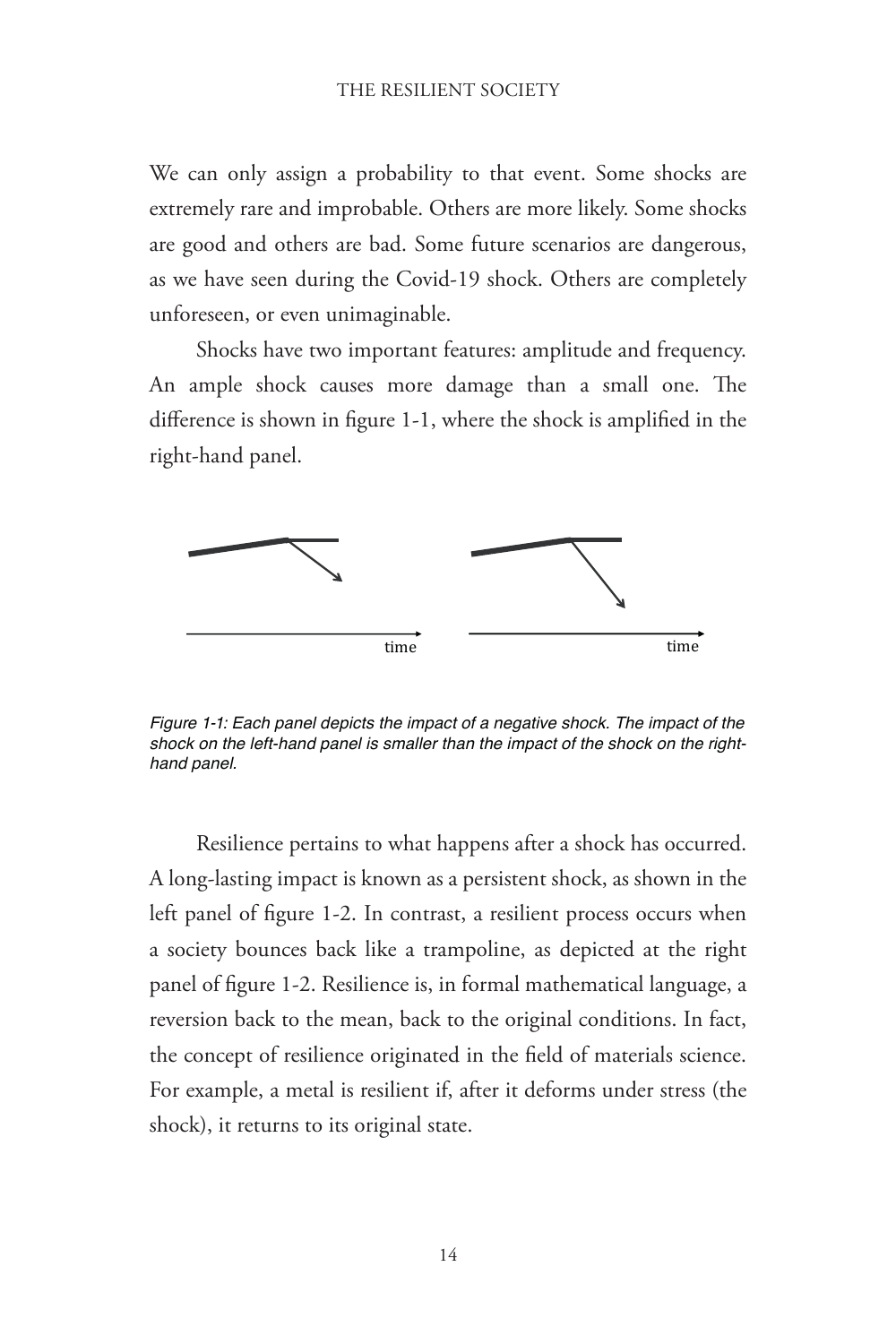

*Figure 1-2: Both panels show the process extending after the shock. In the left*  panel, the shock is persistent. The right panel depicts a resilient process that *bounces back.* 

The left panel shows a less ample shock, but the shock has a persistent impact. In contrast, the right panel depicts a larger shock, but with a more resilient outcome. The impact of the shock is only temporary, and the system partially bounces back. Stated in statistical terms, the parameter reverts back to its mean.

A more troubling scenario occurs when the impact of a shock becomes worse and worse, perhaps spiraling out of control. This is the opposite of resilience and is not depicted in figure 1-2.

## *Individual and Societal Resilience*

The concept of resilience can be applied at an individual, societal, or even global level. Individuals are resilient if, after falling down during a crisis, they can make the right moves and bounce back to their feet. Whether a person recovers often depends on how she or he reacts after the shock's impact. This idea is also found in the social sciences, in which resilience pertains to the ability to adapt and react rather than panic. Importantly, resilient people are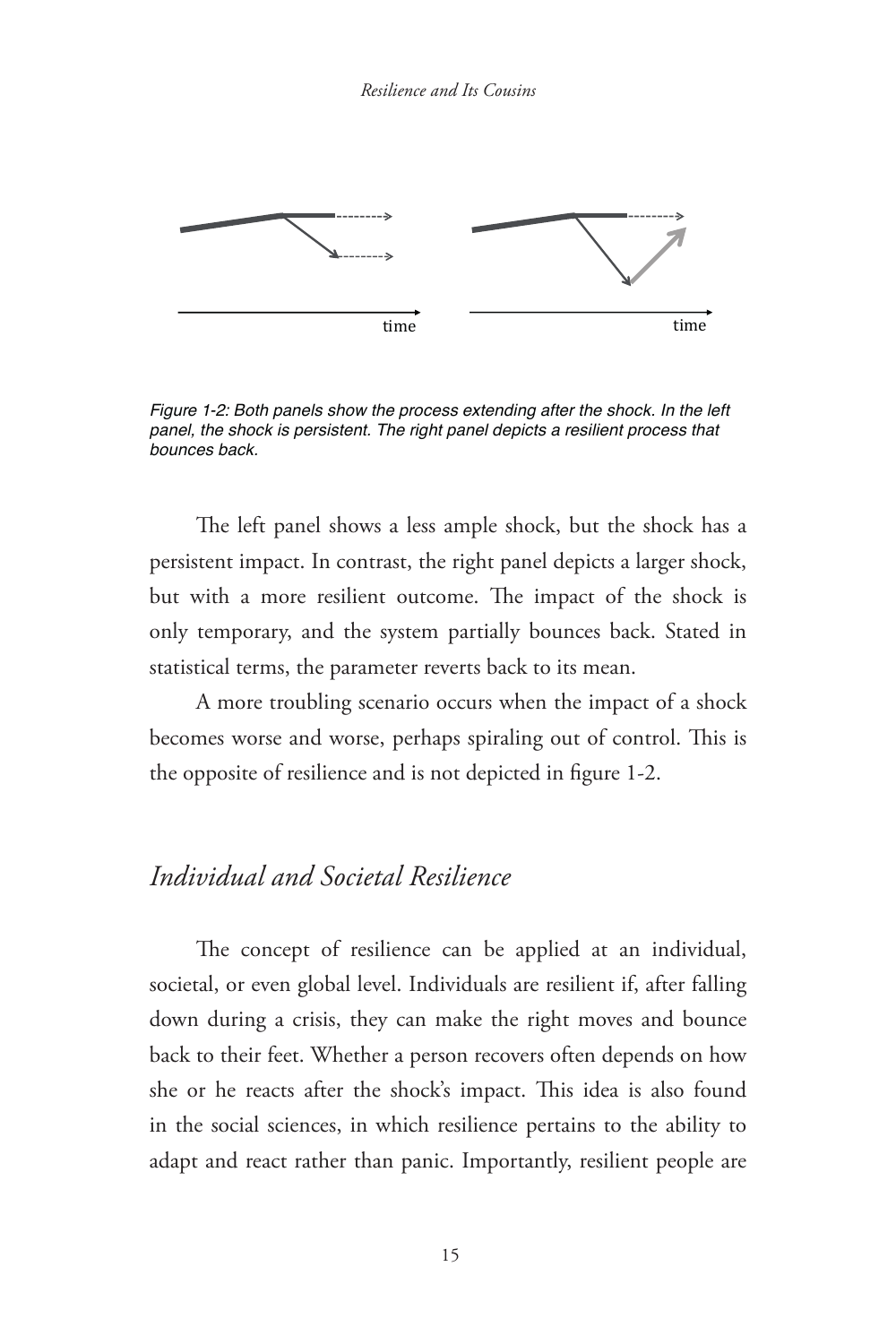able to reinvent themselves, to be actively engaged in the rebound. Developing ex-ante contingency plans to adapt in the face of shocks enhances resilience.

A society is resilient if all, or at least most, individuals have the option to react in order to bounce back. In a non-resilient society, some people might never recover from a severe crisis. Temporary job losses might lead to permanent unemployment, firms might close forever, or large debts might hold back households for years. These people do not bounce back even if insurance cushions the fall. Societal resilience might also depend on interactions among individuals and on a society's preparedness for severe events, such as pandemics. Using simulations and stress tests to evaluate various responses to shocks can increase the preparedness and resilience of society. Overall, resilient societies are able to react in a coordinated way and institutions can be reinvented.

### *Small and Big Risks*

Perhaps paradoxically, enduring a small crisis from time to time can be preferable to avoiding them at any cost. A crisis is an opportunity to make needed adjustments. Without adjustments, imbalances can build up over time. As large imbalances accumulate, the inevitable crisis will be more severe and the system will be less able to rebound. In contrast, a system with a higher frequency of smaller crises, each followed by a rebound, is more resilient and therefore less prone to risks than a seemingly stable system. This phenomenon is sometimes referred to as a volatility paradox. We should be most cautious when volatility is very low.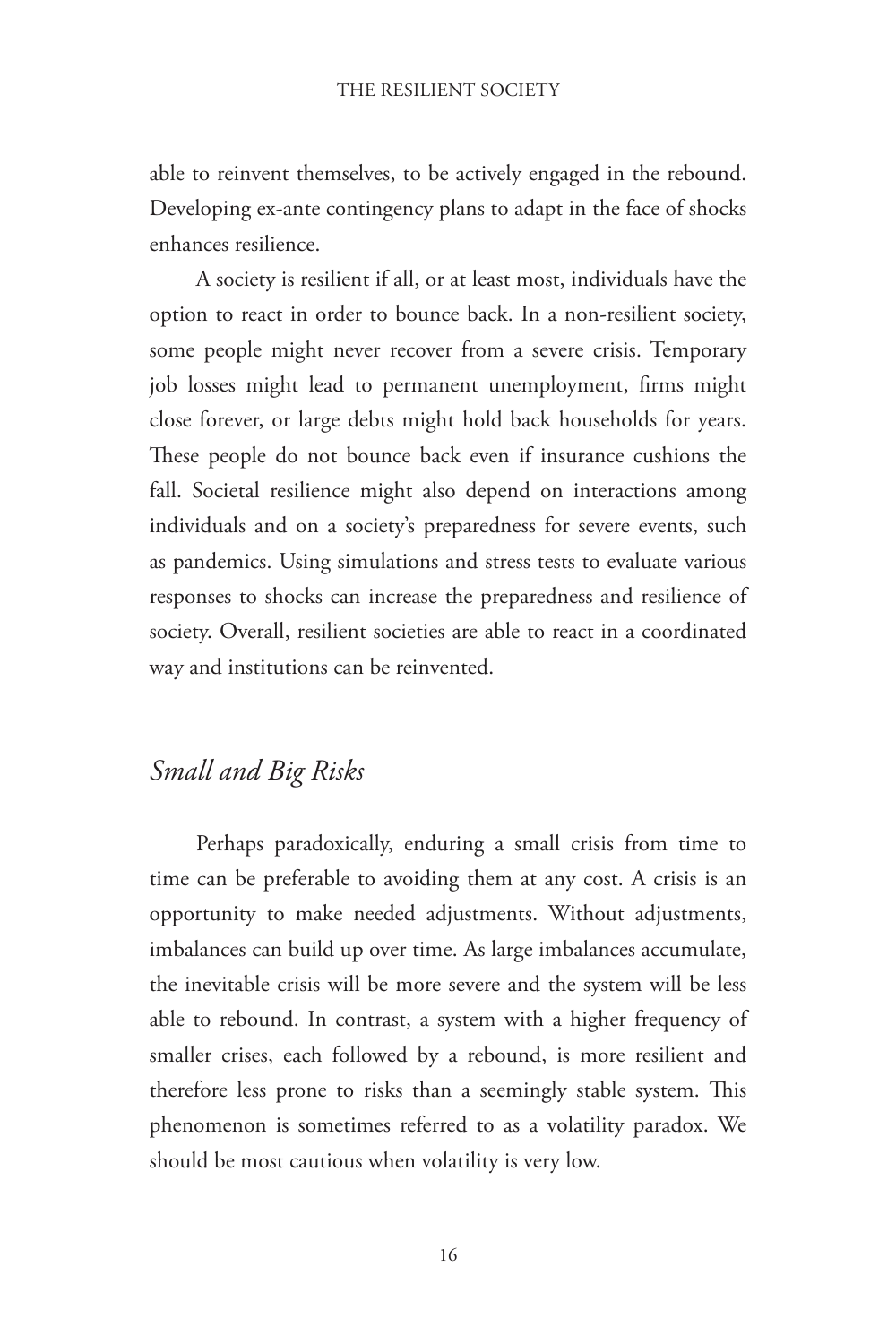### *Risk Exposure Teaches Resilience*

How does a society or individual obtain the capability and knowledge to adjust swiftly in order to bounce back? How can we foster resilience and strengthen people's capacity to flexibly adapt and react to shocks? One possibility is to learn to react during occasional smaller shocks. The human immune system is a good example. To develop antibodies and resistance against germs, the immune system needs to be exposed to them. If the immune system is isolated in a hyper-sterile environment, the body will not develop resilience. Upon leaving the sterile environment, the body will not be trained to fight germs, leaving it more vulnerable to infection. Similarly, many entrepreneurs have experienced failures, but those failures have led them to develop immensely successful unicorn business models. If there is resilience, setbacks can lead to improved insights and practices.

The same is true for whole societies. Experiencing a smaller shock can help a society better handle subsequent shocks. Taiwan has successfully managed its Covid-19 outbreaks because the nation learned how to implement contingency plans during the SARS outhreak in 2003<sup>4</sup>

When individuals or societies are exposed to some risks, they gain an opportunity to develop resilience by learning how to adapt plans and then deal with similar risks in the future.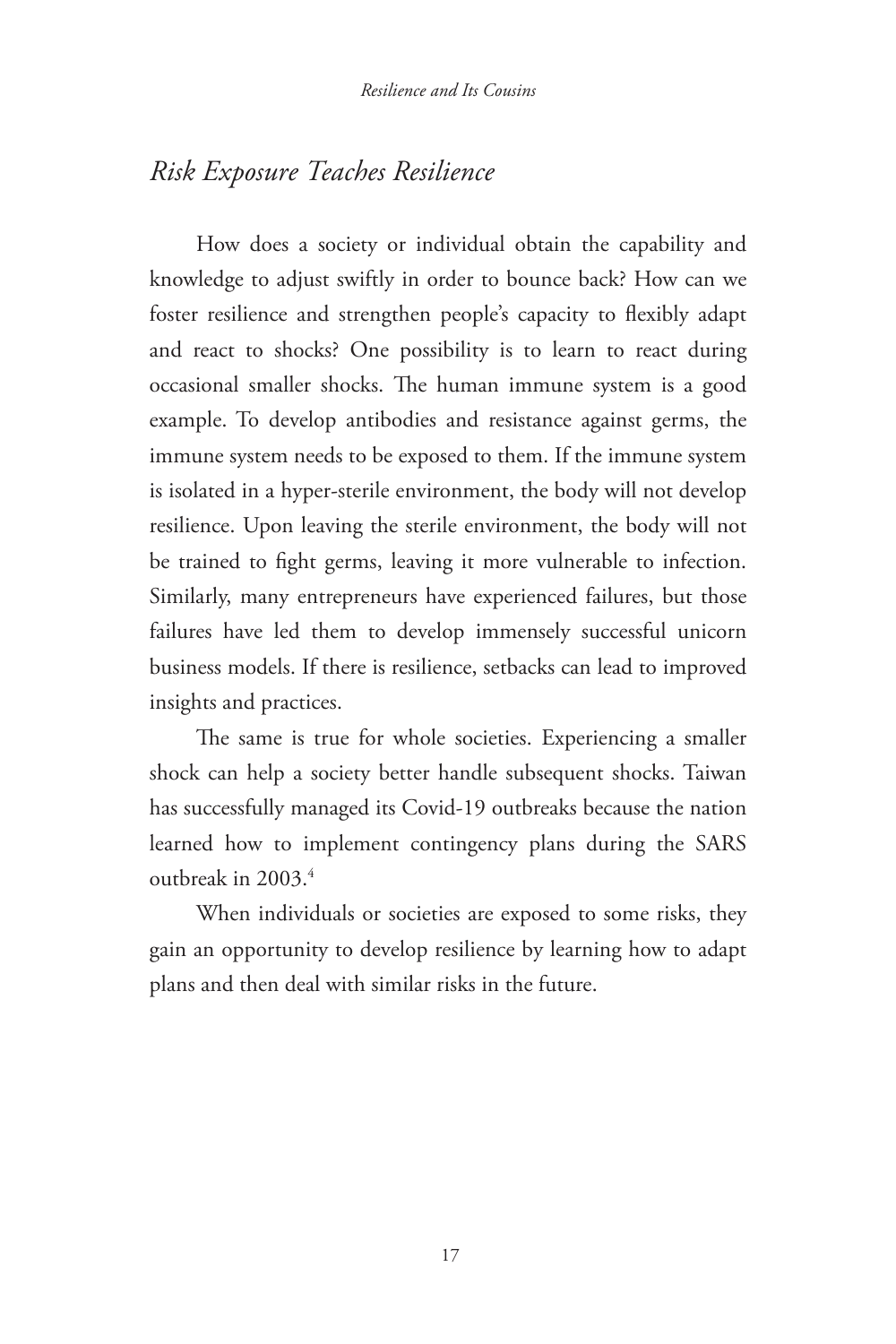#### The Resilient Society

### **Robustness and Redundancies**

#### *Robustness*

Robustness, unlike resilience, is about the ability to resist shocks without adapting. A robust system performs well and continues to operate as normal—in most circumstances. Like the oak, a robust system can withstand the impact of most shocks, but it breaks in extreme circumstances. The more robust a system is, the costlier it is to operate because more safety buffers are needed. Total robustness that covers all contingencies (i.e., zero fault-tolerance) is typically nonviable.

In contrast, resilience is the capacity to withstand shocks in a dynamic way. Like a reed, it gives in, adapts, adjusts, and then bounces back. Resilience can cover more contingencies and therefore survive shocks that break through the "robustness barrier."5 Resilience involves "giving in" slightly so as to lower the costs—a core premise of resilience. Therefore, developing resilience can be economically more efficient. The choice is between a costly, sufficiently robust solution and a less expensive resilient approach that constantly adjusts to each situation.

Another analogy illustrates the difference between the two concepts. A robust skyscraper that can unwaveringly withstand any storm would need a massive quantity of materials, which would make it expensive to build and potentially so heavy that it could not hold its own weight. A resilient skyscraper, instead, sways a little in the wind. The Willis Tower in Chicago can sway up to three feet from side to side on a windy day.6 This type of resilient construction enables higher and lighter constructions with modern glass facades.<sup>7</sup>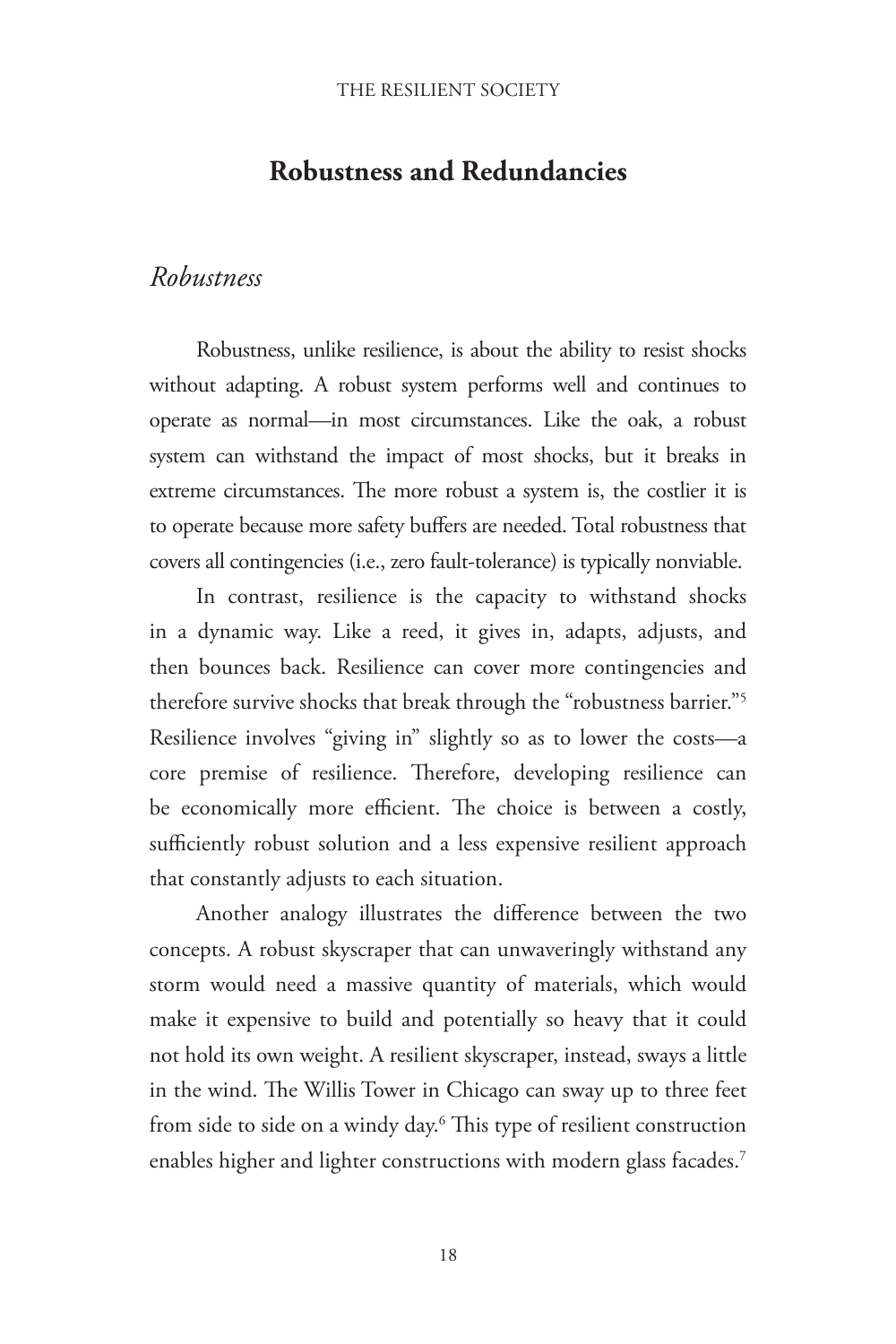### *Redundancies and Buffers*

Redundancies are safety buffers. They are crucial for both robustness and resilience. However, the types of safety buffers needed for each are distinct. Robustness requires redundant backups for each unit and each task that might face a shock. If one fails, an immediate replacement is necessary. In contrast, a resilient system handles shocks by regrouping resources after temporary withdrawals. Agility, flexibility, liquidity, and general education are key to a resilient system's redeployment after a shock.

An optimal approach is to integrate resilience and robustness. For example, if a shock forces a person into a trap or makes it difficult to rebound, redundancies that foster robustness are the right answer. For shocks from which a person can regroup and adjust, it is economically wiser to have re-deployable redundancies at hand. Finally, societies and individuals should have generic redundancies that prepare them for unforeseen shocks, the so-called "unknown unknowns." Flexibility and agility are paramount in order to cover a broad range of unforeseen threats.

#### **Resilience and Sustainability**

The concept of resilience can also be linked to the concept of sustainability, which is the focus of this book's chapter on climate change. A development is sustainable if it can be maintained in the long run.

Resilience is essential for sustainability. It prevents a person or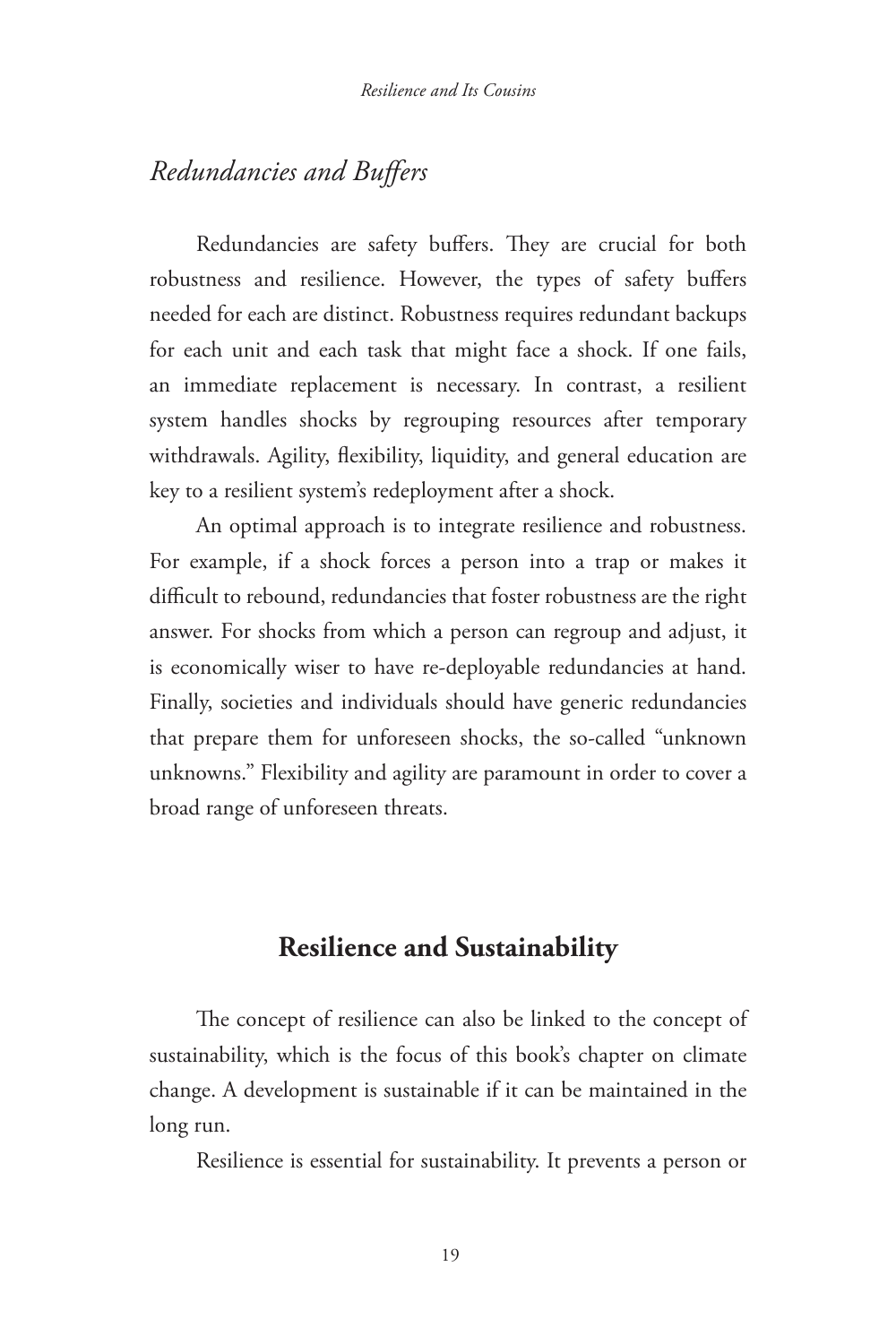society from falling off a cliff after being hit by a shock. However, resilience alone is insufficient for sustaining development. If a society has underlying factors that cause slow and constant deterioration, the future will be dire and unsustainable.

Paradoxically, taking on some risks with resilience might be the only way to make the path sustainable. Imagine a room that is flooding as water pours in through the backdoor. If nothing is done, the whole room will soon be completely filled. One option would be to allow water to escape by opening another door. However, there could also be even more water outside that door. Although there is complete uncertainty in this situation, doing nothing would be unsustainable. Some risk-taking is needed.

In many cases, the only way to make a process sustainable is to embrace technological disruptions. These disruptions could lead to temporary shocks, but with clever and creative reactions the process could become resilient enough to bounce back after each shock. Progressing through these disruptions might be the only way to achieve ultimate sustainability and its necessary ingredient, resilience.

## **Growth with Resilience**

At first sight, it might seem that resilience can only be achieved at the expense of growth. Intuition tells us that the faster a society grows the more fragile it could become. Growth creates tensions in "just in time" supply chains, it necessitates many quick adjustments in the workforce, and it puts strain on capacity utilization.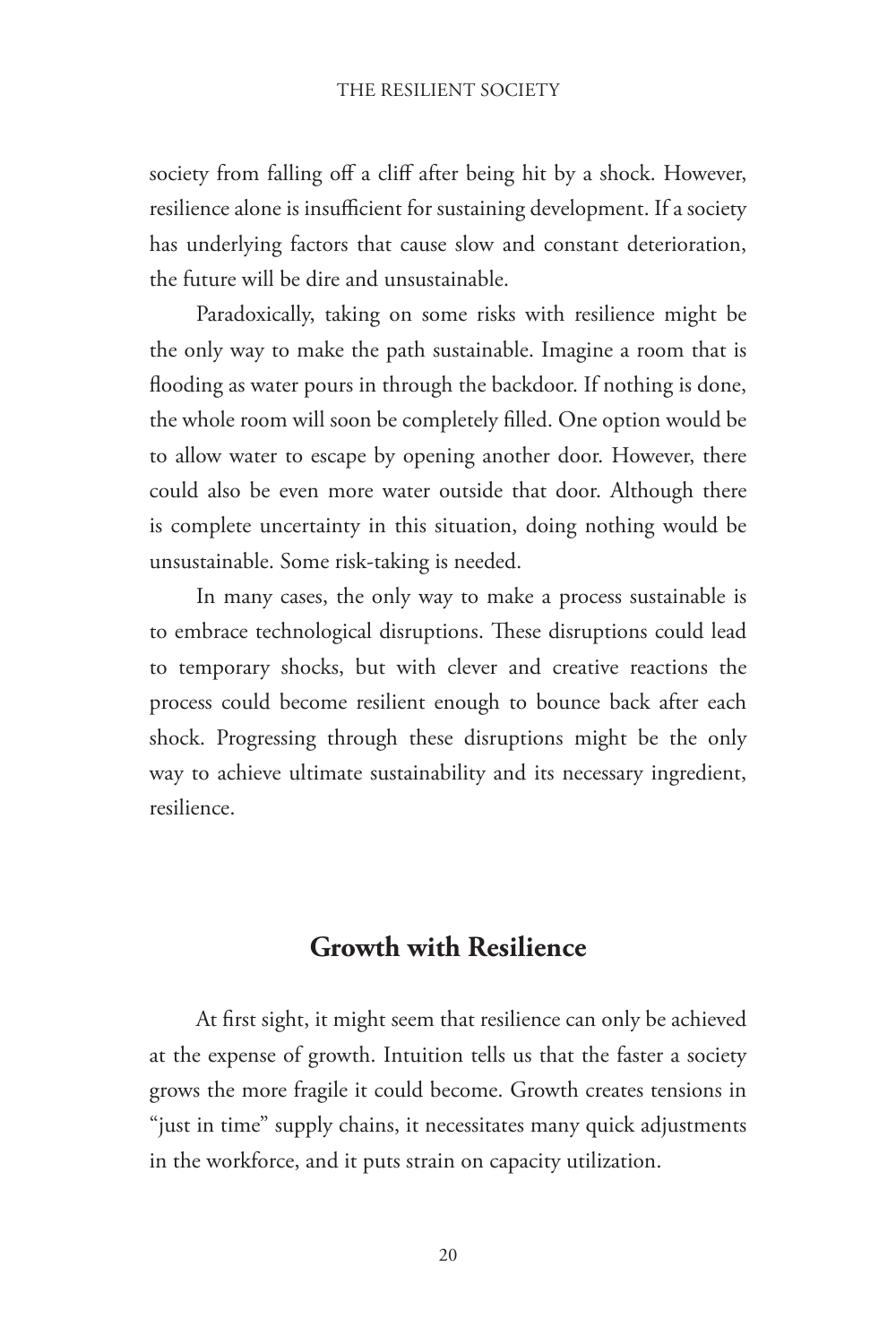That intuition is misleading. To the contrary, a resilient society will enjoy stronger growth over the long run because it will better absorb shocks. For that reason, a resilient society is better equipped to take risks. And risk-taking is an essential driver of growth. A prominent explanation is "Schumpeterian creative destruction." Promoting innovation, which possibly disrupts whole economic sectors, leads to higher growth on average. However, it also makes the economy more volatile as new entrants displace incumbent firms. As long as the economy is resilient, it will bounce back from temporary disruptions. If, however, resilience is lacking (e.g., after a financial crisis) and a recession leads to a permanently lower growth path, then risk considerations deserve much more attention.

Investment, innovation, entrepreneurship, and R&D all involve risk-taking—and society often benefits. Think of the risks embraced by the CEOs of the German startup BioNTech, Ugur Sahin and Özlem Türeci. They reconfigured their entire company to search for a new mRNA vaccine against Covid-19 in January 2020.<sup>8</sup>

This type of innovation can subsequently boost economic growth, which, in turn, provides more resilience. As the economic bicycle moves faster, it becomes more resilient to dangerous side winds. However, in many circumstances, risks materialize and heavy losses ensue. If those losses cause irreversible damage, if risk-taking puts the survival of the economic entity in danger, then it is better to take fewer risks and potentially accept slower growth in the long run.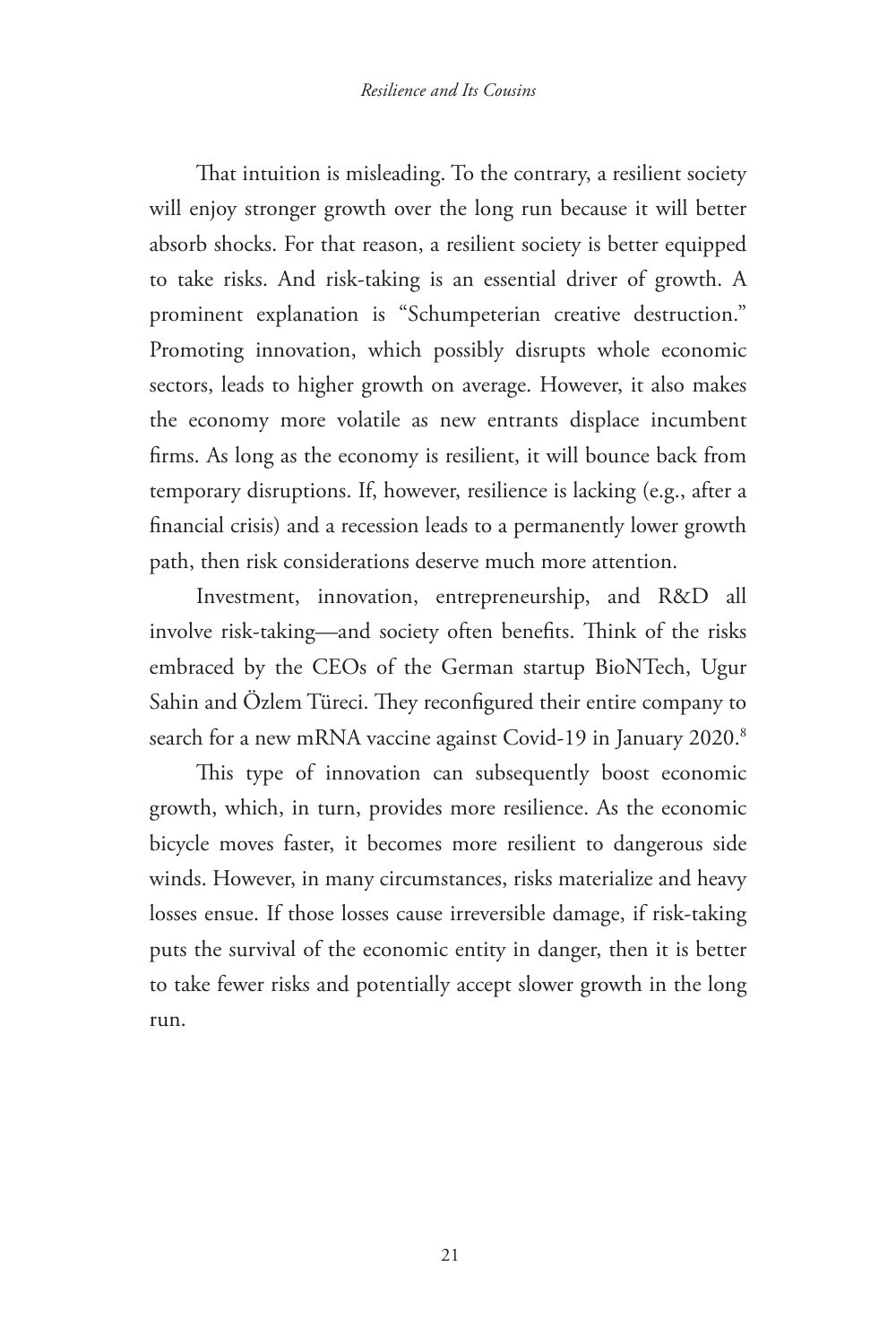#### *Risk versus Resilience*

Before a shock occurs, society faces risk. Referring back to figure 1-1, the ex-ante risk depicted in the left panel is smaller than the one in the right panel because the possible shock is smaller. This assumes that the shock for both panels is equally probable. In reality, shocks can be more or less likely, or more or less frequent. For instance, the temperature or a stock price can remain stable for some time and then suddenly move up or down. In the language of statistics, amplitude and probability distribution can be combined into a single measure called the "variance."9

Thus, we face a fundamental choice in relation to managing risk. The first is **risk avoidance**. In this case, the society organizes itself with the primary objective of reducing the frequency and size of shocks. Social rules and norms are built to reduce the risk exposure of individuals and groups. One might refrain from certain activities or insist on exclusion of liability in order to minimize risk exposure.

There are two problems with the risk avoidance strategy. First, it could discourage intrinsically risky activities that might yield great societal and economic benefits. In fact, a society should desire such risk-taking. Otherwise, companies might not reap the full benefit of R&D investment. If underinvestment in risky R&D is the norm, individual firms might not have sufficient incentives to innovate, which might reduce societal benefits. A second problem with the risk avoidance strategy is that it could fail. However hard we work to limit exposure to risk, some risks could materialize in totally unexpected ways. The Covid-19 pandemic, of course, is a case in point.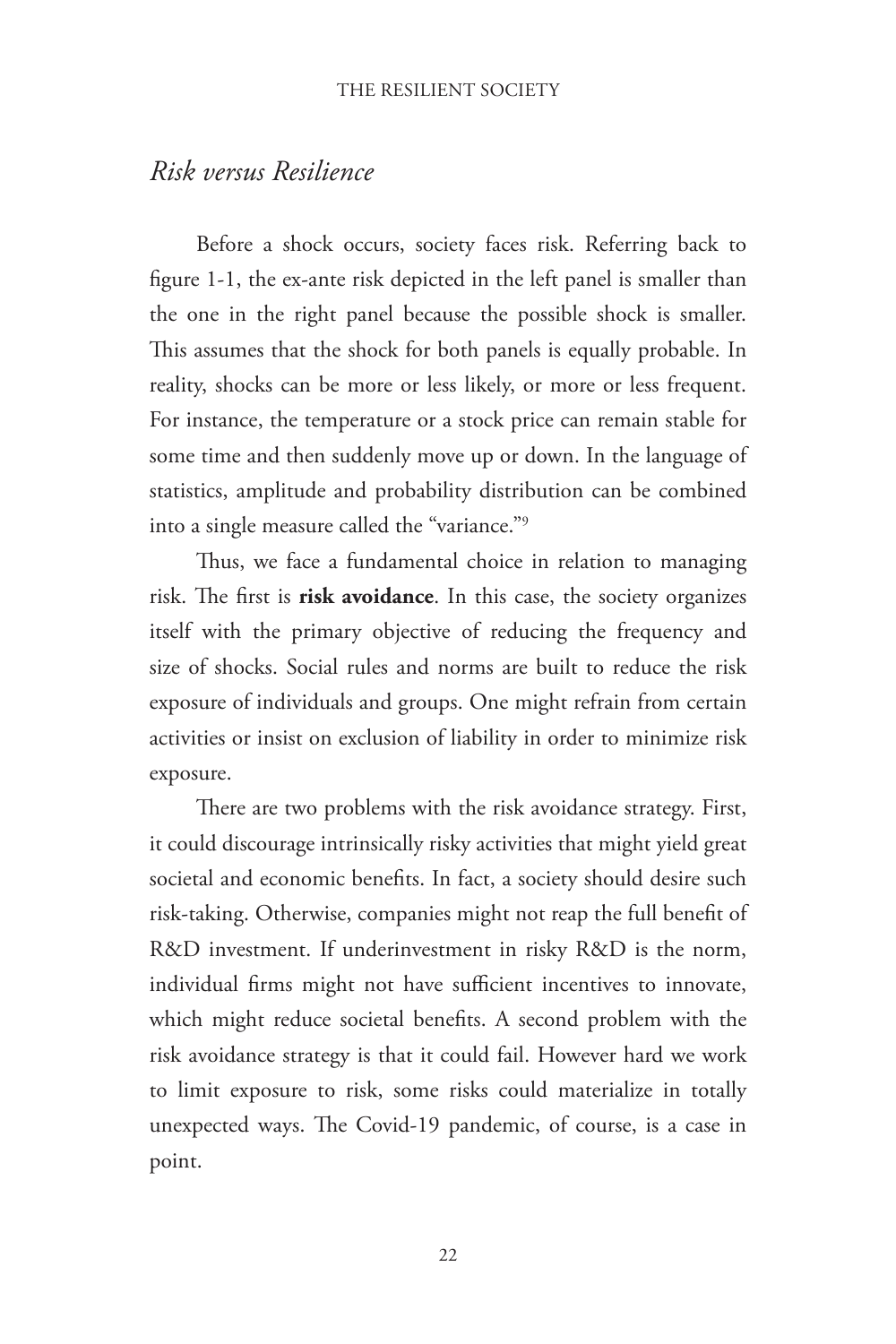An alternative might be preferable in the long run. This second approach is based on the **acceptance of risk** but in a framework of institutions, rules, and social processes **that ensure resilience**. If successful, it would foster risk-taking and growth while protecting the society if potential dangers materialize. Strong resilience yields major benefits when the shocks are exceptionally strong. A striking example is the cohesion that the Japanese society sustained after the Fukushima disaster in 2015, which proved to be a terrible combination of a natural disaster—the tsunami—and a humancaused catastrophe.

The point is this: As economic activity becomes increasingly complex and inherently risky, resilience can and should become a key growth factor.

#### *Resilient Risk-Taking through Limited Liability*

If a society is able to rebound after failure, then it will continue to encourage risk-taking. This simple insight has many public policy implications. One important policy approach is limited liability, which is often presented as the innovation that started capitalism. Limited liability is a means of sharing downside risks across a society, providing a form of resilience. Limited liability incentivizes risk-taking by limiting downside risks. With limited liability, the maximum loss for an entrepreneur is capped. As a consequence, an entrepreneur will have enough resources to rebound even if she fails.10 When the downside risk is restricted to the size of an initial investment, the entrepreneur might as well engage in a project that offers more upside.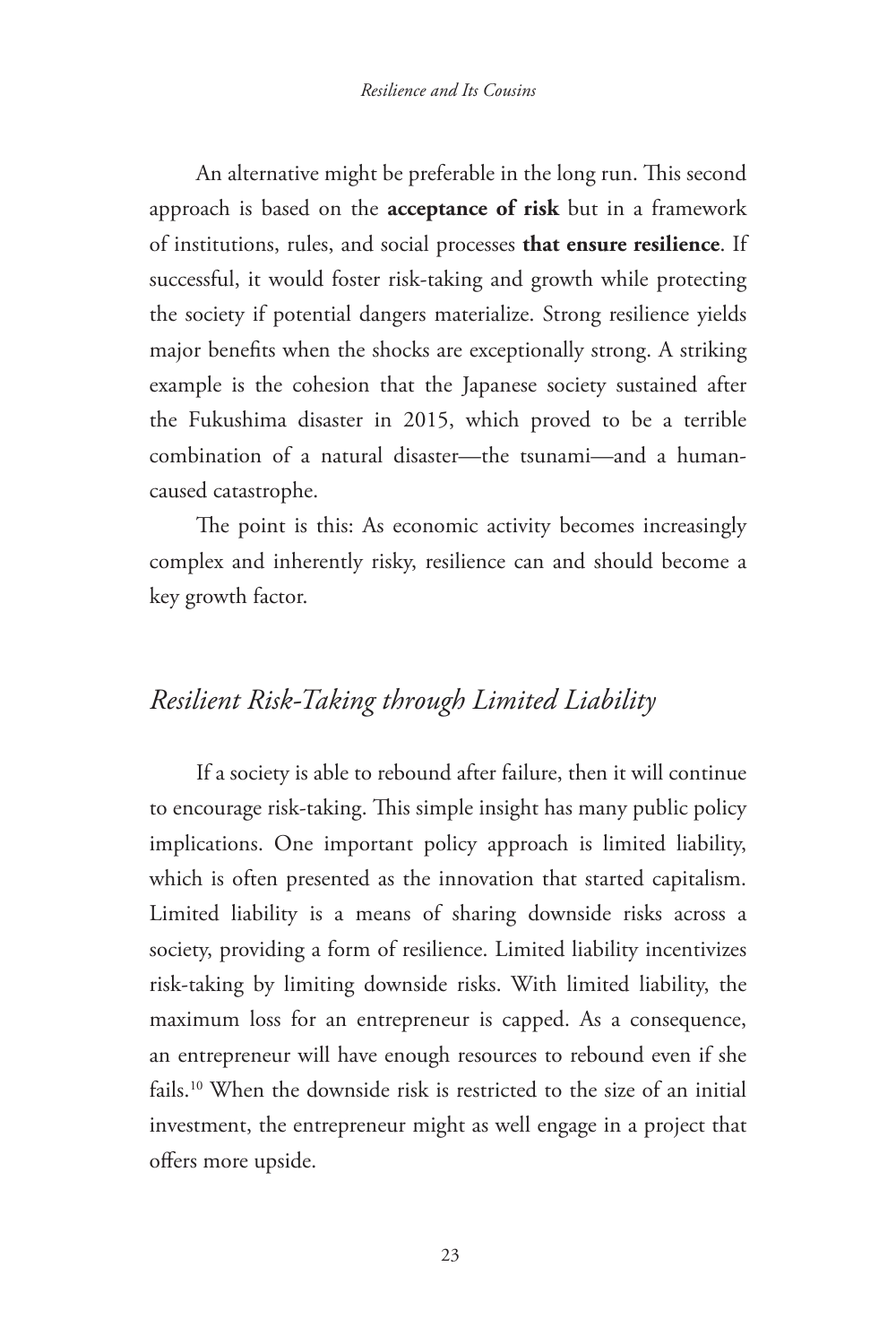On the private level, personal bankruptcy usually allows households to discharge parts of their debts. The remainder is paid back until they emerge debt-free, usually after a couple of years. This provides people with a ladder to climb out of personal bankruptcy in the medium run. Limited liability mechanisms insure individuals against negative tail risks while ensuring individual resilience.

Of course, to fine-tune limited liability is a balancing act. On the one hand, it should stimulate R&D investments; on the other hand, it should avoid excess risk-taking, especially in the realm of financial speculation.

Figure 1-3 illustrates two growth paths. Each line could represent the possible cumulative returns of a mutual fund, or long-run growth in an economy, or the growth trajectory of a startup. (At this point, the discussion will generally apply to all these examples.) If decision-makers focus only on avoiding risks, resulting in a low-volatility scenario, then the straight-line trajectory would be appealing. It has no volatility, but fairly substantial growth. The other line presents a scenario of higher growth, but at the cost of significant volatility. People who are very risk-averse would pick the straight line.<sup>11</sup>

However, it's important to recognize that the more volatile path remains highly resilient. After every decline, the path fully bounces back and grows. A resilient strategy would focus on strengthening the underlying factors that support resilience *in the midst of volatility.* Over the longer term, the higher growth rate will accumulate and an exponential gap between the two processes will emerge. Thus, figure 1-3 succinctly captures how risk minimization can forego large gains, whereas resilience management might lead to superior outcomes.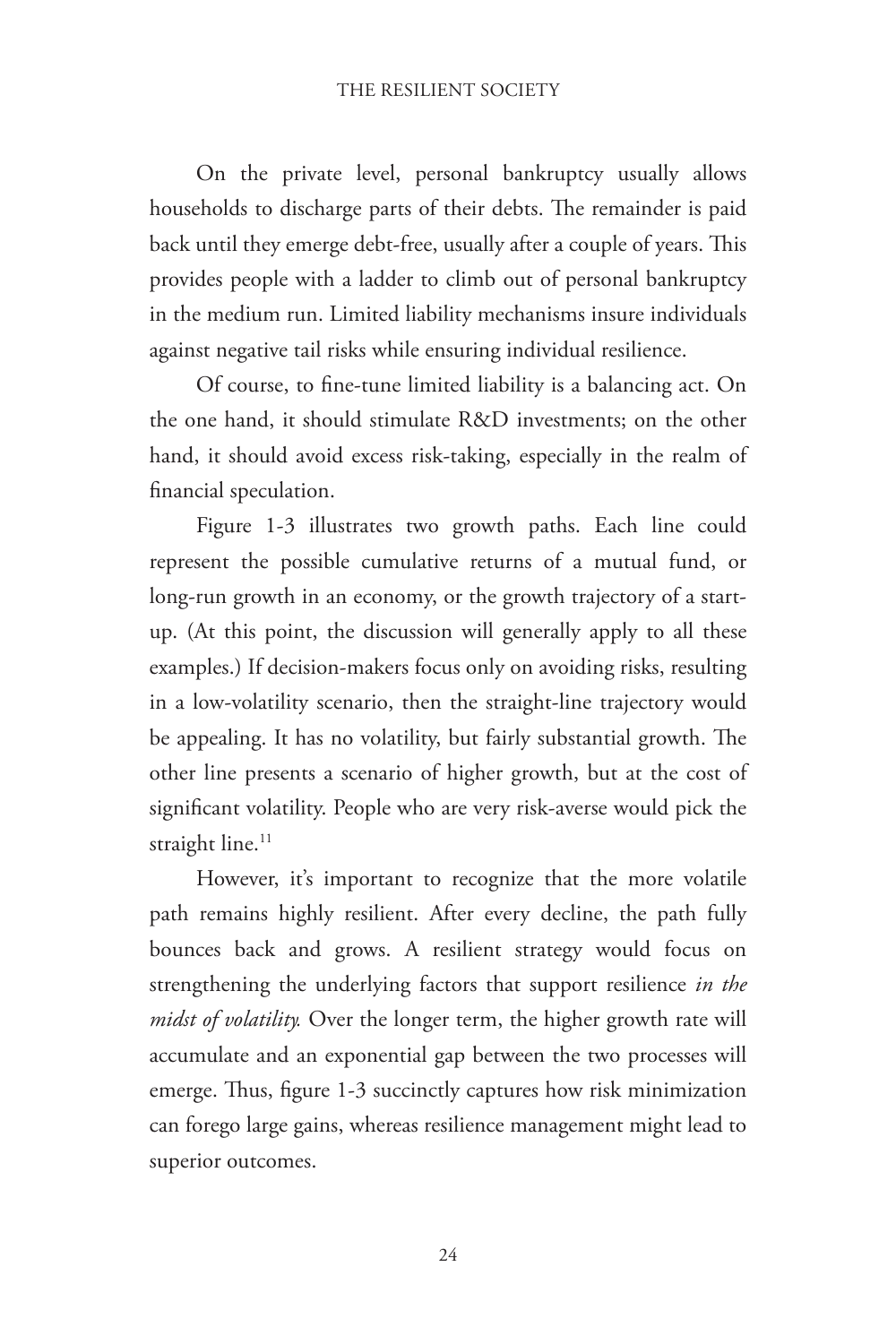

*Figure 1-3: Risk avoidance path (straight line) vs. a volatile but resilient path.*

A concrete example of this distinction is the economic analysis of business cycle costs. How much should we be willing to pay to eliminate business cycle fluctuations? An analysis by Nobel Laureate Robert Lucas suggests that we should pay very little. Stated differently, sacrificing some long-run growth to eliminate business cycles would prove costly. Of course, Lucas's analysis takes the rebound for granted, and he does not address the topic of how to design a resilient economy. In contrast, a risk-minimizing person would be willing to pay a substantial cost and to incur lower long-run growth to eliminate fluctuations (see the straight line in figure 1-3). But this approach completely neglects resilience. For many years, the US economy steadily bounced back from every recession. It was very resilient until 2007, at least.

Aggregate numbers obviously obscure significant heterogeneity. Occupational groups in disrupted industries can be hit hard by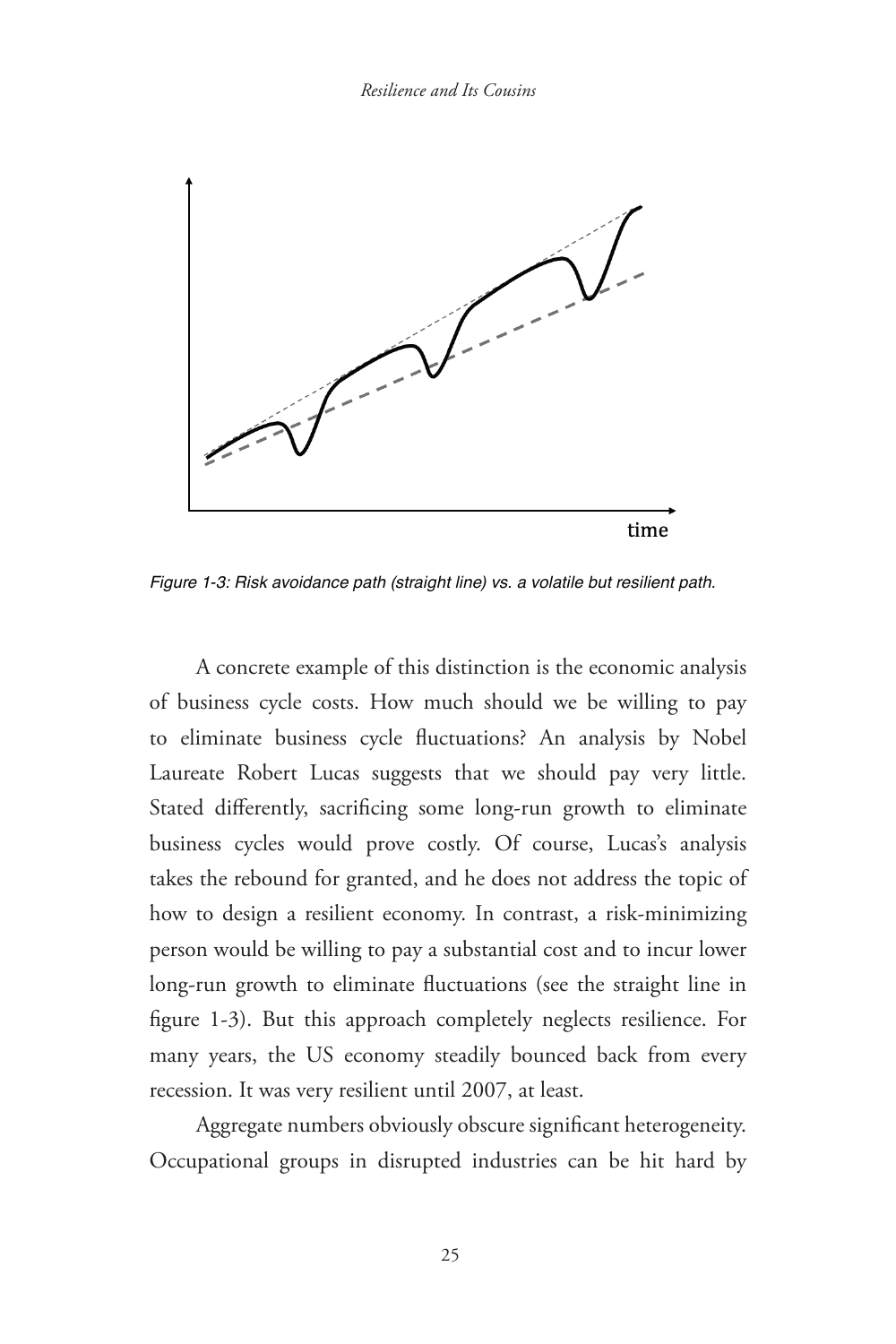#### The Resilient Society

recessions. Therefore, decision-makers in these industries often have a much higher willingness to pay for business cycle smoothing than noncyclical occupations. This demonstrates that macroeconomic resilience is often not sufficient; there is a need for individual microresilience. In a resilient society that is inclusive, every citizen has the ability to bounce back after personal shocks.

For the volatile path shown in figure 1-3 to dominate the straight path, the former has to rebound. Limited liability is one approach to helping people react and bounce back after an adverse financial shock. On the other hand, if **traps** are prominent along the volatile path, then disruptions could be very costly. In that case, adopting the straight path (less volatile) will seem more reasonable.

Exogenous growth models all simply assume resilient paths. In many endogenous growth models, constant innovations can lead to a higher growth path. There are also endogenous growth models that exhibit traps where resilience fails, such as when the economy falls into a poverty trap or middle-income trap. More generally, as shown in part 3 of the book, we will see that financial crises often lead to non-resilient outcomes; they push the economy toward a permanently lower growth path. Recessions caused by external shocks, such as the Fukushima nuclear catastrophe in Japan, often have more resilient outcomes (at least from a purely economic perspective).

#### *Mutual Reinforcement between Resilience and Growth*

A society is more resilient if the *pace* of change does not outstrip the *capacity* to change. Consider an analogy of a cyclist riding into crosswinds. If the cyclist is riding at a healthy speed, the bike can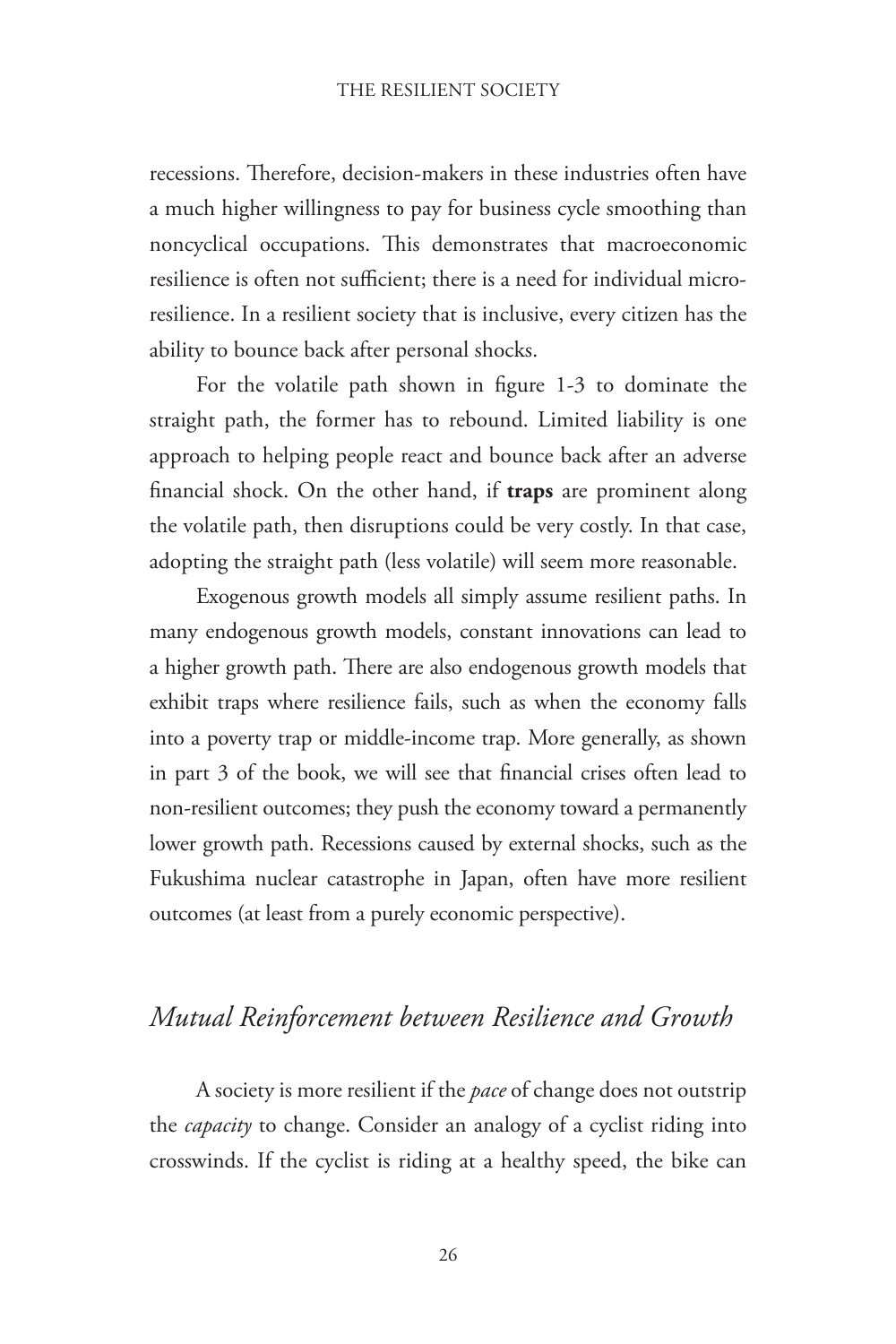resist sudden crosswinds; it is resilient. Likewise, disruptive changes that put certain parts of society under stress are more difficult to master if the economy fails to grow. Ultimately, a society that boosts inclusive growth stabilizes the social contract itself, culminating in a virtuous cycle.

There is also a danger. If a cyclist rides too fast, his or her vulnerability will increase. Riding at high speeds will diminish the cyclist's ability to avoid a pothole, potentially leading to a crash. Once a biker falls and incurs an injury, it will be more difficult to ride again. And so, change and technological progress must avoid leaving people behind. We will come back to these thoughts in the chapters that discuss innovation and inequality.

To achieve growth, societies must be able to take risks in order to innovate. However, risks could materialize. If they do, those negative situations should not be allowed to destroy individuals or the society. That is why resilience matters. It enables individuals, groups, and societies to take risks and yet rebound when risk-taking does not work out.

Societies have other ways to deal with risk. For instance, they can try to mitigate risks by opting for slower growth. They can also insure people. Insurance is a process by which risks are pooled and/ or transferred to others. But insurance raises difficult issues of moral hazard. It can lead to excessive risk-taking or a bad allocation of risk in the economy. A resilient society naturally finds the optimal level of risk to achieve its objectives. It does not protect its members from every risk, nor does it seek to fully eliminate risk. Rather, it explicitly aims to endow its members with the *ability to rebound* if and when risks materialize. This leads to a totally different approach to welfare and public policy.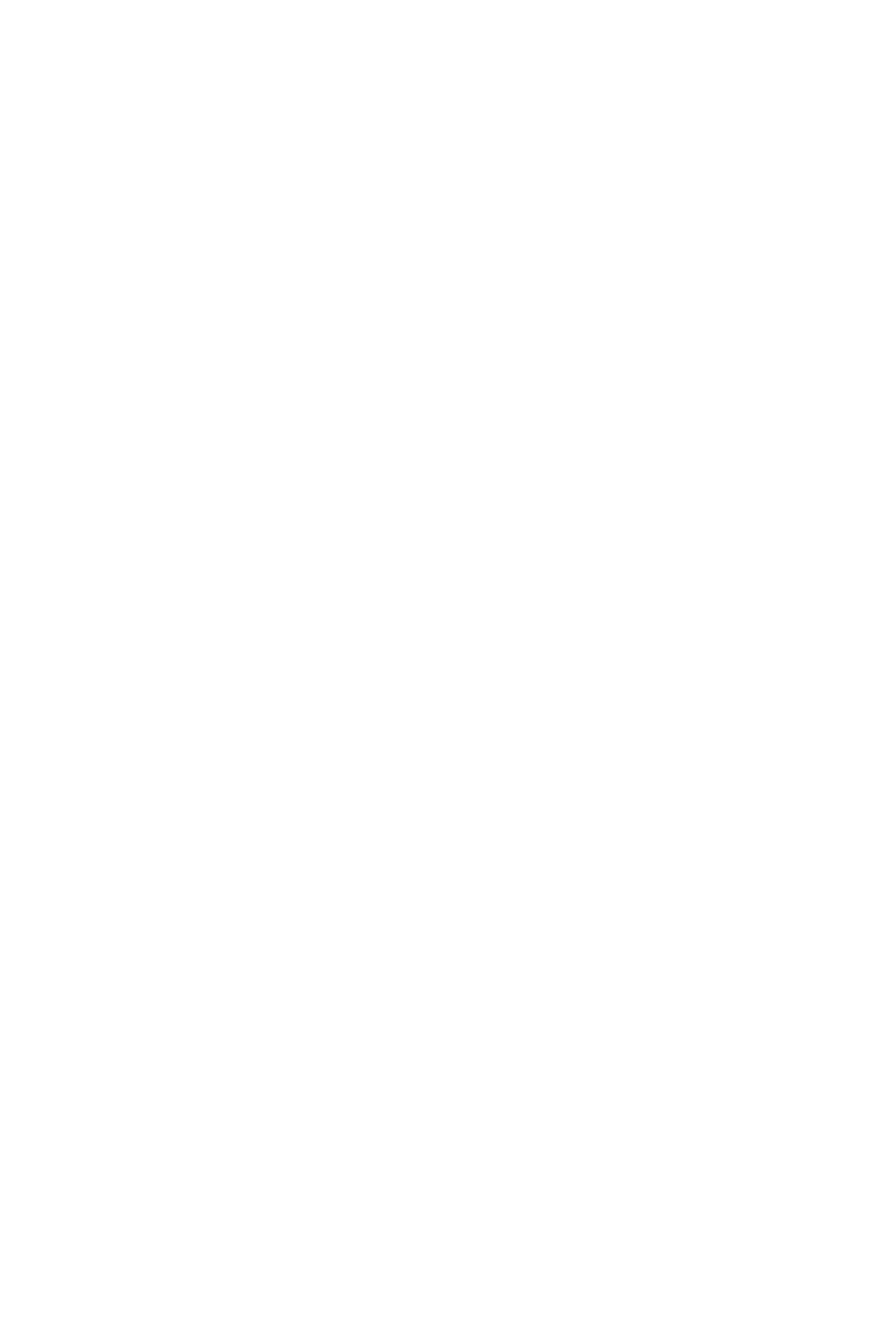# CHAPTER 2 **Resilience and the Social Contract**

Imagine a group of people who act only on the basis of their immediate needs and self-interest, without ever considering the effects of their actions on others. Such a group would be violent and unstable. It would be the l magine a group of people who act only on the basis of their immediate needs and self-interest, without ever considering the effects of their actions on others. Such a group would be violent would be amplified, often irreversibly, by those who try to pass the impact of the shock to others. The law of the jungle can improve life for a few people, but it can ruin life for society as a whole. In fact, we would not call such a group a "society."

Moreover, the law of the jungle exposes a society to permanent danger. Societies subsist because they have mechanisms—collectively called a "social contract"—that prevent shocks from spiraling into self-destruction. A social contract should encompass all the forces and mechanisms that contribute to a society's resilience.

Philosophers of the Enlightenment, such as Thomas Hobbes, John Locke, and Jean-Jacques Rousseau, reasoned about the emergence of social contracts. Hobbes postulated that if people were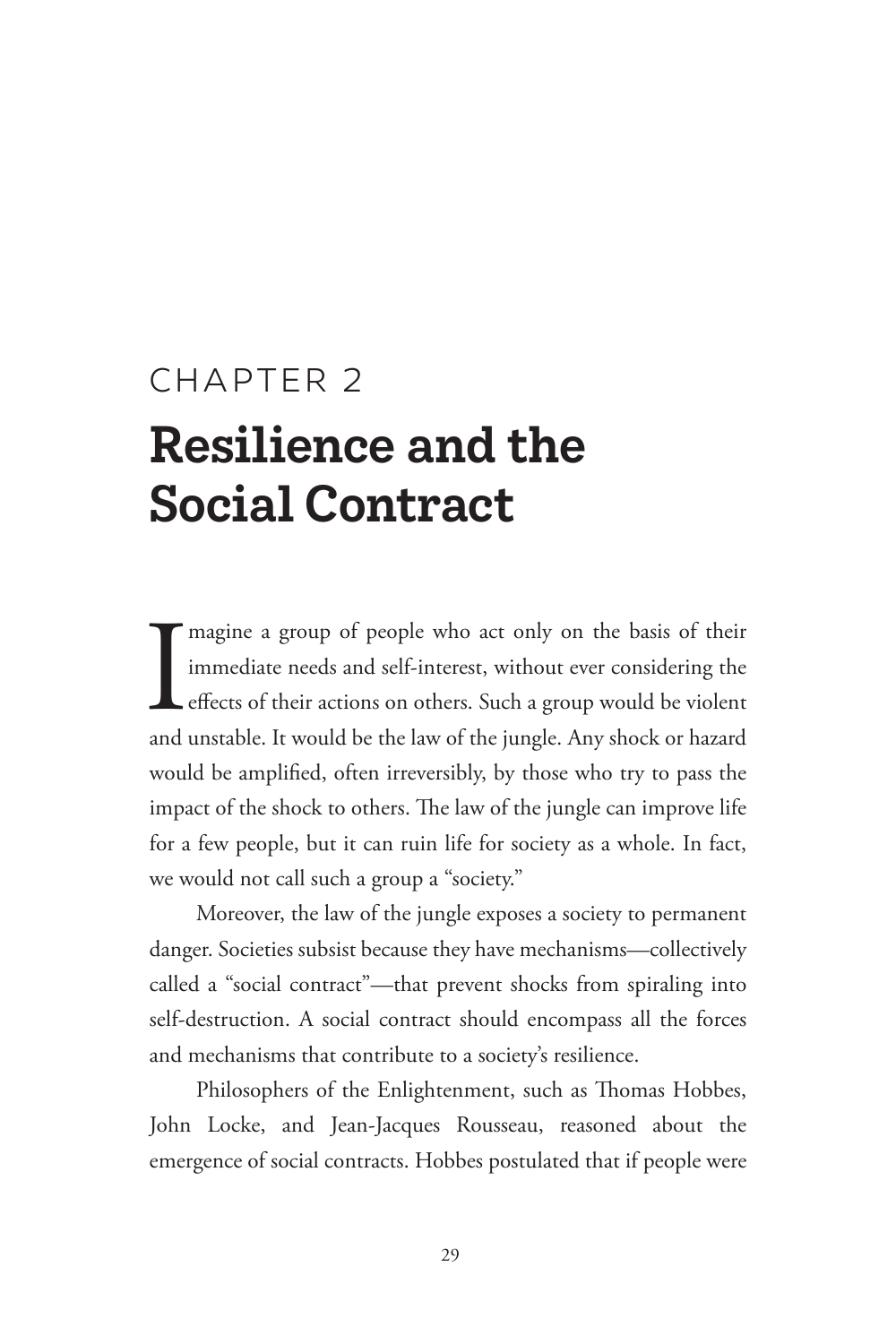to live in a pre-social "state of nature," or a world without social order or laws, then they might not shy away from violating the wellbeing of others. For example, nothing would stop them from stealing someone else's belongings or taking advantage of them. For this reason, the basic assumption of behavior in economics, encompassed in the *homo economicus,* is based on Hobbes's view that humans are egoistic and will do whatever they can get away with. In contrast to the Hobbesian assumption, which also underlies classical economics, Locke and Rousseau were more optimistic about humans. They emphasized that humans are fundamentally good but might be corrupted by society. More recently, behavioral economics has studied altruism and attitudes about fairness.

To overcome the bad outcome of the pre-social "state of nature," humans can come together and agree on an implicit **social contract**. These contracts can be at the family, community, firm, national, or global level. They can assign people's individual rights and enable them to better react to shocks. In short, a social contract defines levels of individual freedom. It can dramatically change the playing field.

Along which dimension of wellbeing—economic, societal, or individual—should the social contract exhibit resilience? All of these dimensions are important. Above all, the social contract itself needs to be resilient. A social contract is of little use if it cannot sustain an external shock. Indeed, a society is not resilient if its social contract easily disintegrates.

To better grasp the links between social contracts and resilience, it is useful to first refer to "externalities," a concept familiar to economists that can be used in a broader social context.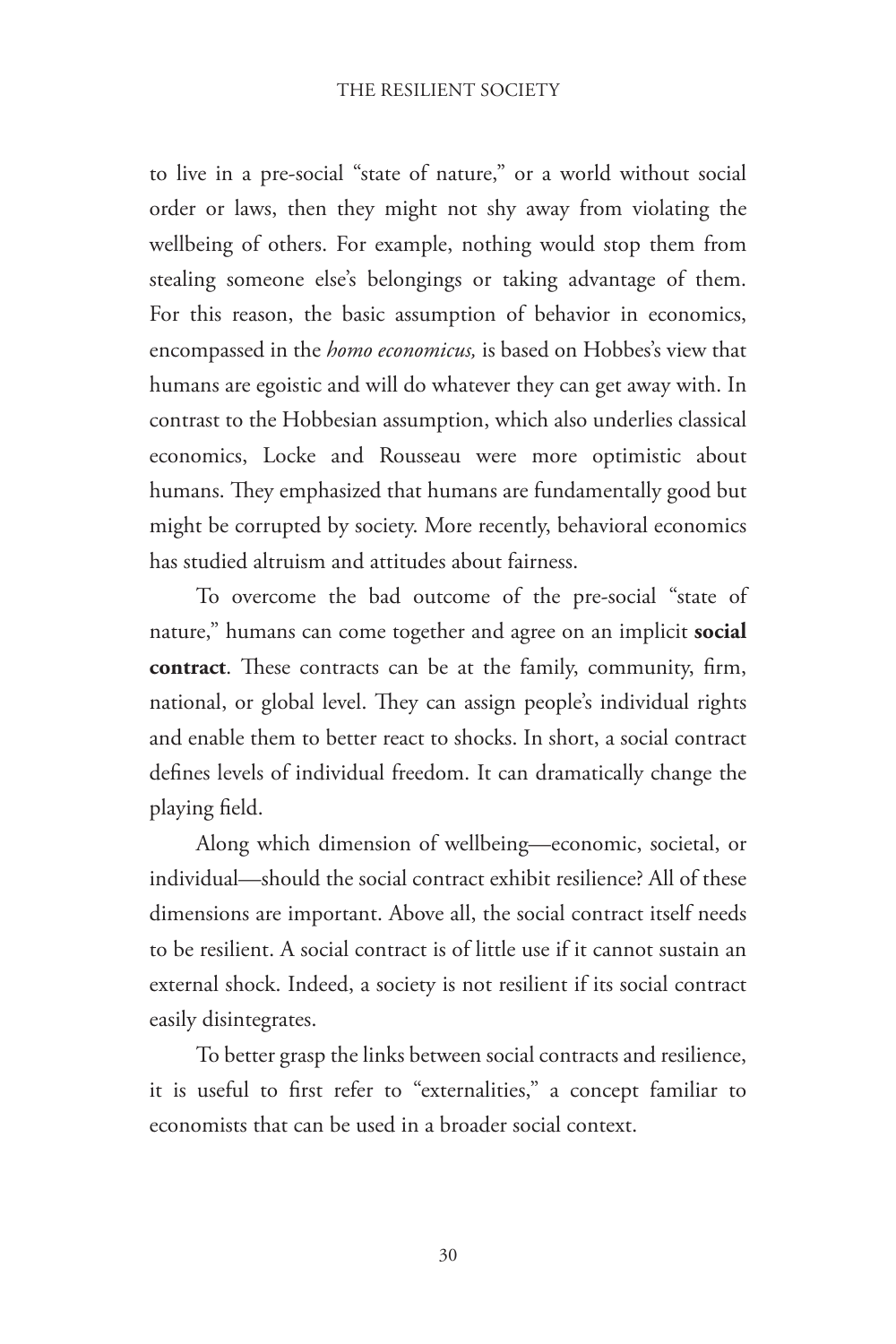#### **Externalities and the Social Contract**

Externalities designate spillover effects. They arise when actions by one individual indirectly affect other people. A classic example in economics is a firm that pollutes a river thereby imposing a negative externality on people living downstream. Besides the externality, an additional consideration is important: How can the person on the receiving end of an externality react to the hardship? For example, she could react by using a water filter, or she could do something that passes the danger on to others.

In the Covid-19 world, three striking examples of externalities immediately come to mind. First, masks have protected the health of those who wear them and those around them: a positive externality to others. Moreover, everyone can see who is not wearing a mask, which allows others to react and stay away from non-wearers.

Another example is social distancing. When people choose to reject social distancing recommendations, they put others at risk of infection. This negative externality can be mitigated in many circumstances by taking protective, though often costly, countermeasures.

A third example—refusing to be vaccinated—limits the benefits of vaccines and puts others at risk, causing yet another negative health externality. In this case, it is difficult to know whether someone has been vaccinated; thus, it is difficult to react in situations that involve many strangers.

In addition to these individual-level externalities, countries can also create externalities that spill over to other countries. Since January 2021, with Covid-19 spreading out of control in many countries, the number of virus variants has increased. There is a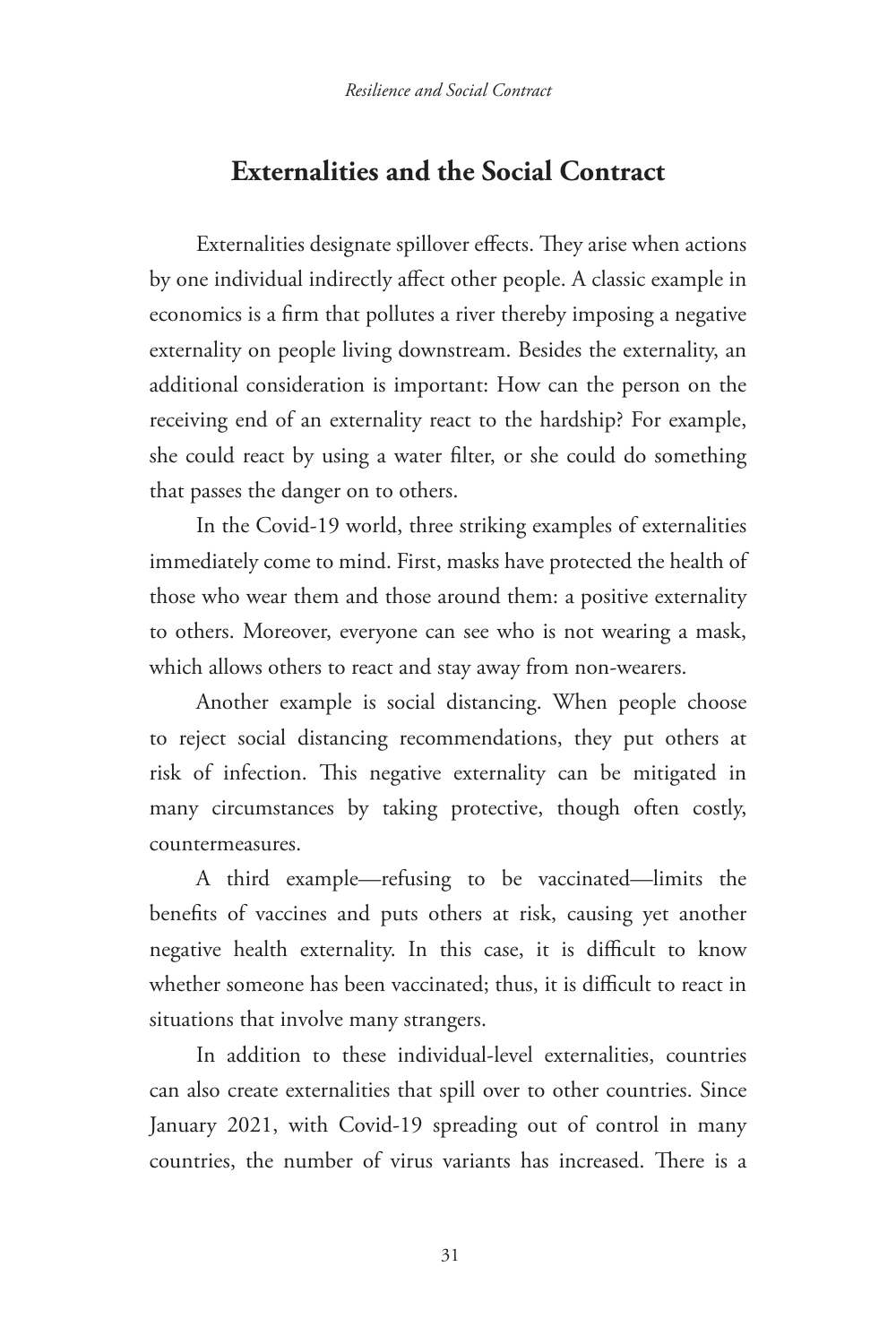risk that the virus could evolve to a point at which current vaccines become less effective or even ineffective. Countries that do not contain the virus might therefore impose negative externalities by providing a breeding ground for new variants that might spread around the world.

## *Contagion as a Form of Spreading Externalities*

Virus contagion illustrates how negative externalities can start with one person and then impact many others. In epidemiology, virus spread is often measured by using the reproduction rate R0, which relates to how many new people an infected person will infect. If R0 exceeds 1, then on average each infected person would infect more than one person and the virus would spread across the population.

The implications of exponential virus spread are treacherous. As sometimes occurred in this pandemic, Covid-19 incidence numbers started to rise slowly, which might have appeared to be linear growth. But after a couple of weeks, the exponential growth became apparent and the case numbers exploded.<sup>12</sup> In such cases, resilience only kicks in when the externality slows down and when those who incur the externalities have a better defense mechanism, such as social distancing or vaccination. Importantly, virus spread might not be uniform across a population. It might spread from one age group that is less careful to other age groups, for example.

Figure 2-1 provides a striking illustration of these externalities during the summer and fall of 2020 in Germany. In July 2020, the virus was largely contained. It then started to rise again, driven by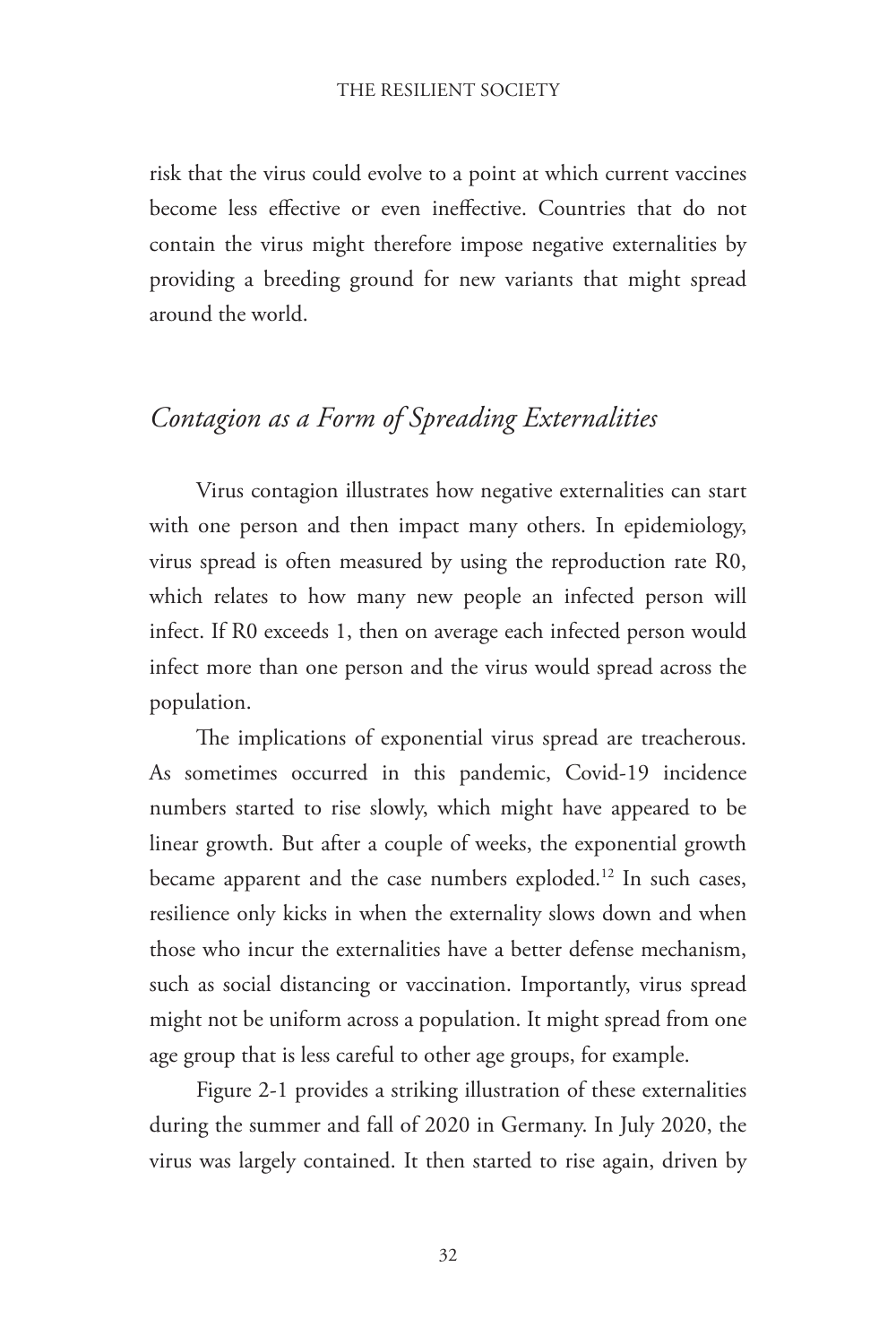the behavior of people in their twenties. During calendar weeks thirty-five to forty, the virus spread slowly but clearly through all age groups up to the nonagenarians. This pattern clearly illustrates how young people spread externalities to older populations over time. Infection rates remained very high for the elderly, who also had a substantially higher death rate.



*Figure 2-1: The spread of Covid in Germany in 2020 across age groups. Source: Robert Koch Institute 2020*

Externalities also exist across population groups and can even be induced by politics. In India, migrant workers in larger cities who contracted Covid-19 from rich travelers were forced by the lockdown to give up their employment. To avoid starvation, they had to return to their home villages. This migration spread the virus around the countryside.<sup>13</sup>

With these examples in mind, we can see that resilience kicks in when externalities are contained, for example through immunity. In basic SIR contagion models, resilience comes from herd immunity—assuming that recovery from the sickness leads to permanent immunity. The predominant barebones epidemiological model, the SIR model, demonstrates how a virus can spread among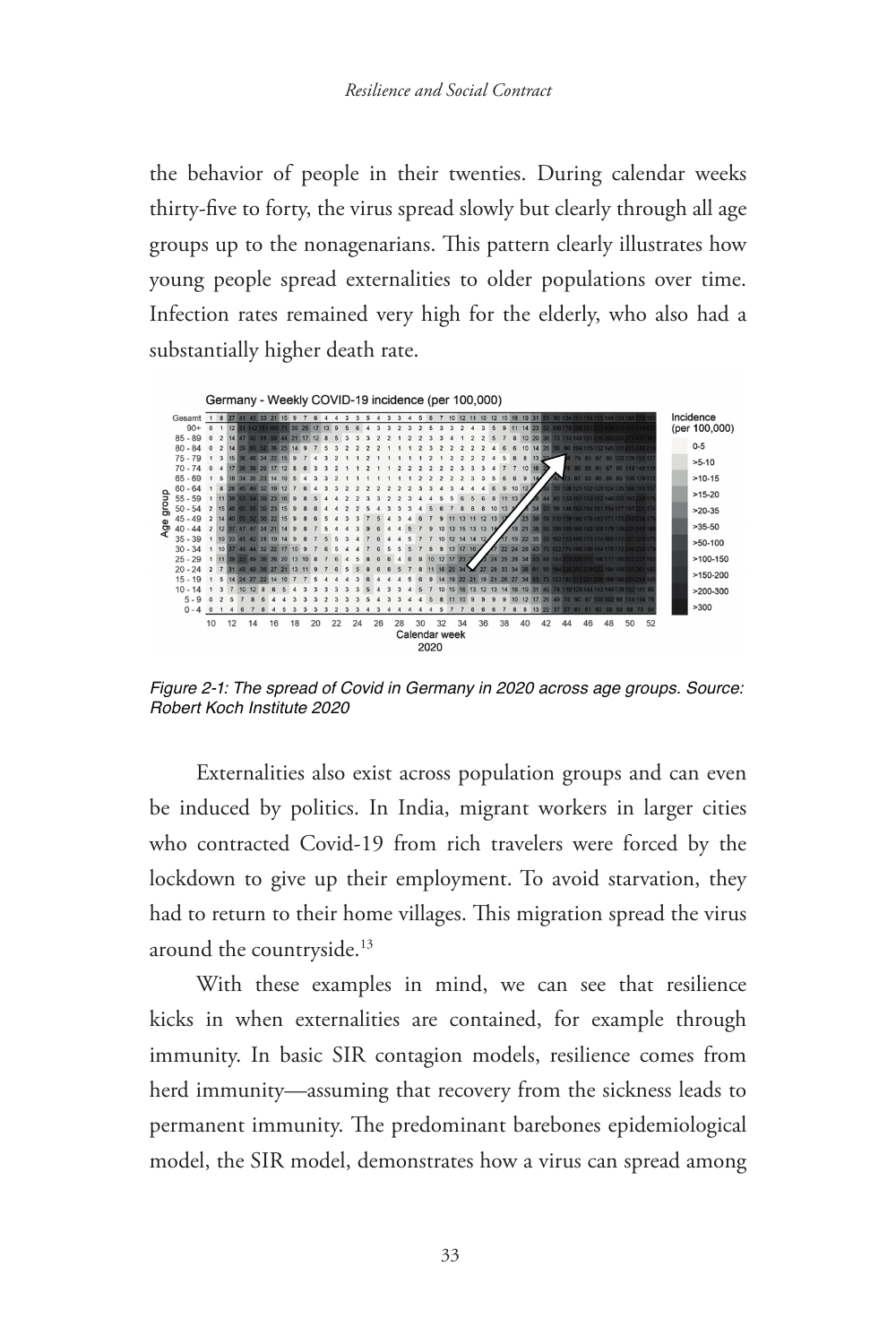a susceptible population (S) and gradually infect (I) most of the population before those people recover (R). The key parameter in this model is the reproduction rate of the virus, the R0, which measures how many new people an infected person will infect. If each infected person infects more than one person, the outcome would be an exponential spread of the virus. As the fraction of recovered people rises over time, the fraction of susceptible people declines. As a result, the sick people cause fewer externalities. The spread of the virus slows down. Herd immunity kicks in, which drives resilience. When each infected person infects fewer than one person on average (R0<1), the virus dies out slowly and society bounces back.

#### *Feedback, Trap Externalities, and Tipping Points*

Resilience, or the lack thereof, is often about how people react or are able to react to shocks. "**Trap externalities**" rob people of their resilience—their ability to bounce back after a shock. For example, if an employer fires a worker who subsequently cannot afford to send her children to school, her children's potential will be severely compromised. The children will have almost no way to react to the shock. Such outcomes resemble the oak tree in Lafontaine's fable. Once the oak tree has been uprooted by a storm, it dies.

The reaction of someone who has been exposed to an externality can lead to destabilizing feedback loops and to weaker overall resilience. In other words, people might cumulatively inflict externalities onto each other and therefore cause a deterioration in the society's equilibrium and resilience. We call those situations "**feedback**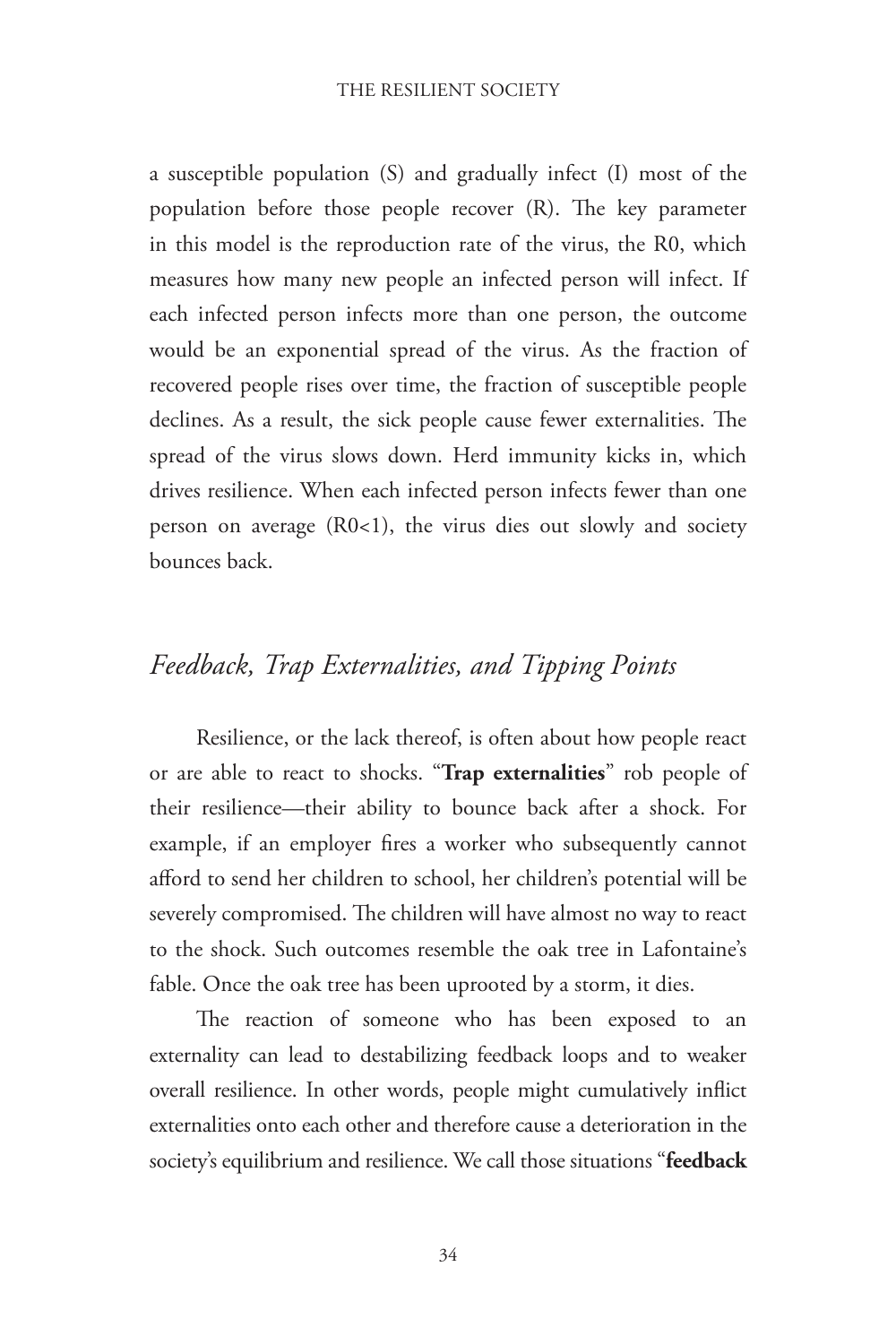**externalities.**" A classic example is a bank run. If many bank customers withdraw their money on one day, they destabilize the bank and cause a negative externality. It the actions of those people incentivize others to withdraw money as well, more "feedback externalities" would ensue. Ultimately, this process could result in a full-blown bank run, which would force the bank to suspend withdrawals because banks typically would not have sufficient deposits.

From an abstract perspective, the hoarding of face masks is like a bank run. A store might have enough face masks to supply one for each potential customer, but hoarding would cause the store to become illiquid in relation to face masks.

Both types of runs illustrate the large effects of feedback externalities. The few individuals who cause a bank run or hoard masks can induce negative externalities on many other people. Economists attribute these types of feedbacks to so-called "strategic complementarities." Hoarding behavior is illustrated graphically in figure 2-2. Suppose that some people, including person A, purchase more toilet paper than typically needed. As a result, there will be less toilet paper available for others, including person B in the figure below. Person B suffers from a negative externality. Observing this, others might infer that toilet paper is scarce, so they also purchase more toilet paper. Now person A suffers from an externality that he or she caused. As toilet paper becomes quite scarce, person A will hoard more and person B, in reaction, might also acquire more toilet paper. At some point, when all toilet paper has been purchased, the loop stops. Externalities combined with feedback loops are the real "resilience killers."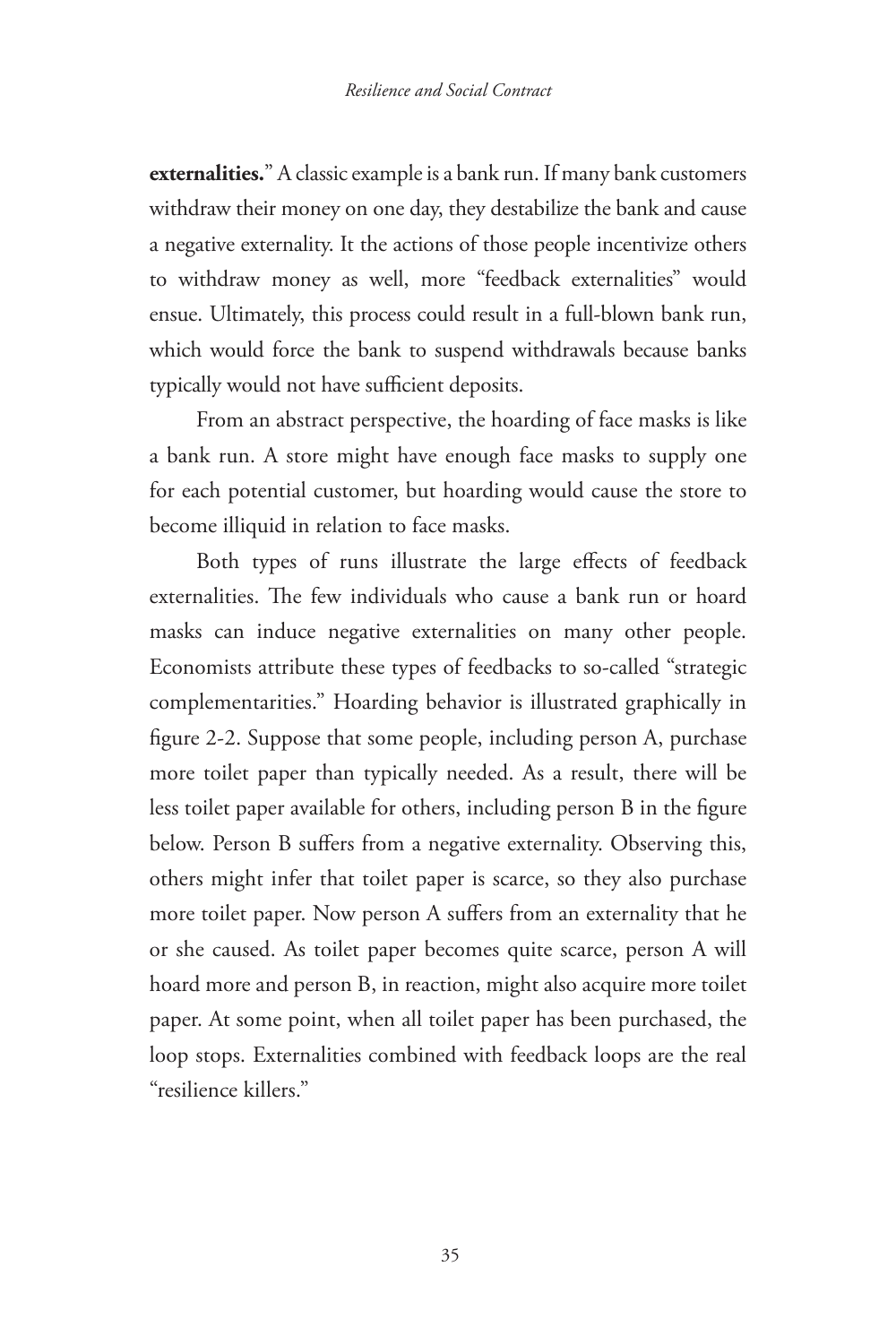

*Figure 2-2: Feedback Externality Loop.*

The opposite of a destabilizing feedback loop is known as "stabilizing dynamics." These dynamics arise when a person who has been exposed to a negative externality reacts like a **maverick**. She either does not buy toilet paper, despite her fears, or she returns the extra she has purchased. However, once a feedback loop gets going, a few mavericks alone will not be able to stop it. A government intervention will be needed.

More profoundly, the potentially devastating effects of adverse feedback loops have been recognized for millennia. Ancient societies implemented "eye for eye, tooth for tooth" laws of retaliation precisely to contain violent adverse feedback loops. Without such laws, one incident might trigger another retaliatory incident of even larger proportions, and that might trigger even more retaliation. A "tooth for tooth" stops this loop after the first two steps. However, a better approach would be to compensate the other person with livestock (or money) for the lost tooth.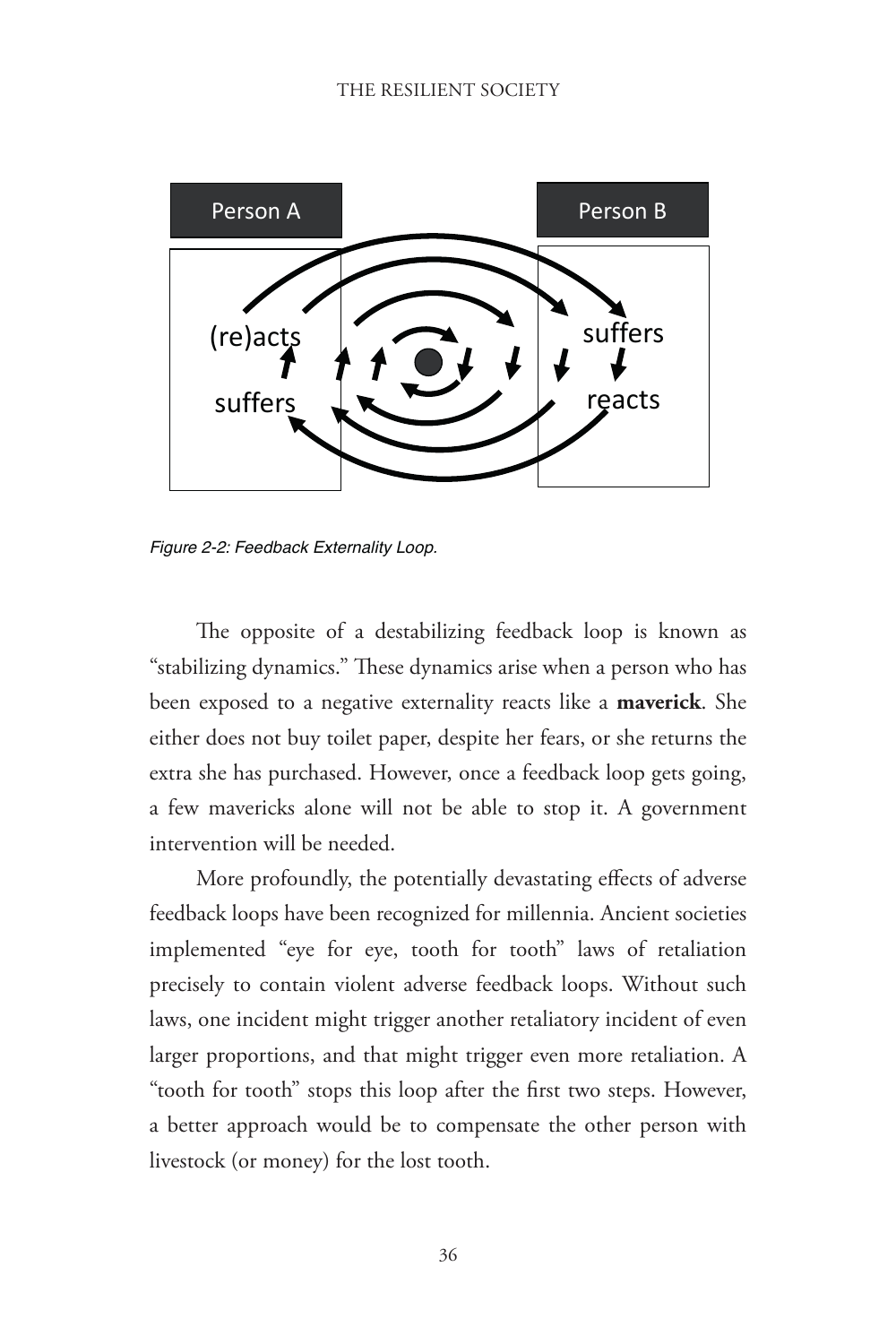**Tipping points** occur when feedback externalities kick in. Tipping points are serious "threats to resilience." Societies should identify and avoid them. Once a tipping point is crossed, resilience is lost. For example, a small trigger could push a society suffering from latent discontent beyond the brink. The society could disintegrate and end up in civil unrest. Once violence breaks out, returning to peaceful coexistence is a difficult process.14

In many cases, it is difficult to know when a tipping point might be crossed. Everything might look stable until the tipping point is reached, leading to rapid deterioration. Tipping points make social dynamics highly nonlinear.

Paradoxically, the social contract itself will become more resilient if *some* decline in individual or aggregate wellbeing perhaps caused by an externality or shock—is absorbed and those individuals are able to bounce back. In other words, if individuals and societies can remain far from tipping points, the outcome will be more stability and less disintegration.

### *Social Contract and Containing Externalities*

The resilience of societies is anchored in social contracts, which serve at least two purposes: containing externalities that members of society impose on one another and insuring against natural shocks. Without a social contract, people are free to impose negative **externalities** on each other.

In the absence of any social contract, externalities will abound. Because a social contract sets limits to admissible individual behaviors, it helps people avoid trap externalities and it stops